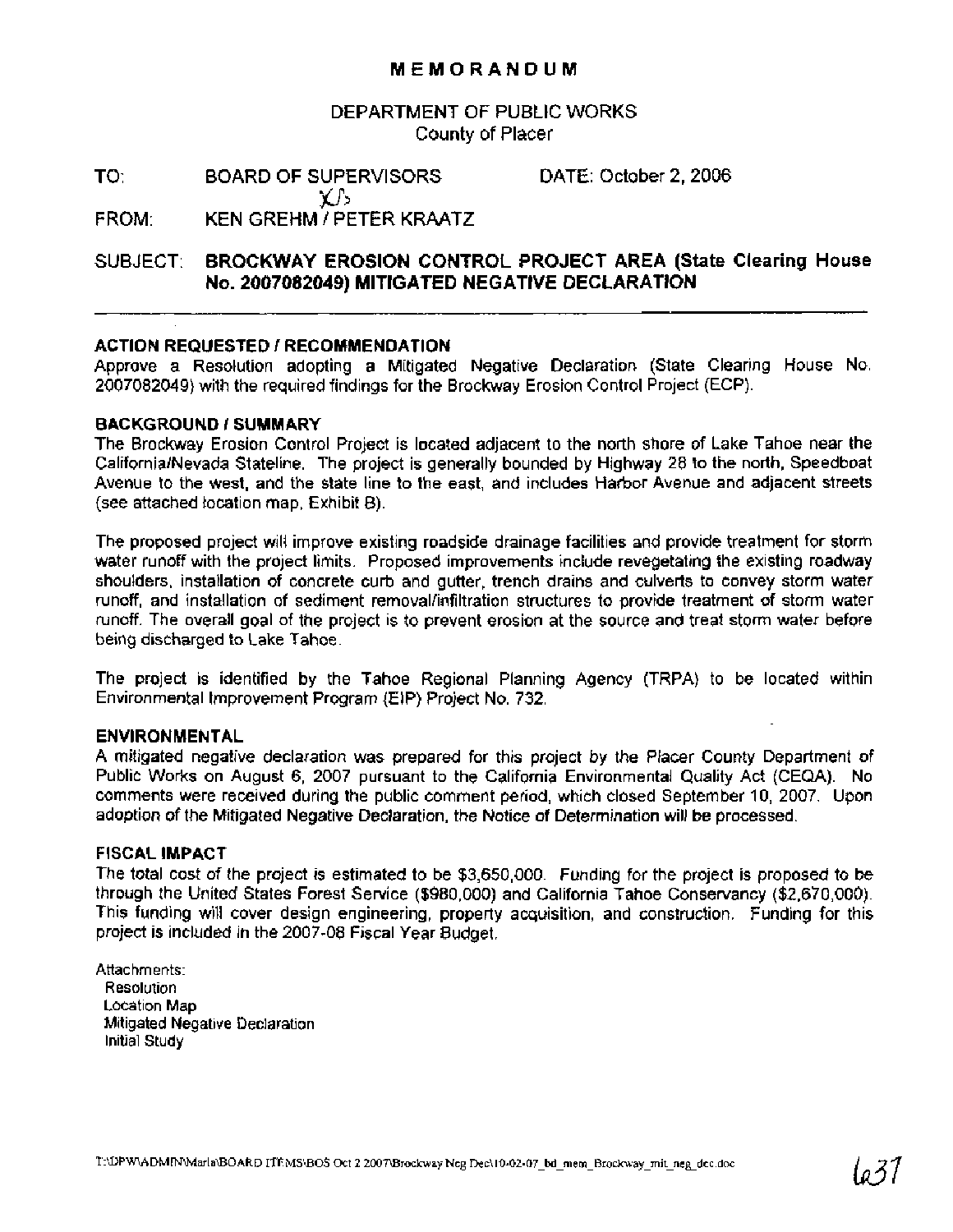# Before the Board of Supervisors County of Placer, State of California

In the matter of: A RESOLUTION APPROVING Resol. No: ............................. AND ADOPTING THE MlTlGATlED NEGATIVE DECLARATION (State Clearing House No. Ord. No: ................................. 2007082049) PREPARED FOR THE BROCKWAY EROSION CONTROL PROJECT First Reading: ..........................................

The following RESOLUTION was duly passed by the Board of Supervisors

of the County of Placer at a regular meeting held **I** 

by the following vote on roll call:

Ayes:

Noes:

Absent:

Signed and approved by me after its passage.

ATTEST: Clerk of said Board Chairman, Board of Supervisors

BE IT HEREBY RESOLVED by the Board of Supervisors of the County of Placer, State of California, that this Board approves and adopts the Mitigated Negative Declaration (State Clearing House No. 2007082049) for the Brockway Erosion Control Project.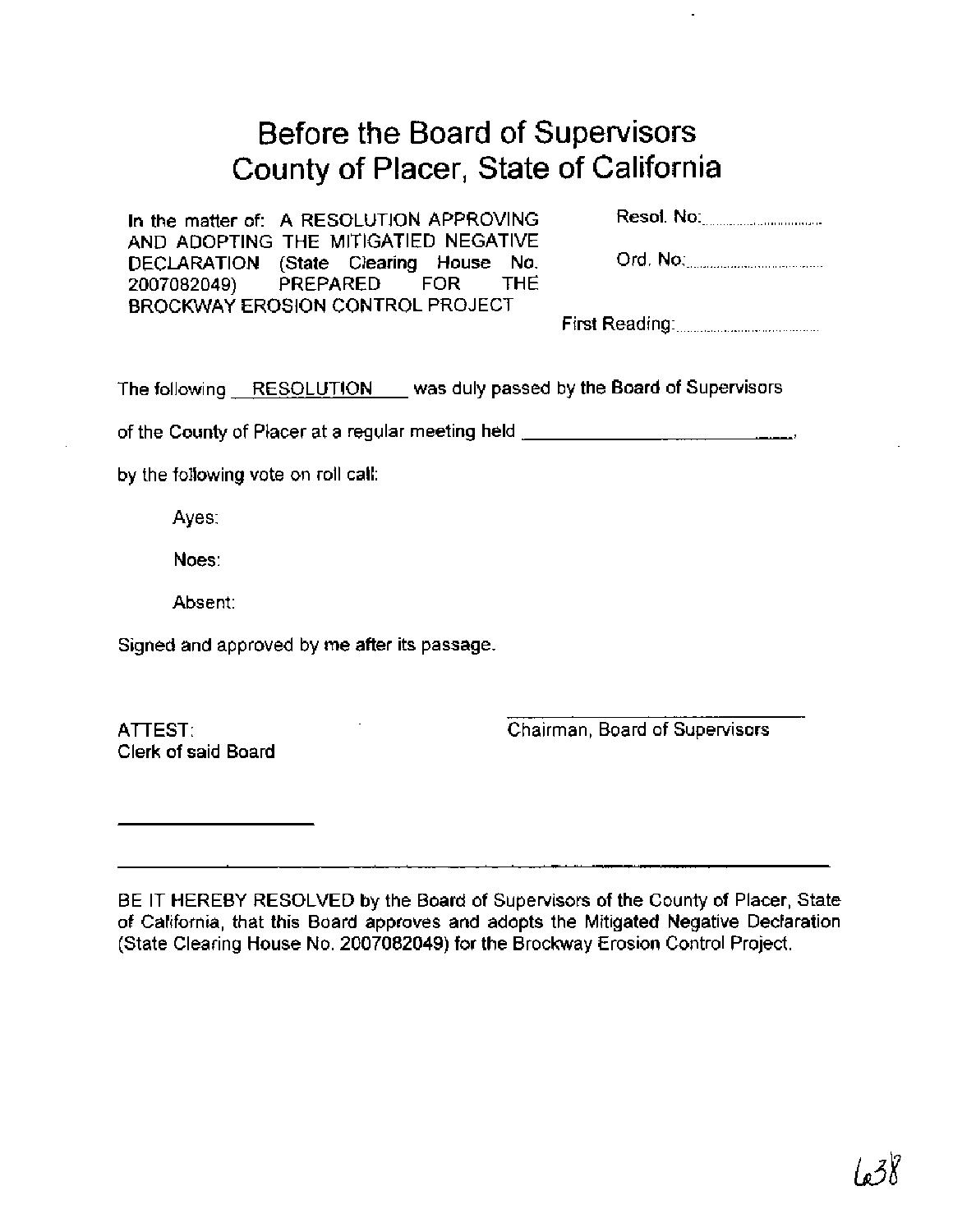

 $439$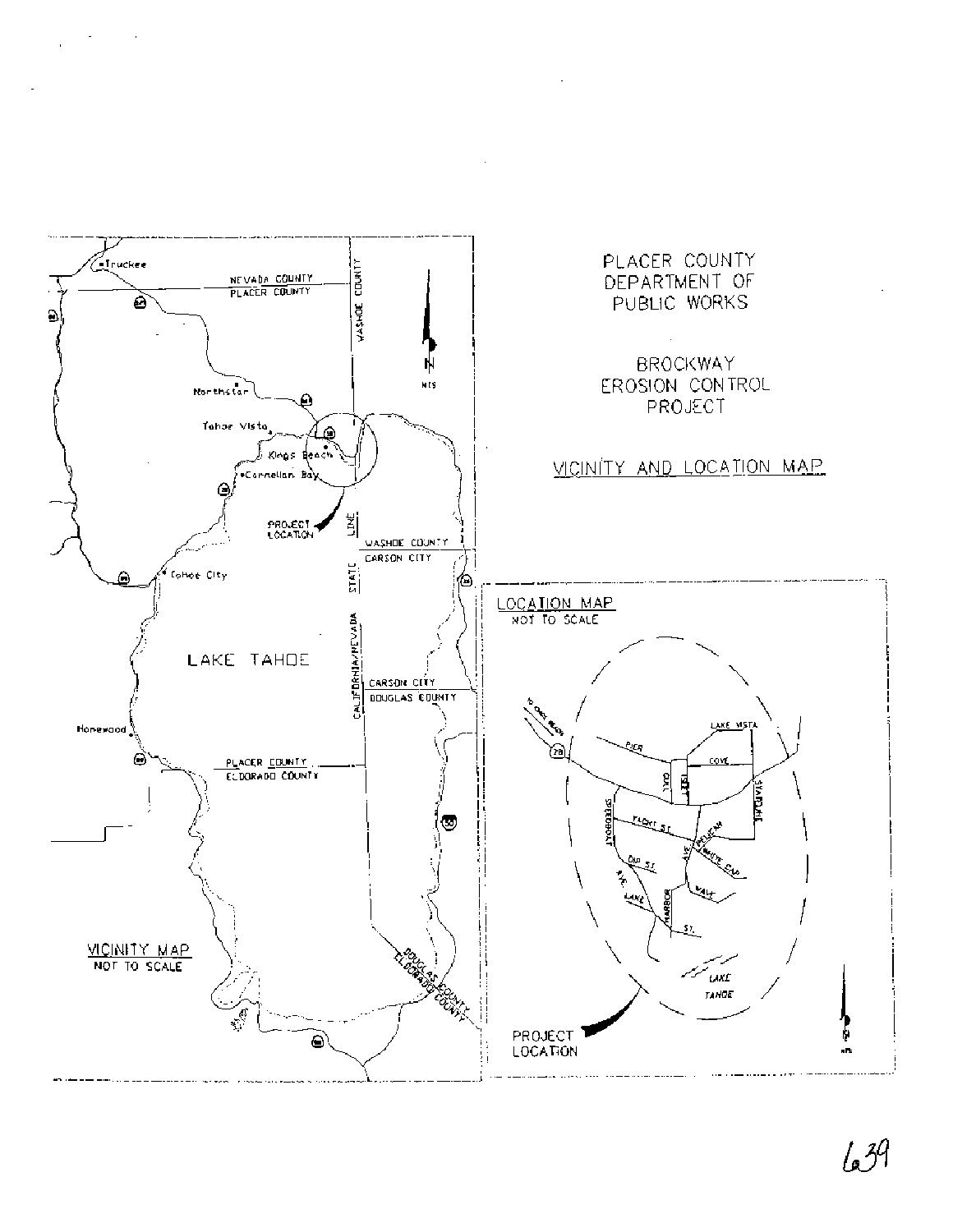# **Mitigated Negative Declaration Findings**

## **Project: Brockway Erosion Control PC2801**

- 1. The mitigated negative declaration has been prepared as required by law.
- 2. There is no substantial evidence in the record as a whole that the Project as revised and mitigated may have a significant effect on the environment.
- 3. The mitigated negative declaration as adopted for the Project reflects the independent judgment and analysis of Placer County, which has exercised overall control and direction of its preparation.
- **4.** The mitigation planlmitigation monitoring program prepared for the Project is approved and adopted.
- 5. The custodian of records for the Project is the Placer County Department of Public Works Director, 3091 County Center Drive, Suite 220, Auburn, CA 95603.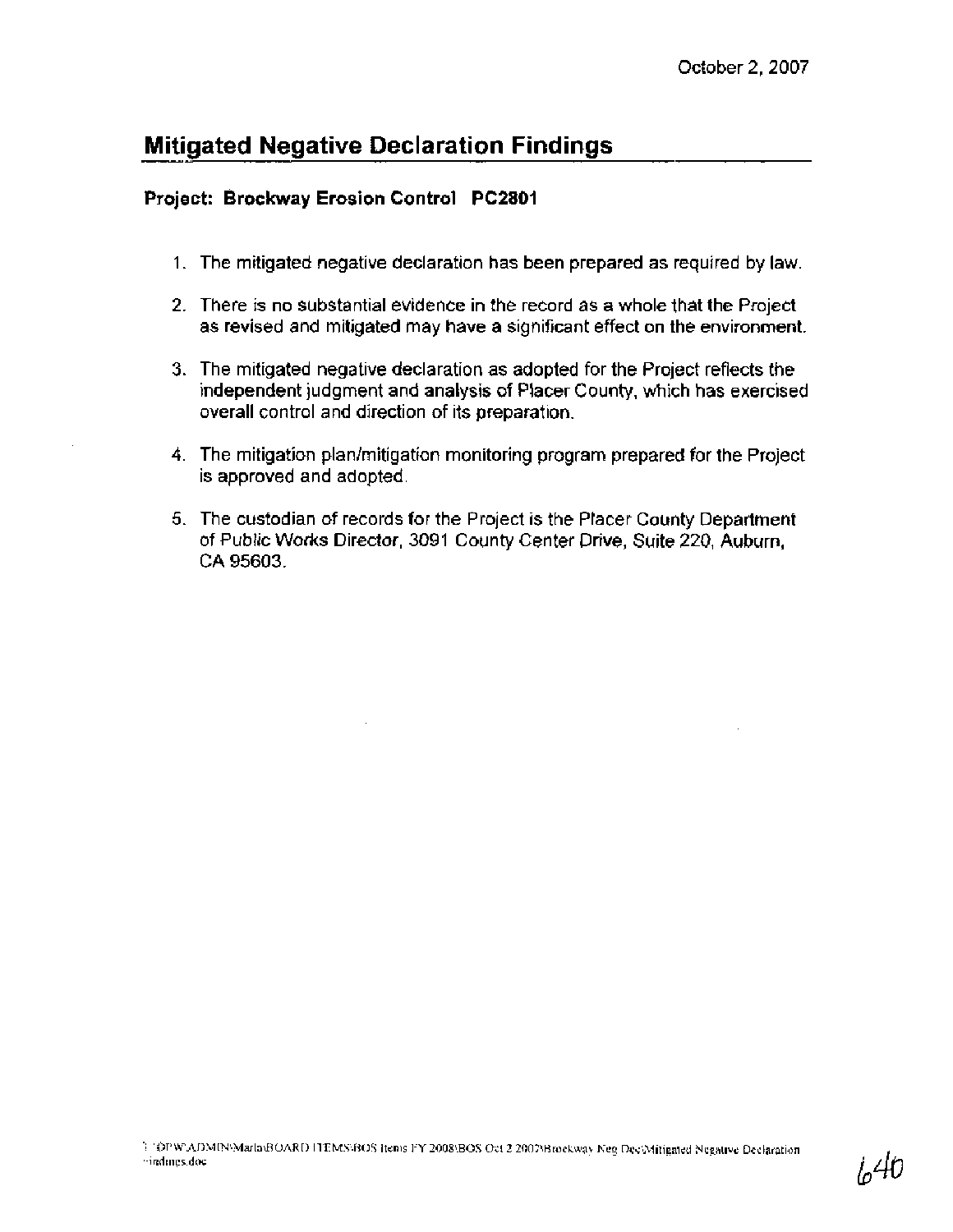**COUNTY OF PLACER Department of Public Works** 



 $\mathsf{F}^{\scriptscriptstyle{-}}$ 

Ken Grehm, Director

3091 County Center Drive, Suite 220 · Auburn · California 95603 · 530-745-7563 · fax 530-745-7544 · www.placer.ca.gov/DPW

# **NEGATIVE DECLARATION**

In accordance with Placer County ordinances regarding implementation of the California Environmental Quality Act, Placer County has conducted an lnitial Study to determine whether the following project may have a significant adverse effect on the environment, and on the basis of that study hereby finds:

- $\square$  The proposed project will not have a significant adverse effect on the environment; therefore, it does not require the preparation of an Environmental Impact Report and this **Negative Declaration** has been prepared.
- $\boxtimes$  Although the proposed project could have a significant adverse effect on the environment, there will not be a significant adverse effect in this case because the project has incorporated specific provisions to reduce impacts to a less than significant level andlor the mitigation measures described herein have been added to the project. A **Mitigated Negative Declaration** has thus been prepared.

The environmental documents, which constitute the lnitial Study and provide the basis and reasons for this determination are attached andlor referenced herein and are hereby made a part of this document.

#### **PROJECT INFORMATION**

| Title: Brockway Erosion Control Project                                                  |               |
|------------------------------------------------------------------------------------------|---------------|
| Description: Construction of storm water quality improvements                            |               |
| Location: Brockway CA, 1/2 mile east of Kings Beach CA along Highway 28                  |               |
| Project Owner/Applicant: Placer County Department of Public Works, Tahoe Design Division |               |
| County Contact Person: David Vaccarello, Placer County Public Works                      | 1530-581-6233 |

#### **PUBLIC NOTICE**

The comment period for this document closes on **September 14, 2007.** A copy of the Negative Declaration is available for public review at the Community Development Resource Agency public counter and at the Kings Beach Library. All parties providing written comments during this timeframe will be notified of the upcoming hearing before the Board of Supervisors. Additional information may be obtained by contacting Placer County Department of Public Works- Tahoe Design Division, at (530) 581-6238 between the hours of 8:00 am and 5:00 pm at 10825 Pioneer Trail, Suite 105 Truckee, CA 96161.

If you wish to appeal the appropriateness or adequacy of this document, address your written comments to our finding that the project will not have a significant adverse effect on the environment: (1) identify the environmental effect(s), why they would occur, and why they would be significant, and (2) suggest any mitigation measures which you believe would eliminate or reduce the effect to an acceptable level. Regarding item (1) above, explain the basis for your comments and submit any supporting data or references. Refer to Section 18.32 of the Placer County Code for important information regarding the timely filing of appeals.

| Recorder's Certification                               |
|--------------------------------------------------------|
| 08/09/2007                                             |
| POBTED-<br>المتحافظ وتستناك كالكافئة<br><b>Prough.</b> |
| <b>JUM MOCALLUEY, COUNTY CLERK</b><br>Đ۷               |
| <b>Decuty Clerk</b>                                    |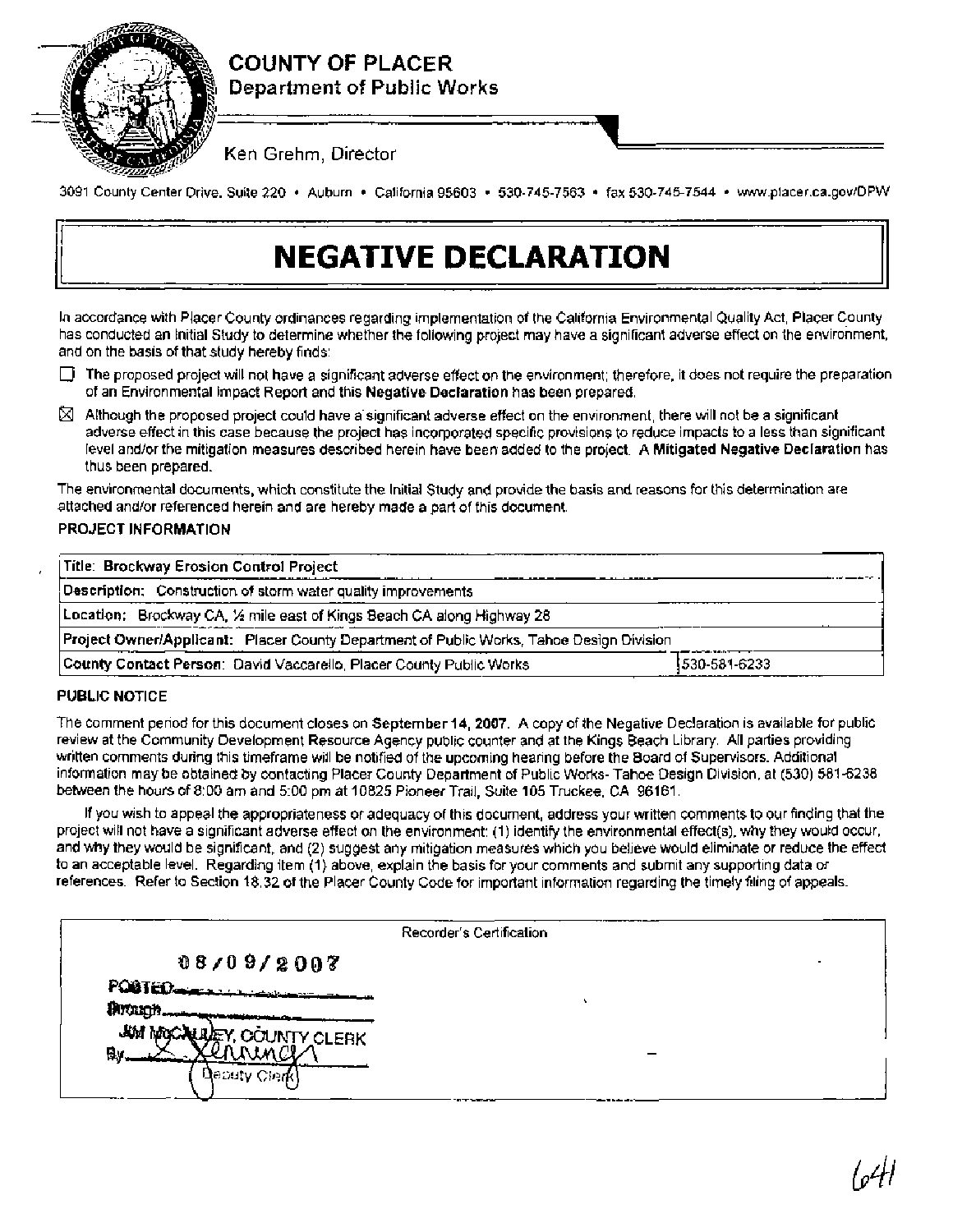

# **COUNTY OF PLACER** , Department **of Public Works**

Ken Grehm, Director

3091 County Center Drive, Suite 190 · Auburn · California 95603 · 530-745-3132 · fax 530-745-3003 · www.placer.ca.gov/planning

# **INITIAL STUDY** & **CHECKLIST**

This Initial Study has been prepared to identify and assess the anticipated environmental impacts of the following described project application. The document may rely on previous environmental documents (see Section C) and site-specific studies (see Section I) prepared to address in detail the effects or impacts associated with the project.

This document has been prepared to satisfy the California Environmental Quality Act (CEQA) (Public Resources Code, Section 21 000 et seq.) and the State CEQA.Guidelines (14 CCR 15000 et seq.) CEQA requires that all state and local government agencies consider the environmental consequences of projects over which they have discretionary authority before acting on those projects.

The Initial Study is a public document used by the decision-making lead agency to determine whether a project may have a significant effect on the environment. If the lead agency finds substantial evidence that any aspect of the project, either individually or cumulatively, may have a significant effect on the environment, regardless of whether the overall effect of the project is adverse or beneficial, the lead agency is required to prepare an EIR, use a previously-prepared EIR and supplement that EIR, or prepare a Subsequent EIR to analyze the project at hand. If the agency finds no substantial evidence that the project or any of its aspects may cause a significant effect on the environment, a Negative Declaration shall be prepared. If in the course of analysis, the agency recognizes that the project may have a significant impact on the environment, but that by incorporating specific mitigation measures the impact will be reduced to a less than significant effect, a Mitigated Negative Declaration shall be prepared.

#### **A. BACKGROUND:**

| Project Title: Brockway Erosion Control Project                          | Plus#: N/A |
|--------------------------------------------------------------------------|------------|
| Entitlements: N/A                                                        |            |
| Site Area: 47 acres / 2,047,328 square feet                              |            |
| Location, Brockway CA, 1/2 mile east of Kings Beach CA along Highway 28. |            |
| Project Description; Construction of storm water quality improvements.   |            |
|                                                                          |            |

#### **B. ENVIRONMENTAL SETTING:**

| Location | Zoning                 | General Plan / Community Plan  | Existing Conditions & Improvements                                 |
|----------|------------------------|--------------------------------|--------------------------------------------------------------------|
| Site     | Commercial/Residential | North Tahoe Community Plan     | Mixed commercial and residential<br><u>development</u>             |
| North    | Commercial/Residential | North Tahoe Community Plan     | Mixed commercial and residential<br>development                    |
| South    | Residential            | North Tahoe Community Plan     | Residential development with limited<br>water quality impovements. |
| East     | Commercial/Residential | North Stateline Community Plan | Mixed commercial and residential<br>development                    |
| West     | Residential            | North Tahoe Community Plan     | Residential development with limited<br>water quality impovements. |

42ه/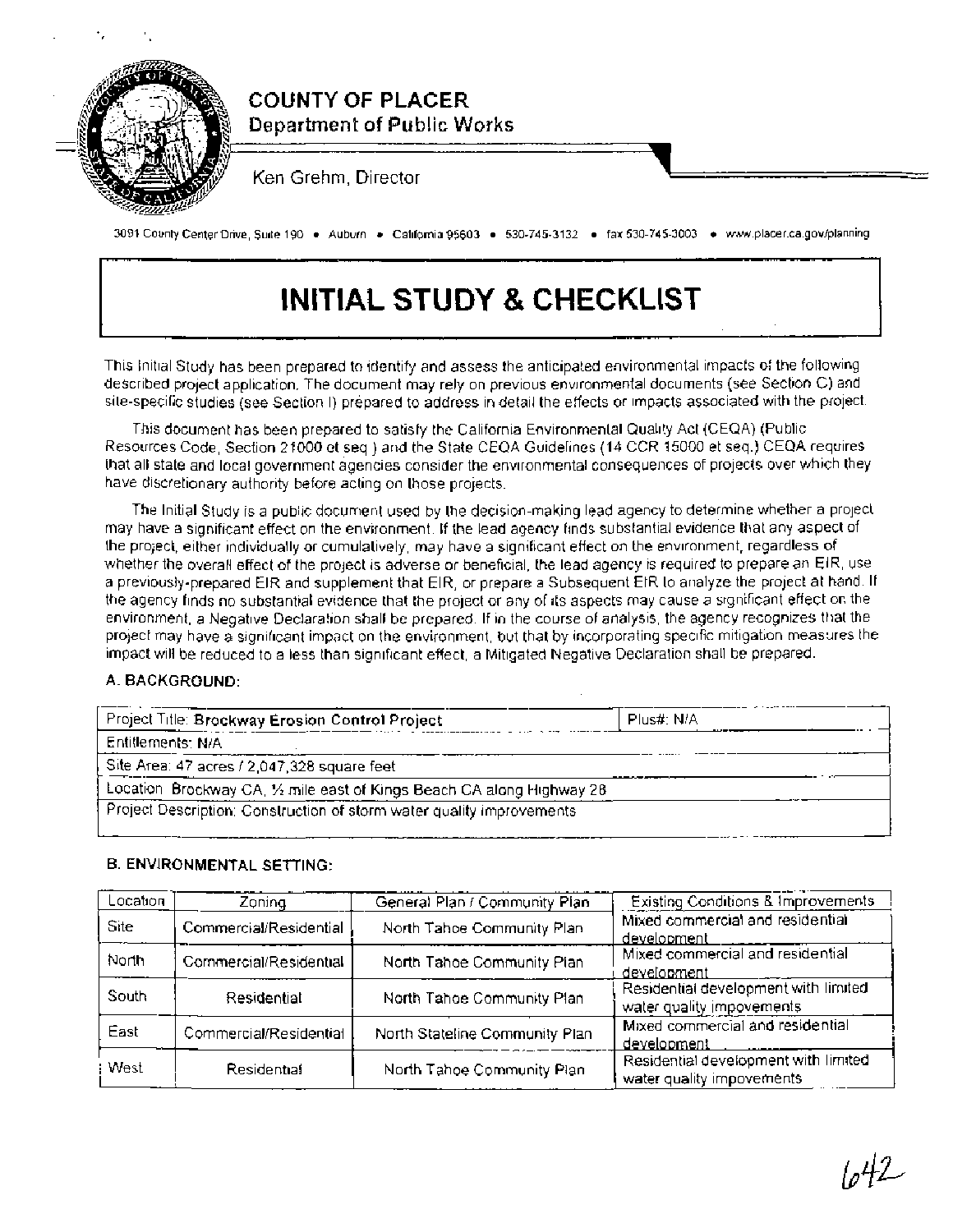#### **C.** PREVIOUS ENVIRONMENTAL DOCUMENT:

The County has determined that an lnitial Study shall be prepared in order to determine whether the potential exists for unmitigatable impacts resulting from the proposed project. Relevant analysis from the County-wide General Plan and Community Plan Certified EIRs, and other project-specific studies and reports that have been generated to date, were used as the database for the lnitial Study. The decision to prepare the lnitial Study utilizing the analysis contained in the General Plan and Specific Plan Certified EIRs, and project-specific analysis summarized herein, is sustained by Sections 15168 and 15183 of the CEQA Guidelines.

Section 15183 states that "projects which are consistent with the development density established by existing zoning, community plan or general plan policies for.which an EIR was certified shall not require additional environmental review, except as may be necessary to examine whether there are project-specific significant effects which are peculiar to the project or site." Thus, if an impact is not peculiar to the project or site, and it has been addressed as a significant effect in the prior EIR, or can be substantially mitigated by the imposition of uniformly applied development policies or standards, then additional environmental documentation need not be prepared for the project solely on the basis of that impact.

Section 15168 relating to Program ElRs indicates that where subsequent activities involve site-specific operations, the agency should use a written checklist or similar device to document the evaluation of the site and the activity, to determine whether the environmental effects of the operation were covered in the earlier Program EIR. **A** Program EIR is intended to provide the basis in an Initial Study for determining whether the later activity may have any significant effects. It can also be incorporated by reference to address regional influences, secondary effects, cumulative impacts, broad alternatives, and other factors that apply to the program as a whole.

The following documents serve as Program-level ElRs from which incorporation by reference can occur:

- $\rightarrow$  County-wide General Plan EIR
- <del>9</del> County-wide General Plan EIR<br>**→** \_\_\_\_\_\_\_\_\_\_\_\_\_\_\_\_\_\_\_\_\_\_\_Community Plan EIR
- **4** Specific Plan Zoning EIR

The above stated documents are available for review Monday through Friday, 8am to 5pm, at the Placer County Planning Department, 3091 County Center Drive, Auburn, CA 95603.

#### **D.** EVALUATION OF ENVIRONMENTAL IMPACTS:

The lnitial Study checklist recommended by the State of California Environmental Quality Act (CEQA) Guidelines is used to determine potential impacts of the proposed project on the physical environment. The checklist provides a list of questions concerning a comprehensive array of environmental issue areas potentially affected by the project (see CEQA Guidelines, Appendix G). Explanation to answers are provided in a discussion for each section of questions as follows:

- a) A brief explanation is required for all answers except "No Impact" answers
- b) "Less Than Significant Impact" applies where the project's impacts are insubstantial and do not require any mitigation to reduce impacts.
- C) "Less Than Significant with Mitigation Measures" applies where the incorporation of mitigation measures has reduced an effect from "Potentially Significant Impact" to a "Less than Significant Impact." The County, as lead agency, must describe the mitigation measures, and briefly explain how they reduce the effect to a less-thansignificant level (mitigation measures from earlier analyses may be cross-referenced).
- d) "Potentially Significant Impact" is appropriate if there is substantial evidence that an effect may be significant. If there are one or more "Potentially Significant Impact" entries when the determination is made, an EIR is required.
- e) All answers must take account of the entire action involved, including,off-site as well as on-site, cumulative as well as project-level, indirect as well as direct, and construction as well as operational impacts [CEQA Guidelines, Section 15063(a)(1)].
- **f)** Earlier analyses may be used where, pursuant to the tiering, Program EIR, or other CEQA process, an effect has been adequately analyzed in an earlier EIR or Negative Declaration [CEQA Guidelines, Section 15063(c)(3)(D)]. A brief discussion should be attached addressing the following:<br>  $\rightarrow$  Earlier analyses used - Identify earlier analyses and state where they are available for review.
	-

**Initial Study & Checklist** 2 of **18**  $\sim$  43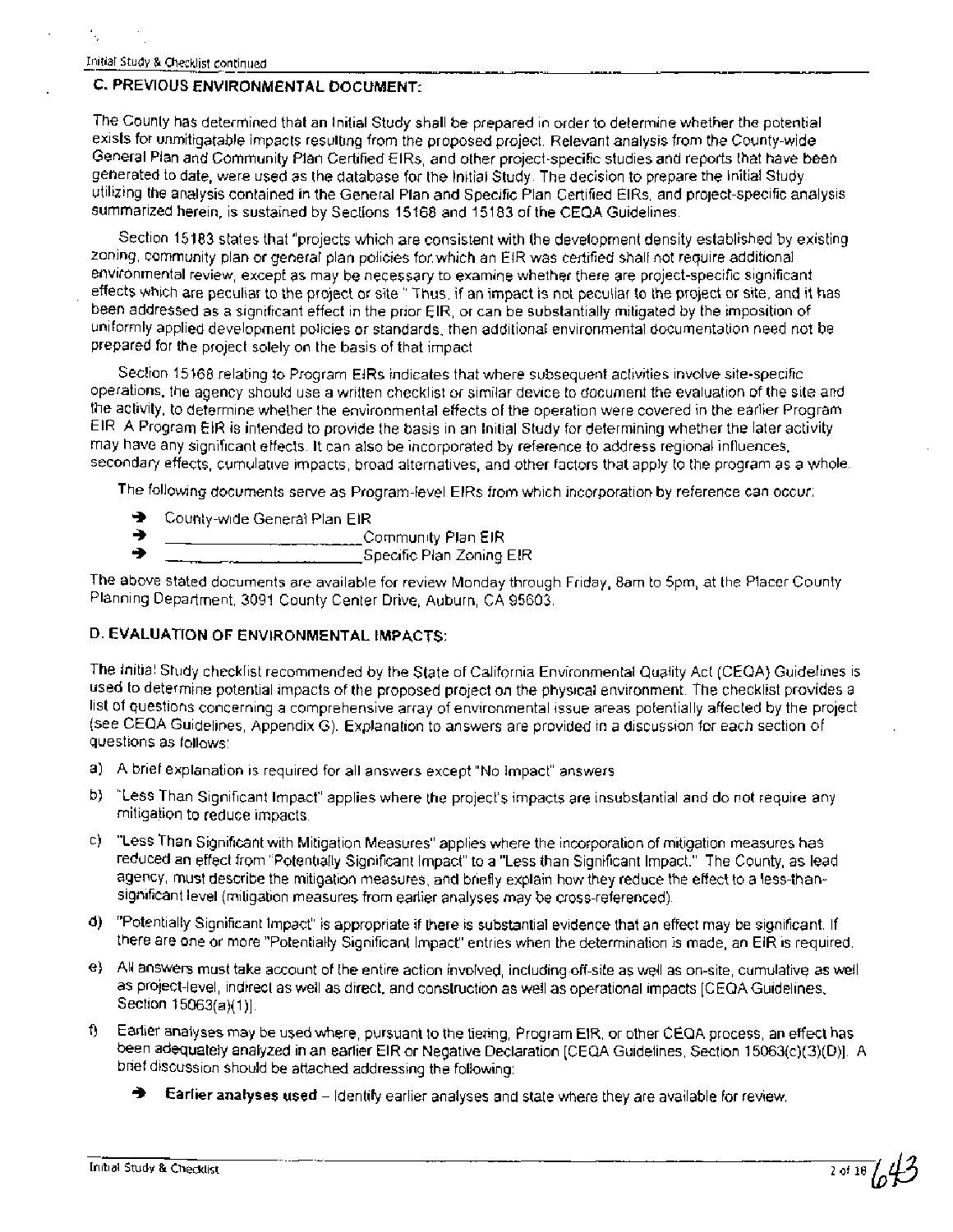- **4 Impacts adequately addressed**  Identify which effects from the above checklist were within the scope of, and adequately analyzed in, an earlier document pursuant to applicable legal standards. Also, state whether such effects were addressed by mitigation measures based on the earlier analysis.
- .) **Mitigation measures**  For effects that are checked as "Less Than Significant with Mitigation Measures," describe the mitigation measures which were incorporated or refined from the earlier document and the extent to which they address site-specific conditions for the project.
- g) References to information sources for potential impacts (i.e. General PlansICommunity Plans, zoning ordinances) should be incorporated into the checklist. Reference to a previously-prepared or outside document should include a reference to the pages or chapters where the statement is substantiated. A source list should be attached, and other sources used, or individuals contacted, should be cited in the discussion.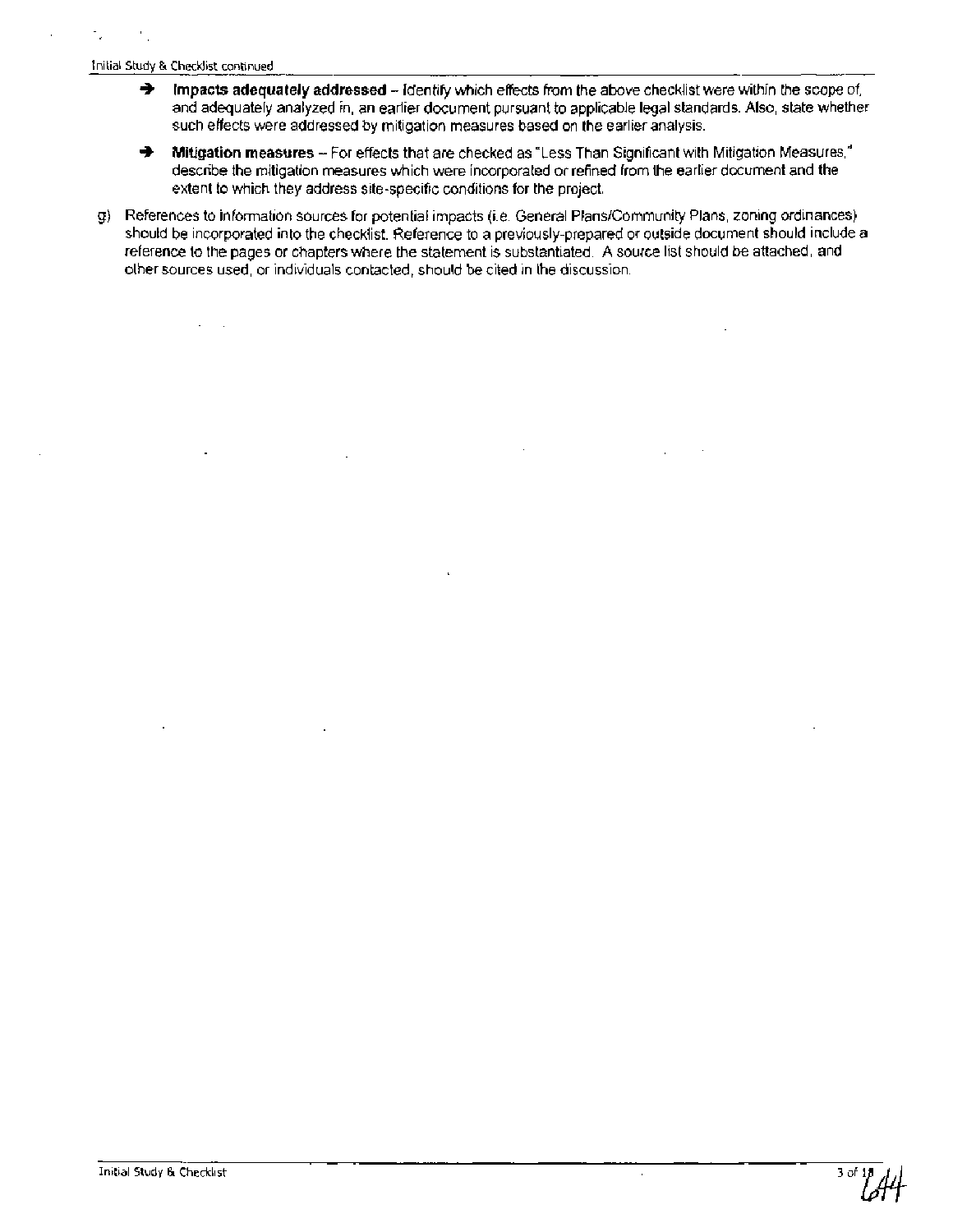### **I. AESTHETICS** -Would the project:

| <b>Environmental Issue</b>                                                                                                                                            | Potentially<br>Significant<br>Impact | Less Than<br>Significant<br>with .<br><b>Mitigation</b><br><b>Measures</b> | Less Than<br>Significant<br>Impact | No<br>Impact |
|-----------------------------------------------------------------------------------------------------------------------------------------------------------------------|--------------------------------------|----------------------------------------------------------------------------|------------------------------------|--------------|
| 1. Have a substantial adverse effect on a scenic vista? (PLN)                                                                                                         |                                      |                                                                            |                                    | xх           |
| 2. Substantially damage scenic resources, including, but not<br>limited to, trees, rock outcroppings, and historic buildings,<br>within a state scenic highway? (PLN) |                                      |                                                                            |                                    | xх           |
| 3. Substantially degrade the existing visual character or quality<br>of the site and its surroundings? (PLN).                                                         |                                      |                                                                            | ХX                                 |              |
| 4. Create a new source of substantial light or glare, which<br>would adversely affect day or nighttime views in the area?<br>(PLN)                                    |                                      |                                                                            |                                    | XΧ           |

**Discussion** - **Item 1-3:** The project would result in the construction of water quality improvements. .The proposed project would restore degraded channels and bare and denuded soil areas and therefore would improve the visual character and quality of the site. There would be some visual disturbance during construction but it would be temporary and therefore a less-than-significant impact.

### II. AGRICULTURAL RESOURCE - Would the project:

| <b>Environmental Issue</b>                                                                                                                                                                                                                                                | Potentially<br>Significant<br>Impact | Less Than<br>Significant<br>with<br><b>Mitigation</b><br><b>Measures</b> | Less Than<br>Significant<br>Impact | No.<br>Impact |
|---------------------------------------------------------------------------------------------------------------------------------------------------------------------------------------------------------------------------------------------------------------------------|--------------------------------------|--------------------------------------------------------------------------|------------------------------------|---------------|
| 1. Convert Prime Farmland, Unique Farmland, or Farmland of<br>Statewide or Local Importance (Farmland), as shown on the<br>maps prepared pursuant to the Farmland Mapping and<br>Monitoring Program of the California Resources Agency, to<br>non-agricultural use? (PLN) |                                      |                                                                          |                                    | xх            |
| 2. Conflict with General Plan or other policies regarding land<br>use buffers for agricultural operations? (EHS, PLN)                                                                                                                                                     |                                      |                                                                          |                                    | XХ            |
| 3. Conflict with existing zoning for agricultural use, or a<br>Williamson Act contract? (PLN)                                                                                                                                                                             |                                      |                                                                          |                                    | XХ            |
| 4. Involve other changes in the existing environment which, due<br>to their location or nature, could result in conversion of<br>Farmland (including livestock grazing) to non-agricultural use?<br>(PLN)                                                                 |                                      |                                                                          |                                    | xх            |

#### **III. AIR QUALITY - Would the project.**

| <b>Environmental Issue</b>                                                                 | Potentially<br><b>Significant</b><br>Impact | Less Than<br>Significant<br>with<br><b>Mitigation</b><br>Measures | Less Than<br>Significant<br>Impact | No<br>Impact |
|--------------------------------------------------------------------------------------------|---------------------------------------------|-------------------------------------------------------------------|------------------------------------|--------------|
| 1. Conflict with or obstruct implementation of the applicable air<br>quality plan? (APCD). |                                             |                                                                   |                                    | ΧХ           |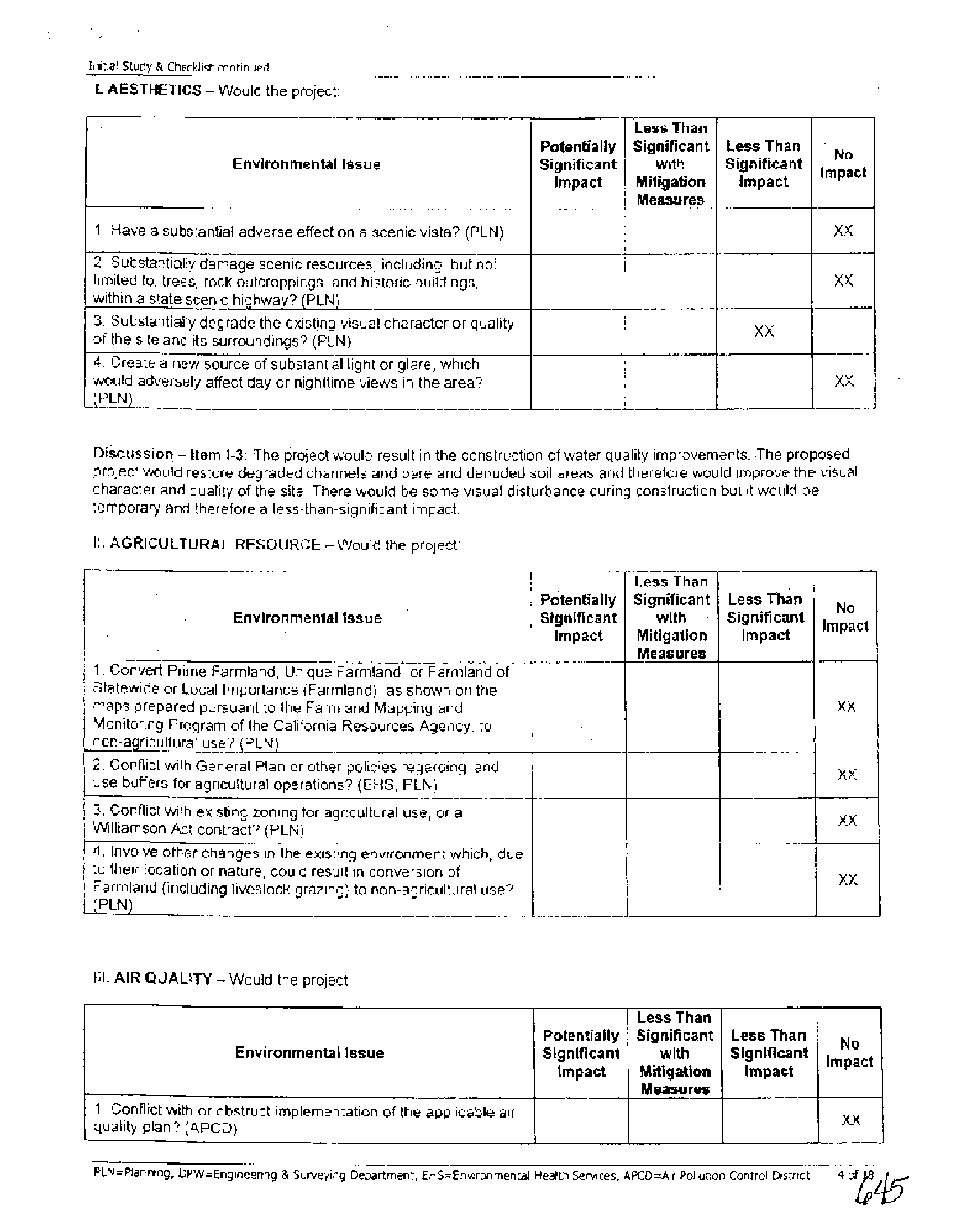| 2. Violate any air quality standard or contribute substantially to<br>an existing or projected air quality violation? (APCD).                                                                                                                                                                         | xх |    |
|-------------------------------------------------------------------------------------------------------------------------------------------------------------------------------------------------------------------------------------------------------------------------------------------------------|----|----|
| 3. Result in a cumulatively considerable net increase of any<br>criteria for which the project region is non-attainment under an<br>applicable federal or state ambient air quality standard.<br>(including releasing emissions which exceed quantitative<br>thresholds for ozone precursors)? (APCD) |    | XХ |
| 4. Expose sensitive receptors to substantial pollutant<br>concentrations? (APCD)                                                                                                                                                                                                                      |    | XХ |
| 5. Create objectionable odors affecting a substantial number of<br>people? (APCD)                                                                                                                                                                                                                     |    | ХX |

**Discussion-** Item **111-2:** This project is located in the Lake Tahoe Air Basin portion of the Placer'County. This air basin area is currently classified as non-attainment for the State particulate matter (PM-10) standard. Based on the project's proposal, the project short-term construction emissions are expected to be below the District's significant thresholds.and the project states that any brush and ground vegetation removal would be chipped and used for mulch on-site. It has therefore been concluded that the project will have a less-than-significant impact with respect to air quality.

### **IV.** BIOLOGICAL RESOURCES - Would the project.

| Environmental Issue                                                                                                                                                                                                                                                                                                           | Potentially<br>Significant<br>Impact | Less Than<br>Significant  <br>with<br>Mitigation<br><b>Measures</b> | Less Than<br>Significant<br>Impact | No<br>Impact |
|-------------------------------------------------------------------------------------------------------------------------------------------------------------------------------------------------------------------------------------------------------------------------------------------------------------------------------|--------------------------------------|---------------------------------------------------------------------|------------------------------------|--------------|
| 1. Have a substantial adverse effect, either directly or through<br>habitat modifications, on any species identified as a candidate,<br>sensitive, or special status species in local or regional plans,<br>policies or regulations, or by the California Department of Fish<br>& Game or U.S. Fish & Wildlife Service? (PLN) |                                      | XХ                                                                  |                                    |              |
| 2. Substantially reduce the habitat of a fish or wildlife species,<br>cause a fish or wildlife population to drop below self-sustaining<br>levels, threaten to eliminate a plant or animal community,<br>substantially reduce the number of restrict the range of an-<br>endangered, rare, or threatened species? (PLN)       |                                      |                                                                     |                                    | XX           |
| 3 Have a substantial adverse effect on the environment by<br>converting oak woodlands? (PLN)                                                                                                                                                                                                                                  |                                      |                                                                     |                                    | XX.          |
| 4. Have a substantial adverse effect on any riparian habitat or<br>other sensitive natural community identified in local or regional<br>plans, policies or regulations or by the California Department of<br>Fish & Game or U.S. Fish & Wildlife Service? (PLN)                                                               |                                      | XX                                                                  |                                    |              |
| 5. Have a substantial adverse effect on federally protected<br>wellands as defined by Section 404 of the Clean Water Act<br>(including, but not limited to, marsh, vernal pool, coastal, etc.)<br>through direct removal, filling, hydrological interruption, or other<br>means? (PLN)                                        |                                      |                                                                     |                                    | ХX           |
| 6. Interfere substantially with the movement of any native<br>resident or migratory fish or wildlife species or with established<br>native resident or migratory wildlife corridors, or impede the use<br>of native wildlife nursery sites? (PLN)                                                                             |                                      |                                                                     |                                    | XX.          |
| 7. Conflict with any local policies or ordinances protecting<br>biological resources, such as a tree preservation policy or<br>ordinance? (PLN)                                                                                                                                                                               |                                      |                                                                     |                                    | XX           |
| 8. Conflict with the provisions of an adopted Habitat<br>Conservation Plan, Natural Community Conservation Plan, or                                                                                                                                                                                                           |                                      |                                                                     |                                    | xх           |

PLN=Planning, DPW=Engineering & Surveying Department, EHS=Environmental Health Services, APCD=Air Pollution Control District 5 of 18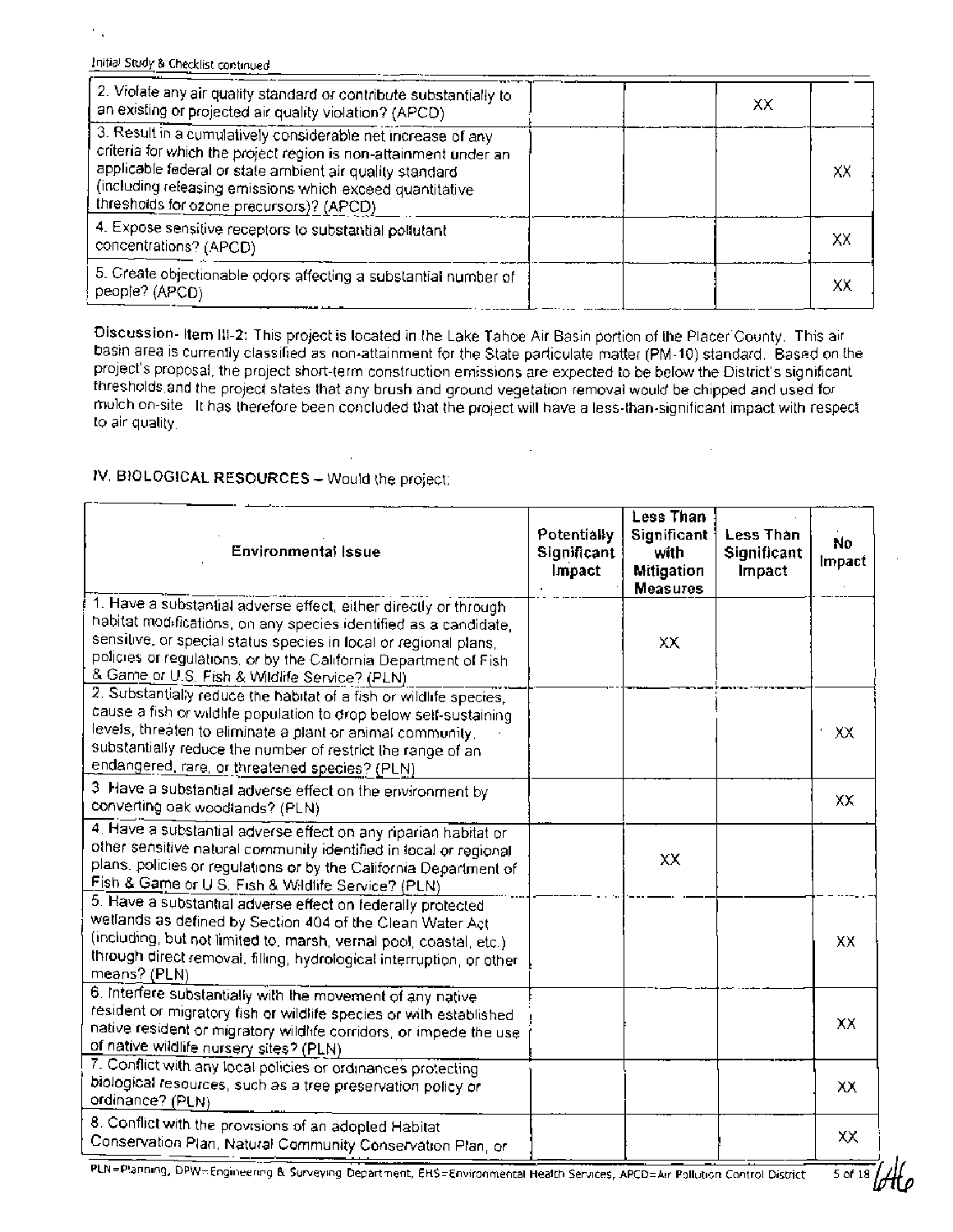| initial Study & Checklist continued.                                         |  |
|------------------------------------------------------------------------------|--|
| other approved local, regional, or state habitat conservation<br>plan? (PLN) |  |
|                                                                              |  |

Discussion- ltem IV-I: An initial biological assessment and biological evaluation have been performed for the proposed project site with the following results:

Initial Study & Checklist continued

This study identified 4 focal wildlife species that occur or have potential to occur in the Brockway ECP. This determination was based on a data review and a reconnaissance-level field survey of the project area. The primary purpose of the field survey was to identify and determine the suitability of habitat for focal wildlife species on the project site. Focused or protocol surveys for wildlife species were not conducted.

The results of this study will be used to identify and evaluate potential biological constraints to project implementation. These are summarized below.

- Bald eagle. Bald eagles forage and perch along Lake Tahoe's north shore, and the lake habitat beyond Speedboat Beach provides foraging habitat for this species. However, bald eagles do not nest in the Brockway ECP area. A TRPA-designated bald eagle perch site occurs in the project area near Speedboat Beach. EDAW is in the process of locating from TRPA and LTBMU the specific perch tree, and determining its season and frequency of use by bald eagles. The results of this consultation, as well as the mapped location of the perch site, will be included in the final draft of this report. TRPA's compliance standards state that perch sites shall not be physically disturbed unless necessary to enhance the quality of the habitat. The Brockway ECP'would not likely remove large trees along the shoreline large enough to function as bald eagle perch sites.
- Osprey, waterfowl, and mule deer. These species occur in or near portions of the Brockway ECP area. However, because the project area does not support breeding habitat for these species, and project activities are not likely to affect their foraging or movement habitat, osprey, waterfowl, and mule deer are not expected to constrain project implementation.

Mitigation Measures- Item IV-I: To the maximum extent possible, any trees removed from the site shall be removed during the non-breeding season for raptors (September to February). Prior to removal of trees, all necessary permits will be obtained by Placer County including but not limited to a Tahoe Regional Planning Agency (TRPA) project construction permit. If project activity would commence during the raptor nesting season (February 1 to August 30), preconstruction surveys shall be conducted in areas of suitable nesting habitat within 500 feet of project activity. Surveys shall be conducted within 14 days prior to commencement of project activity. If no active nests are found, no further mitigation shall be required. If active nests are found, impacts shall be avoided by establishment of appropriate buffers. No project activity shall commence within the buffer area until a qualified biologist confirms that the nest is no longer active. Department of Fish and Game (DFG) guidelines recommend implementation of 500-foot buffers, but the size of the buffer may be adjusted if a qualified biologist determines it would adequately protect the nest. Monitoring of the nest by a qualified biologist may be required if the activity has a potential to adversely affect the nest.

Discussion- ltem **IV-4:** There are two Tahoe Regional Planning Agencey (TRPA) designated Stream Evironment Zones (SEZ's) within the project area. Restoration work is proposed for both of these SEZ's which will include recontouring/grading, installation of rock armoring, check dam structures to reduce flow velocities, revegetation, and sediment collection structures. With the implementation of the mitigation measures outlined below in Mitigation Measures- ltem IV-4 it has been concluded that the project will have a less-than-significant impact with respect to biological resources.

Mitigation Measures- ltem **IV-4:** The SEZ improvements are being proposed in conjunction with water quality improvements that help disconnect runoff from Lake Tahoe. The impacts associated with construction will occur during the summer months, so work in the SEZ is conducted in dry conditions. Best Management Practices will be implemented to ensure that sediment be kept out of the SEZ during construction. Final plans and specifications will limit unnecessary SEZ disturbance. Input will also be received from TRPA during the final permitting of the project. Construction fencing will be installed around improvements and trees (> 6 inches dbh) to ensure no impacts are made outside of the proposed project area to the SEZ.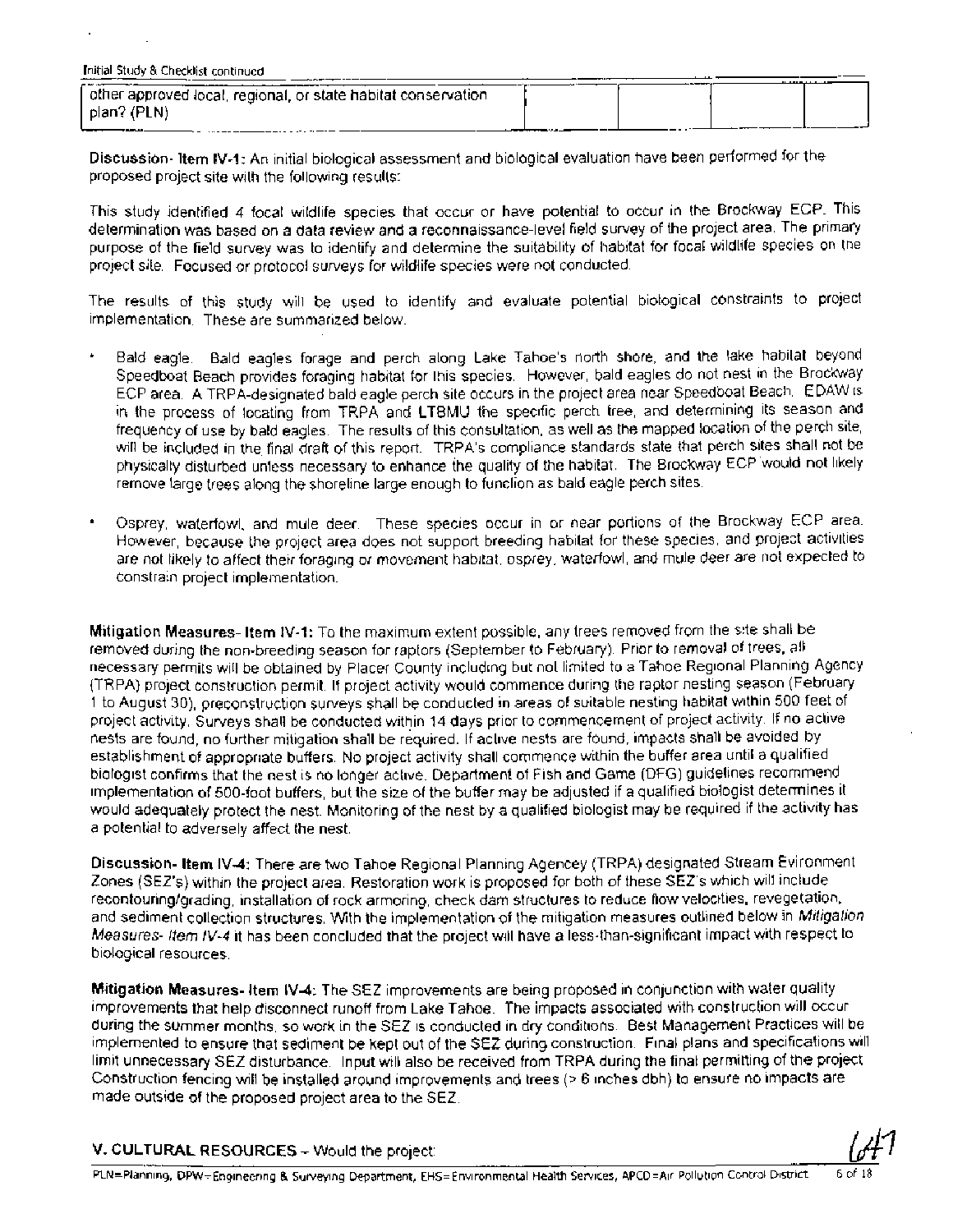$\ddot{\phantom{a}}$ 

| <b>Environmental Issue</b>                                                                                                                              | <b>Potentially</b><br>Significant<br>Impact | Less Than<br>Significant<br>with<br><b>Mitigation</b><br><b>Measures</b> | Less Than<br>Significant<br>Impact | No.<br>Impact |
|---------------------------------------------------------------------------------------------------------------------------------------------------------|---------------------------------------------|--------------------------------------------------------------------------|------------------------------------|---------------|
| 1. Substantially cause adverse change in the significance of a<br>historical resource as defined in CEQA Guidelines, Section.<br>15064.5? (PLN)         |                                             |                                                                          |                                    | xх            |
| 2. Substantially cause adverse change in the significance of a<br>unique archaeological resource pursuant to CEQA Guidelines,<br>Section 15064.5? (PLN) |                                             |                                                                          |                                    | XΧ            |
| 3. Directly or indirectly destroy a unique paleontological<br>resource or site or unique geologic feature? (PLN)                                        |                                             |                                                                          |                                    | xх            |
| 4. Have the potential to cause a physical change, which would<br>affect unique ethnic cultural values? (PLN)                                            |                                             |                                                                          |                                    | XХ            |
| 5. Restrict existing religious or sacred uses within the potential<br>impact area? (PLN).                                                               |                                             |                                                                          |                                    | xх            |
| 6. Disturb any human remains, including these interred outside.<br>of formal cemeteries? (PLN)                                                          |                                             |                                                                          |                                    | XХ            |

# VI. GEOLOGY & SOILS - Would the project.

| <b>Environmental Issue</b>                                                                                                                                                                                                                          | Potentially<br>Significant<br>Impact | <b>Less Than</b><br>Significant<br>with<br>Mitigation<br><b>Measures</b> | <b>Less Than</b><br>Significant<br>Impact | No<br>Impact |
|-----------------------------------------------------------------------------------------------------------------------------------------------------------------------------------------------------------------------------------------------------|--------------------------------------|--------------------------------------------------------------------------|-------------------------------------------|--------------|
| 1. Expose people or structures to unstable earth conditions or<br>changes in geologic substructures? (DPW)                                                                                                                                          |                                      |                                                                          |                                           | XХ           |
| 2. Result in significant disruptions, displacements, compaction<br>or overcrowding of the soil? (DPW)                                                                                                                                               |                                      |                                                                          |                                           | XХ           |
| 3. Result in substantial change in topography or ground surface<br>relief features? (DPW)                                                                                                                                                           |                                      |                                                                          |                                           | XХ           |
| 4. Result in the destruction, covering or modification of any<br>unique geologic or physical features? (DPW)                                                                                                                                        |                                      |                                                                          |                                           | ХX           |
| 5. Result in any significant increase in wind or water erosion of<br>soils, either on or off the site? (DPW)                                                                                                                                        |                                      | XX                                                                       |                                           |              |
| 6. Result in changes in deposition or erosion or changes in<br>siltation which may modify the channel of a river, stream, or<br>lake? (DPW)                                                                                                         |                                      | ХX                                                                       |                                           |              |
| 7. Result in exposure of people or property to geologic and<br>geomorphological (i.e. Avalanches) hazards such as<br>earthquakes, landslides, mudslides, ground failure, or similar<br>hazards? (DPW)                                               |                                      |                                                                          |                                           | XХ           |
| 8. Be located on a geological unit or soil that is unstable, or that<br>would become unstable as a result of the project, and<br>potentially result in on or off-site landslide, lateral spreading,<br>subsidence, liquefaction, or collapse? (DPW) |                                      |                                                                          |                                           | ХX           |
| 9. Be located on expansive soils, as defined in Table 18, 1-B of<br>the Uniform Building Code (1994), creating substantial risks to<br>life or property? (DPW)                                                                                      |                                      |                                                                          |                                           | XХ           |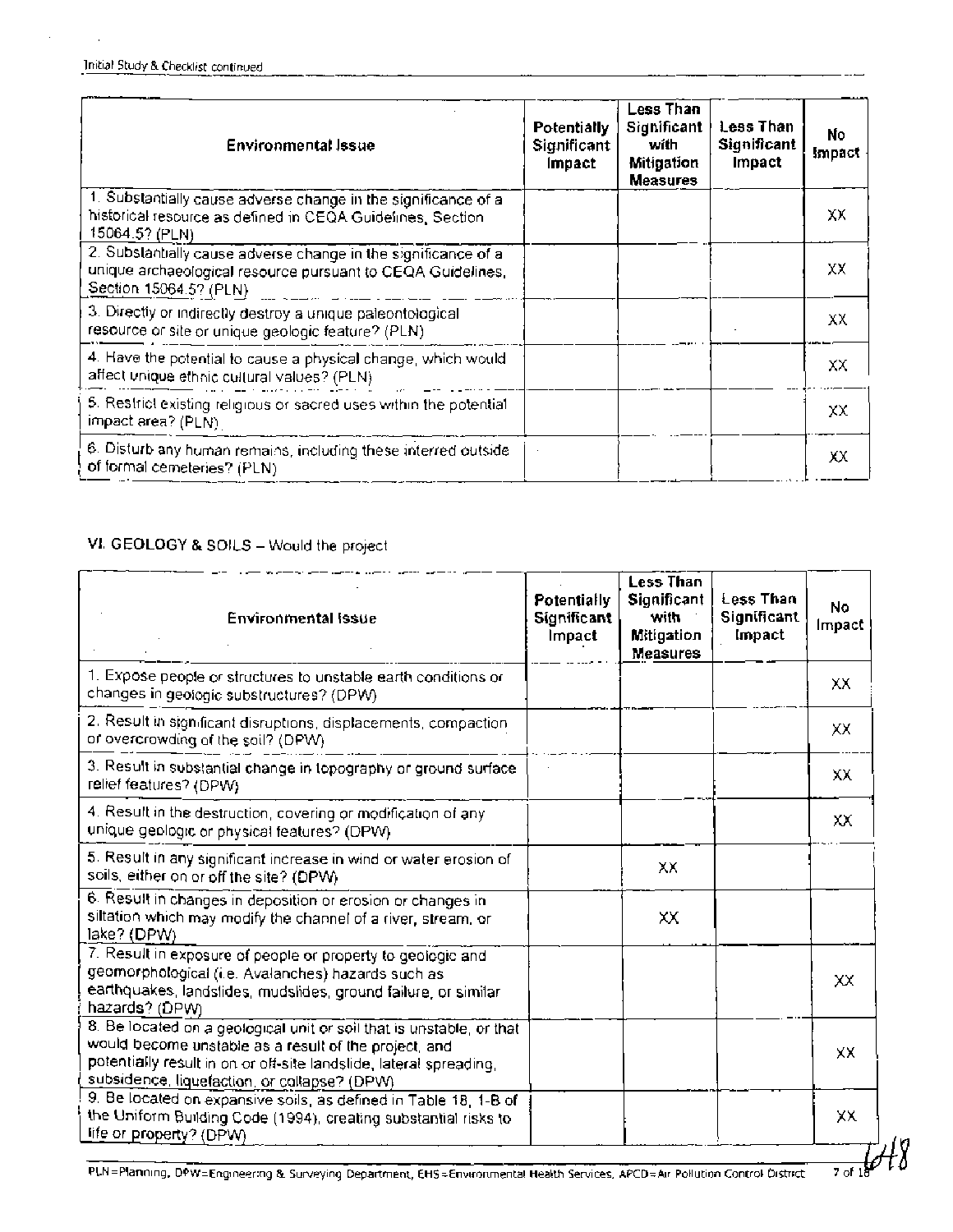**Discussion-** ltem VI-5: This project is an erosion control project and all features proposed for construction will assist in improving the water quality of run-off. During the construction phase of the project (approximately 120 days) there may be portions of exposed soil that, during a rain or high wind event or utility pipeline breach, could cause minor erosion. Once the construction of the project is completed, there will be an overall decrease of erosion in the project area. With the implementation of the mitigation measures outlined below in Mitigation Measures- Ilem VI-5 it has been concluded that the project will have a less-than-significant impact with respect to geology and soils.

Mitigation Measures- ltem VI-5: The final contract documents will include plans and specifications that clearly detail the implementation of temporary construction best management practices (BMPs) that shall be installed during construction to prevent any temporary erosion that may occur during a rain event during construction. Additionally, the Contractor will be required to prepare and submit a Stormwater Pollution Prevention Plan (SWPPP) before any construction can begin. As part of the SWPPP the Contractor will be required to prepare an emergency action plan in the event of a utility line breach. This plan will specify reporting requirements and clean up procedures. Furthermore, by only allowing construction to occur between May 1' and Oct 1 **5th,** the chance of a rain event occurring during construction is reduced. The contractor will also be required to attend a Tahoe Regional Planning Agency **(TRPA)** pre-grade inspection meeting onsite to ensure that BMPs are in place as per the construction plans before earthwork can begin.

**Discussion-** ltem VI-6: AS stated in Discussion ltem V115, during the construction phase of the project there may be portions of exposed soil that, during a rain or high wind event or utility pipeline breach, could cause minor erosion and eventually deposition. Once the construction of the project is completed, there will be an overall decrease of deposition and siltation within the drainage channels throughout the project. With the implementation of the mitigation measures outlined below in Mitigation Measures- ltem VI-6 it has been concluded that the project will have a less than significant impact with respect to geology and soils.

Mitigation Measures- ltem VI-6: Mitigation Measure VI-5 will be implemented.

| <b>Environmental Issue</b>                                                                                                                                                                                                                                                       | <b>Potentially</b><br>Significant<br>Impact | Less Than<br>Significant<br>with<br>Mitigation<br><b>Measures</b> | Less Than<br>Significant<br>Impact | No<br>Impact |
|----------------------------------------------------------------------------------------------------------------------------------------------------------------------------------------------------------------------------------------------------------------------------------|---------------------------------------------|-------------------------------------------------------------------|------------------------------------|--------------|
| 1. Create a significant hazard to the public or the environment<br>through the routine transport, use, or disposal of hazardous<br>materials? (EHS)                                                                                                                              |                                             |                                                                   |                                    | XХ           |
| 2. Create a significant hazard to the public or the environment<br>through reasonably foreseeable upset and accident conditions<br>involving the release of hazardous materials into the<br>environment? (EHS)                                                                   |                                             |                                                                   |                                    | ХX           |
| 3. Emit hazardous emissions or handle hazardous or acutely<br>hazardous materials, substances, or waste within one-quarter<br>mile of an existing or proposed school? (APCD, EHS)                                                                                                |                                             |                                                                   |                                    | XX.          |
| 4. Be located on a site which is included on a list of hazardous.<br>materials sites compiled pursuant to Government Code Section<br>65962.5 and, as a result, would it create a significant hazard to<br>the public or the environment? (EHS).                                  |                                             |                                                                   |                                    | XХ           |
| 5 For a project located within an airport land use plan or<br>where such a plan has not been adopted, within two miles of a<br>public airport or public use airport, would the project result in a<br>safety hazard for people residing or working in the project<br>area? (PLN) |                                             |                                                                   |                                    | XX.          |
| 6. For a project within the vicinity of a private airstrip, would the<br>project result in a safety hazard for people residing in the                                                                                                                                            |                                             |                                                                   |                                    | XХ           |

#### VII. HAZARDS *8,* HAZARDOUS MATERIALS -Would the project: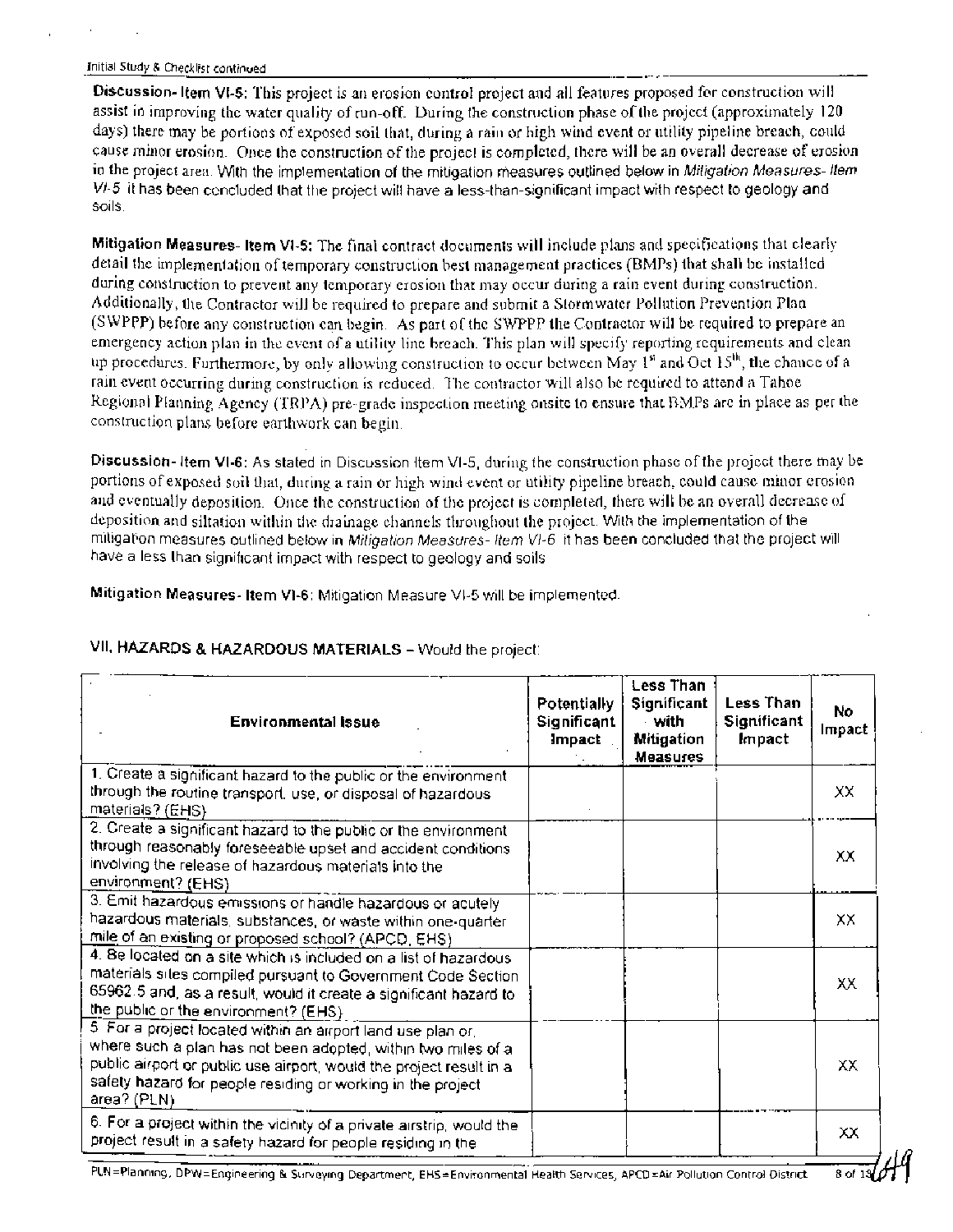| project area? (PLN)                                                                                                                                                                                                                 |    |
|-------------------------------------------------------------------------------------------------------------------------------------------------------------------------------------------------------------------------------------|----|
| 7. Impair implementation of or physically interfere with an<br>adopted emergency response plan or emergency evacuation.<br>plan? (EHS, PLN)                                                                                         | XХ |
| 8. Expose people or structures to a significant risk of loss, injury<br>or death involving wildland fires, including where wildlands are<br>adjacent to urbanized areas or where residences are<br>intermixed with wildlands? (PLN) | xх |
| 9. Create any health hazard or potential health hazard? (EHS)                                                                                                                                                                       | xх |
| 10. Expose people to existing sources of potential health.<br>hazards? (EHS)                                                                                                                                                        | XХ |

### VIII. HYDROLOGY & WATER QUALITY - Would the project:

| <b>Environmental Issue</b>                                                                                                                                                                                                                                                                                                                                                                                    | Potentially<br>Significant<br>Impact | Less Than<br><b>Significant</b><br><b>with</b><br>Mitigation<br><b>Measures</b> | Less Than<br>Significant<br>Impact | No.<br>Impact |
|---------------------------------------------------------------------------------------------------------------------------------------------------------------------------------------------------------------------------------------------------------------------------------------------------------------------------------------------------------------------------------------------------------------|--------------------------------------|---------------------------------------------------------------------------------|------------------------------------|---------------|
| 1. Violate any water quality standards? (EHS)                                                                                                                                                                                                                                                                                                                                                                 |                                      | XX                                                                              |                                    |               |
| 2. Substantially deplete groundwater supplies or interfere<br>substantially with groundwater recharge such that there would be<br>a net deficit in aguifer volume or a lessening of local groundwater.<br>supplies (i.e. the production rate of pre-existing nearby wells<br>would drop to a tevel which would not support existing land uses.<br>or planned uses for which permits have been granted)? (EHS) |                                      |                                                                                 |                                    | XX            |
| 3. Substantially alter the existing drainage pattern of the site or<br>area? (DPW)                                                                                                                                                                                                                                                                                                                            |                                      |                                                                                 | ХX                                 |               |
| 4 Increase the rate or amount of surface runoff? (EHS, DPW).                                                                                                                                                                                                                                                                                                                                                  |                                      | XX                                                                              |                                    |               |
| 5. Create or contribute runoff water which would include<br>substantial additional sources of polluted water? (DPW)                                                                                                                                                                                                                                                                                           |                                      | xх                                                                              |                                    |               |
| 6. Otherwise substantially degrade surface or ground water.<br>quality? (EHS, DPW)                                                                                                                                                                                                                                                                                                                            |                                      | XX                                                                              |                                    |               |
| 7. Place housing within a 100-year flood hazard area as mapped<br>on a federal Flood Hazard boundary or Flood Insurance Rate<br>Map or other flood hazard delineation map? (DPW)                                                                                                                                                                                                                              |                                      |                                                                                 |                                    | XX            |
| 8. Place within a 100-year flood hazard area improvements<br>which would impede or redirect flood flows? (DPW)                                                                                                                                                                                                                                                                                                |                                      |                                                                                 |                                    | XX            |
| 9. Expose people or structures to a significant risk of loss, injury<br>or death involving flooding, including flooding as a result of the<br>failure of a levee or dam? (DPW)                                                                                                                                                                                                                                |                                      |                                                                                 |                                    | ХX            |
| 10. Alter the direction or rate of flow of groundwater? (EHS)                                                                                                                                                                                                                                                                                                                                                 |                                      |                                                                                 |                                    | XХ            |
| 11. Impact the watershed of important surface water resources,<br>including but not limited to Lake Tahoe, Folsom Lake, Hell Hole<br>Reservoir, Rock Creek Reservoir, Sugar Pine Reservoir,<br>French Meadows Reservoir, Combie Lake, and Rollins Lake?<br>(EHS, DPW)                                                                                                                                         |                                      |                                                                                 | XX                                 |               |

PLN=Planning, DPW=Engineering & Surveying Department, EHS=Environmental Health Services, APCD=Air Pollution Control District 9 of 18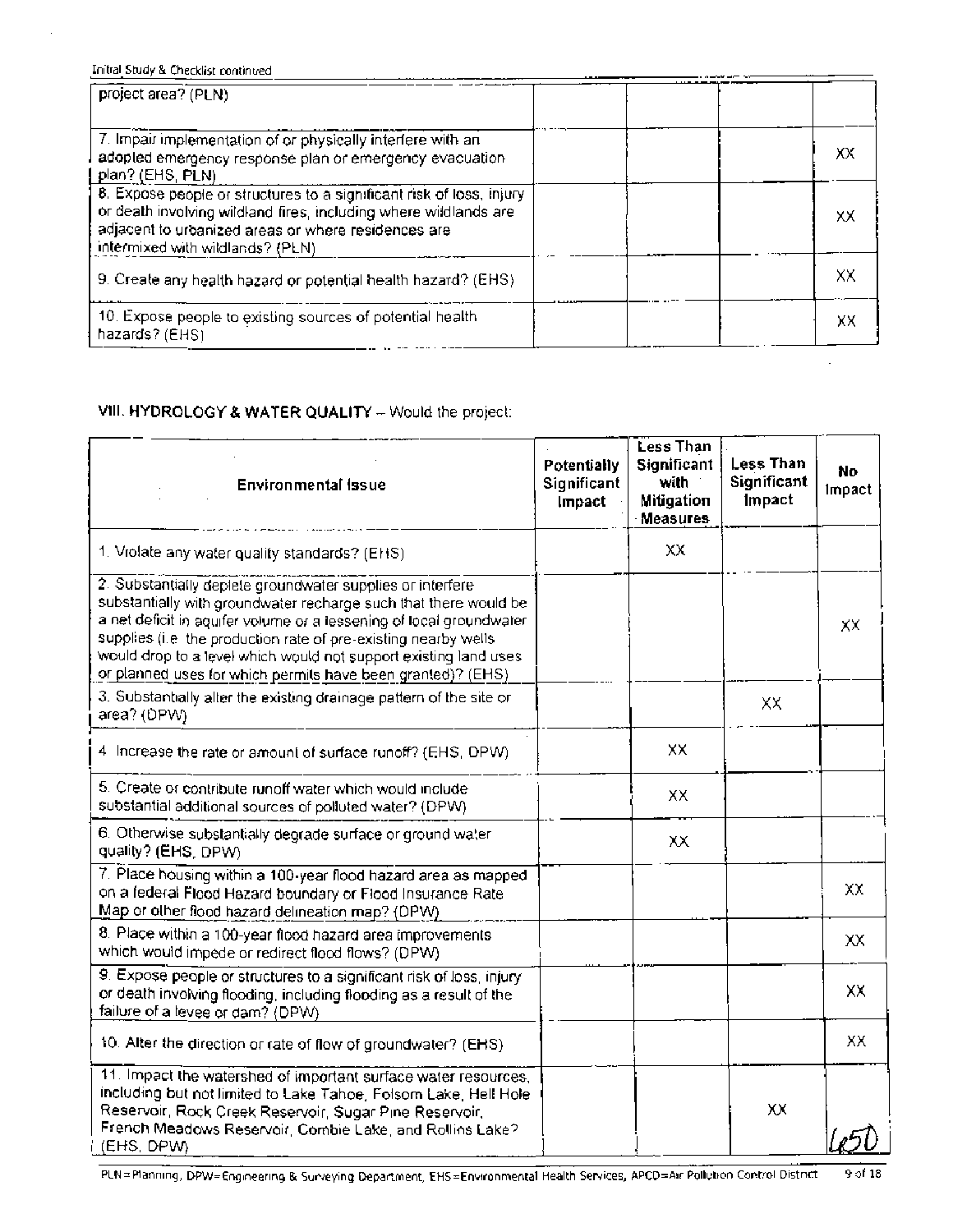**Discussion- ltem VIII-I:** During construction of the project there will be a significant amount of grading and excavation taking place that may have a potential to cause minor erosion and sediment movement. Once construction is completed the improvements will improve the existing water quality. Wijh the implementation of the mitigation measures outlined below in Mitigation Measures- Item VIII-1 it has been concluded that the project will have a less-than-significant impact with respect to hydrology and water quality.

**Mitigation Measures- ltem VIII-I:** Mitigation Measure VI-5 will be implemented.

**Discussion- ltem Vlll-3: A** portion of the project will include redirecting flows that currently enter California from Nevada at the stateline near Crystal Bay Nevada. These current flows are conveyed into the Brockway project area along the Caltrans right-of-way on the north side of State Highway 28 and are causing significant erosion, sediment transport, and flooding. These flows will be redirected to a proposed infiltrationlstorage facility on the south side of Highway 28 near the entrance to the Cal Neva Resort. Flows will be redirected to this facility in a manner that will not exceed the systems capacity, bypassing higher flows to the original drainage course.

The interstate flow bypass system will be designed in a manner that will provide hydraulic control so that the capacity of the proposed infiltration/storage facility can not be exceeded. As a result, flow rates into the drainage at the Outflow of the system will not exceed exisiting flows. Extensive hydrologic and hydraulic analysis of the drainage area affected by this system was performed as part of the Existing Conditions Analysis for the Brockway project area in November 2005. This analysis is being used as a basis for the systems design and actually show an estimated net decrase in post-construction storm water flows therefore creating a less-than-significant impact.

**Discussion- ltem V111-4:** During construction of the project there will be a significant amount of grading and excavation taking place that may have a potential to cause increased surface runoff. Once construction is completed the improvements will decrease surface water runoff. With the implementation of the mitigation measures outlined below in Miligation Measures- Item VIII-4 it has been concluded that the project will have a less than significant impact with respect to hydrology and water quality.

**Mitigation Measures- ltem Vlll-4:** Mitigation Measure VI-5 will be implemented

**Discussion- ltem Vlll-5:** During construction of the project there will be a significant amount of grading and excavation taking place that may have a potential to produce sediment laden surface runoff. Once construction is completed the improvements will reduce surface runoff and improve the existing water quality. With the implementation of the mitigation measures outlined below in Mitigation Measures- Item VIII-5 it has been concluded that the project will have a less-than-significant impact with respect to hydrology and water quality.

**Mitigation Measures- ltem Vlll-5:** Mitigation Measure VI-5 will be implemented.

**Discussion- ltem Vlll-6:** During construction of the project there will be a significant amount of grading and excavation taking place that may have a potential to produce sediment laden surface runoff. Once construction is completed the improvements will reduce surface runoff and improve the existing water quality. With the implementation of the mitigation measures outlined below in Mitigation Measures- ltem Vlll-6 it has been concluded that the project will have a less-than-significant impact with respect to hydrology and water quality.

**Mitigation Measures- Item Vlll-6:** Mitigation Measure VI-5 will be implemented.

**Discussion- ltem VIII-I I:** During construction of the project there will be a significant amount of grading and excavation taking place that may have a potential to impact portions of the Lake Tahoe watershed. Once construction is completed the improvements will have a positive impact on the watershed by reducing overall peak storm water flows and pollutant loads reaching Lake Tahoe.

Additionally, As part of this project, the SEZ's within the project area will be restored to a more naturally functioning state. Numerous disturbed soil areas within the project will be restored and revegetated. Several highly eroded stream channels will be restored and stabilized to eliminate the high sediment loads that are currently generated within the project area thus improving the clarity of the lake.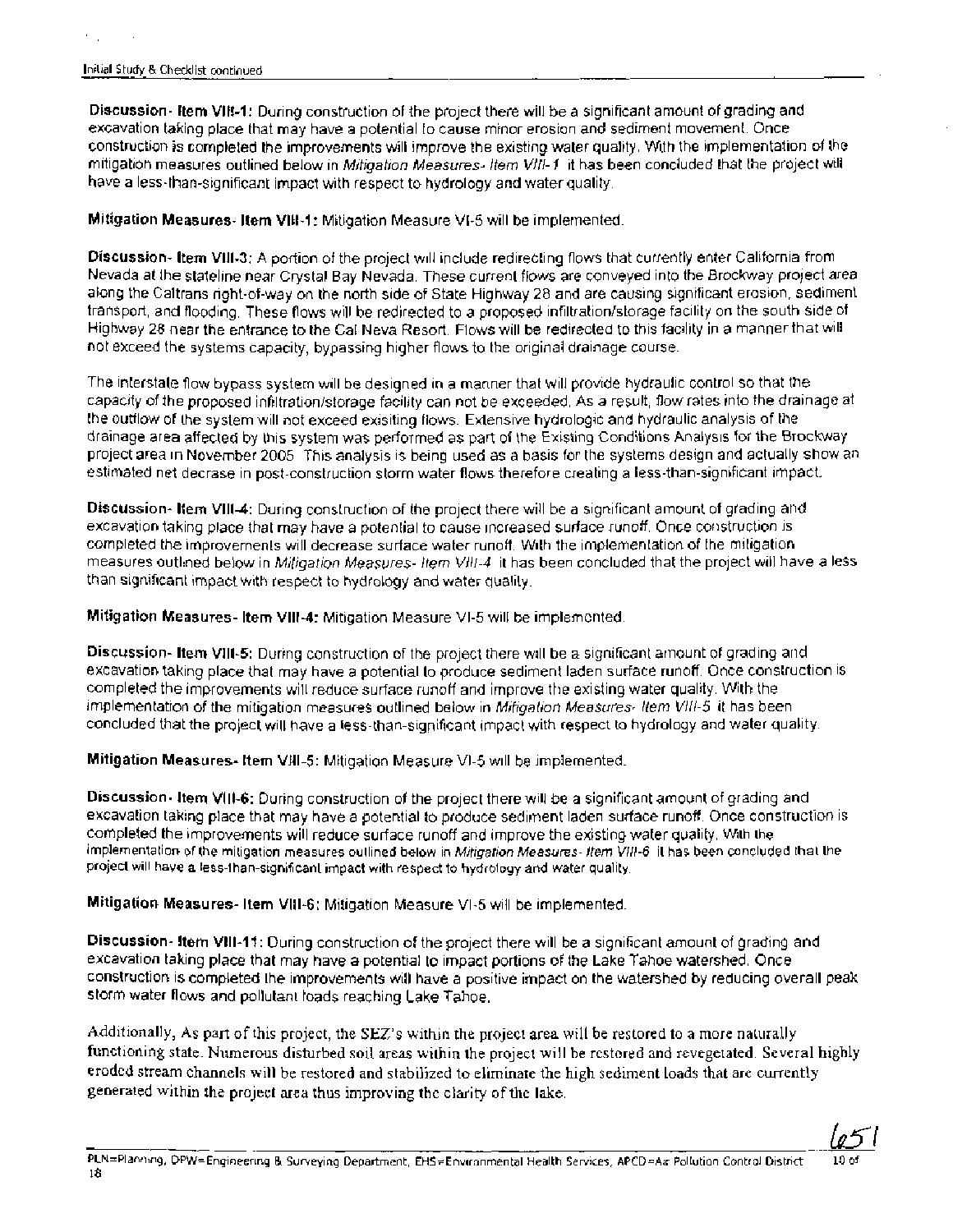#### **IX. LAND USE** & PLANNING - Would the project:

| Initial Study & Checklist continued<br>With the implementation of the mitigation measures outlined below in Mitigation Measures- Item VIII-11 it has been<br>concluded that the project will have a less-than-significant impact with respect to hydrology and water quality.<br>Mitigation Measures- Item VIII-11: Mitigation Measure VI-5 will be implemented. |                                      |                                                                          |                                           |                     |
|------------------------------------------------------------------------------------------------------------------------------------------------------------------------------------------------------------------------------------------------------------------------------------------------------------------------------------------------------------------|--------------------------------------|--------------------------------------------------------------------------|-------------------------------------------|---------------------|
| IX. LAND USE & PLANNING - Would the project:<br><b>Environmental Issue</b>                                                                                                                                                                                                                                                                                       | Potentially<br>Significant<br>Impact | Less Than<br>Significant<br>with<br><b>Mitigation</b><br><b>Measures</b> | <b>Less Than</b><br>Significant<br>Impact | No<br><b>Impact</b> |
| 1. Physically divide an established community? (PLN)                                                                                                                                                                                                                                                                                                             |                                      |                                                                          |                                           | ХX                  |
| 2. Conflict with General Plan/Community Plan/Specific Plan<br>designations or zoning, or Plan policies? (EHS, DPW, PLN).                                                                                                                                                                                                                                         |                                      |                                                                          |                                           | ХX                  |
| 3 Conflict with any applicable habitat conservation plan or<br>natural community conservation plan or other County policies,<br>plans, or regulations adopted for purposes of avoiding or<br>mitigating environmental effects? (PLN)                                                                                                                             |                                      |                                                                          |                                           | xх                  |
| 4. Result in the development of incompatible uses and/or the<br>creation of land use conflicts? (PLN)                                                                                                                                                                                                                                                            |                                      |                                                                          |                                           | XХ                  |
| 5. Affect agricultural and timber resources or operations (i.e.<br>impacts to soils or farmlands and timber harvest plans, or<br>impacts from incompatible land uses)? (PLN)                                                                                                                                                                                     |                                      |                                                                          |                                           | XΧ                  |
| 6. Disrupt or divide the physical arrangement of an established<br>community (including a low-income or minority community)?<br>(PLN)                                                                                                                                                                                                                            |                                      |                                                                          |                                           | ХX                  |
| 7. Result in a substantial alteration of the present or planned<br>land use of an area? (PLN)                                                                                                                                                                                                                                                                    |                                      |                                                                          |                                           | ХX                  |
| 8. Cause economic or social changes that would result in<br>significant adverse physical changes to the environment such<br>as urban decay or deterioration? (PLN).                                                                                                                                                                                              |                                      |                                                                          |                                           | XХ                  |

# **X. MINERAL RESOURCES** -Would the project result in:

| <b>Environmental Issue</b>                                                                                                                                              | Potentially<br>Significant<br><b>Impact</b> | Less Than<br><b>Significant</b><br>with<br><b>Mitigation</b><br>Measures | Less Than<br><b>Significant</b><br>Impact | No.<br>impact |
|-------------------------------------------------------------------------------------------------------------------------------------------------------------------------|---------------------------------------------|--------------------------------------------------------------------------|-------------------------------------------|---------------|
| 1. The loss of availability of a known mineral resource that<br>would be of value to the region and the residents of the state?<br>(PLN)                                |                                             |                                                                          |                                           | XΧ            |
| 2. The loss of availability of a locally-important mineral resource<br>recovery site delineated on a local general plan, specific plan or<br>other land use plan? (PLN) |                                             |                                                                          |                                           | xх            |

# **XI. NOISE** - Would the project result in:

a5 Z

PLN=Planning, DPW=Engineering & Survey~ng Department, EHS=Environmental Health Services, APCD=Air Pollut~on Control District 11 of **18**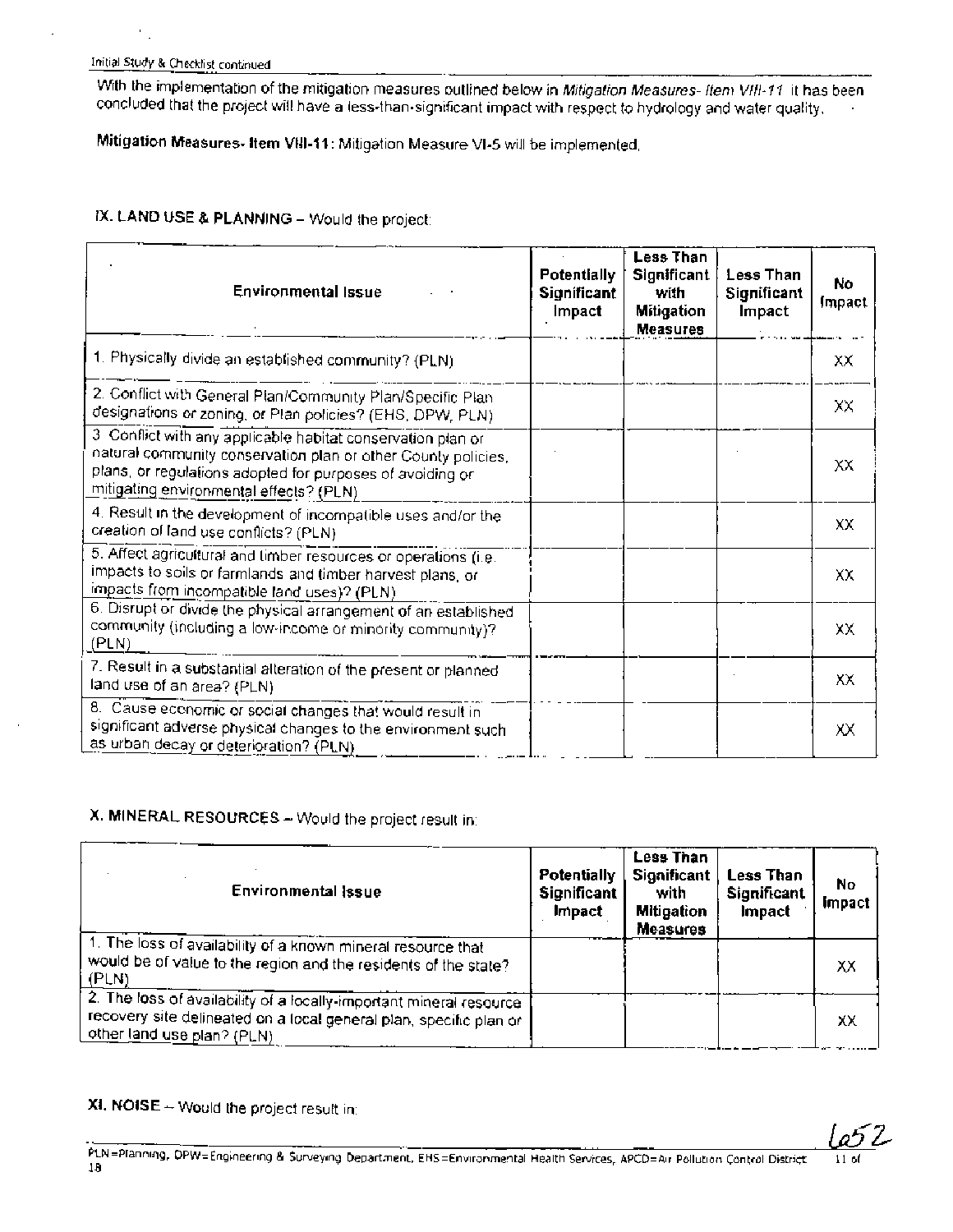| <b>Environmental Issue</b>                                                                                                                                                                                                                                                             | Potentially<br>Significant<br>Impact | Less Than<br>Significant<br>with<br><b>Mitigation</b><br><b>Measures</b> | Less Than<br>Significant<br>Impact | No.<br>Impact |
|----------------------------------------------------------------------------------------------------------------------------------------------------------------------------------------------------------------------------------------------------------------------------------------|--------------------------------------|--------------------------------------------------------------------------|------------------------------------|---------------|
| 1. Exposure of persons to or generation of noise levels in<br>excess of standards established in the local General Plan,<br>Community Plan or noise ordinance, or applicable standards of<br>other agencies? (EHS)                                                                     |                                      |                                                                          | xх                                 |               |
| 2. A substantial permanent increase in ambient noise levels in<br>the project vicinity above levels existing without the project?<br>(EHS)                                                                                                                                             |                                      |                                                                          |                                    | XX.           |
| 3. A substantial temporary or periodic increase in ambient noise.<br>levels in the project vicinity above levels existing without the<br>project? (EHS)                                                                                                                                |                                      | XХ                                                                       |                                    |               |
| 4. For a project located within an airport land use plan or,<br>where such a plan has not been adopted, within two miles of a<br>public airport or public use airport, would the project expose.<br>people residing or working in the project area to excessive<br>noise levels? (EHS) |                                      |                                                                          |                                    | XХ            |
| 5. For a project within the vicinity of a private airstrip, would the<br>project expose people residing or working in the project area to<br>excessive noise levels? (EHS)                                                                                                             |                                      |                                                                          |                                    | ХX            |

Discussion- Item XI-1: Standard construction equipment is anticipated to be used to construct the proposed improvements. The equipment will be louder than regular traffic in the neighborhood, but within acceptable noise decibel standards imposed by Placer County and TRPA and therefore will have a less-than-significant impact.

Discussion- ltem **XI-3:** Noise from construction activities may noticeably increase noise levels above existing ambient noise levels. This is a potentially significant event. With the implementation of the mitigation measures outlined below in Mitigation Measures- Item  $Xl-1$  it has been concluded that the project will have a less-thansignificant impact with respect to noise.

**Mitigation** Measures- **IternXI-1:** In order to mitigate the impacts of increased noise levels, construction noise emanating from any construction activities is prohibited on Sundays and Federal Holidays, and shall only occur between the hours of 7 a.m. and 7 p.m. Monday through Saturday.

Additionally, temporary signs shall be located throughout the project  $(4' \times 4')$ , as determined by the DPW, at key intersections depicting the above construction hour limitations. Said signs shall include a toll free public information phone number where surrounding residents can report violations and the developer/builder will respond and resolve noise violations. This condition shall be included on the Improvement Plans and shown in the development notebook.

| <b>Environmental Issue</b>                                                                                                                                                                               | <b>Potentially</b><br>Significant<br>lmpact | Less Than<br><b>Significant</b><br>with<br><b>Mitigation</b><br><b>Measures</b> | <b>Less Than</b><br><b>Significant</b><br>Impact | No<br>Impact |
|----------------------------------------------------------------------------------------------------------------------------------------------------------------------------------------------------------|---------------------------------------------|---------------------------------------------------------------------------------|--------------------------------------------------|--------------|
| 1. Induce substantial population growth in an area, either<br>directly (i.e. by proposing new homes and businesses) or<br>indirectly (i.e. through extension of roads or other<br>infrastructure)? (PLN) |                                             |                                                                                 |                                                  | ХX           |
| 2. Displace substantial numbers of existing housing.<br>necessitating the construction of replacement housing.                                                                                           |                                             |                                                                                 |                                                  | xх           |

#### **XII. POPULATION & HOUSING - Would the project.**

PLN=Planning, DPW=Engineering & Surveying Department, EHS=Environmental Health Services, APCD=Air Pollution Control District 18

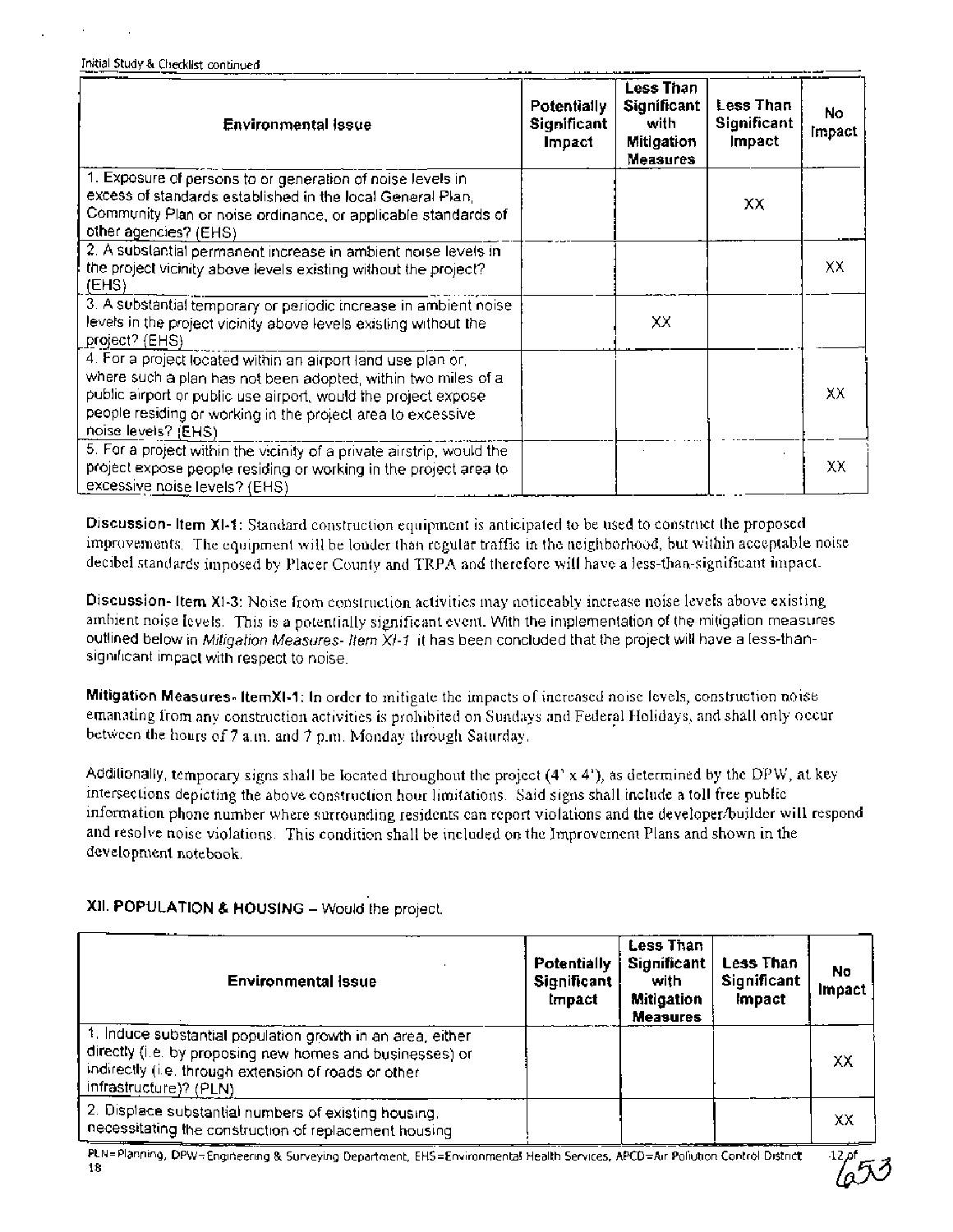| Initial Study & Checklist continued<br>$-$<br>__ | _____ | ------                                                                                                                                                                                                                         |  | --- |
|--------------------------------------------------|-------|--------------------------------------------------------------------------------------------------------------------------------------------------------------------------------------------------------------------------------|--|-----|
| $\overline{\phantom{a}}$<br>elsewhere? (PLN)     |       | and the company of the first state of the contract of the contract of the contract of the contract of the contract of the contract of the contract of the contract of the contract of the contract of the contract of the cont |  |     |
|                                                  |       |                                                                                                                                                                                                                                |  |     |
| _                                                |       |                                                                                                                                                                                                                                |  |     |

**XIII. PUBLIC SERVICES** -Would the project result in substantial adverse physical impacts associated with the provision of new or physically altered governmental services andlor facilities, the construction of which could cause significant environmental impacts, in order to maintain acceptable service ratlos, response times or other performance objectives for any of the public services?

| <b>Environmental Issue</b>                                               | Potentially<br>Significant<br>Impact | <b>Less Than</b><br>Significant<br>with<br><b>Mitigation</b><br><b>Measures</b> | Less Than<br>Significant<br>Impact | No<br><b>Impact</b> |
|--------------------------------------------------------------------------|--------------------------------------|---------------------------------------------------------------------------------|------------------------------------|---------------------|
| 1. Fire protection? (EHS, DPW, PLN)                                      |                                      |                                                                                 |                                    | XХ                  |
| 2. Sheriff protection? (EHS, DPW, PLN).                                  |                                      |                                                                                 |                                    | XХ                  |
| 3. Schools? (EHS, DPW, PLN)                                              |                                      |                                                                                 |                                    | xх                  |
| 4. Maintenance of public facilities, including roads? (EHS,<br>DPW, PLN) |                                      |                                                                                 | XХ                                 |                     |
| 5. Other governmental services? (EHS, DPW, PLN)                          |                                      |                                                                                 |                                    | xх                  |

**Discussion- Item XIII:** Any proposed improvements will require regular maintenance. The project proposes new storm water piping, sediment traps, drainage inlets, and infiltration facilities that will need to be cleaned out at regular intervals. Features are designed to have a low maintenance impact. Features are designed and located so that regular maintenance equipment can access them from new or existing right of way. It has therefore been concluded that the proposed project will have a less-than-significant impact on the maintenance associated with public roads or public facilities.

**XIV. RECREATION** - Would the project result in:

| <b>Environmental Issue</b>                                                                                                                                                                                                     | Potentially<br><b>Significant</b><br>Impact | Less Than<br>Significant<br>with<br><b>Mitigation</b><br><b>Measures</b> | Less Than<br><b>Significant</b><br>Impact | No<br><b>Impact</b> |
|--------------------------------------------------------------------------------------------------------------------------------------------------------------------------------------------------------------------------------|---------------------------------------------|--------------------------------------------------------------------------|-------------------------------------------|---------------------|
| 1. Would the project increase the use of existing neighborhood.<br>and regional parks or other recreational facilities such that<br>substantial physical deterioration of the facility would occur or<br>be accelerated? (PLN) |                                             |                                                                          |                                           | хΧ                  |
| 2. Does the project include recreational facilities or require the<br>construction or expansion of recreational facilities which might<br>have an adverse physical effect on the environment? (PLN)                            |                                             |                                                                          |                                           | xх                  |

### **XV. TRANSPORTATION** *8* **TRAFFIC** - Would the project result in:

| <b>Environmental Issue</b>                                        |   | Potentially   Less Than   Less Than  <br>$_1$ Significant $\mid$ Significant $\mid$ Significant $\mid$ Impact $\mid$ | No |
|-------------------------------------------------------------------|---|----------------------------------------------------------------------------------------------------------------------|----|
| <b>DIN-Discover Abut Castronic Crisis and Contract Contract A</b> | . |                                                                                                                      |    |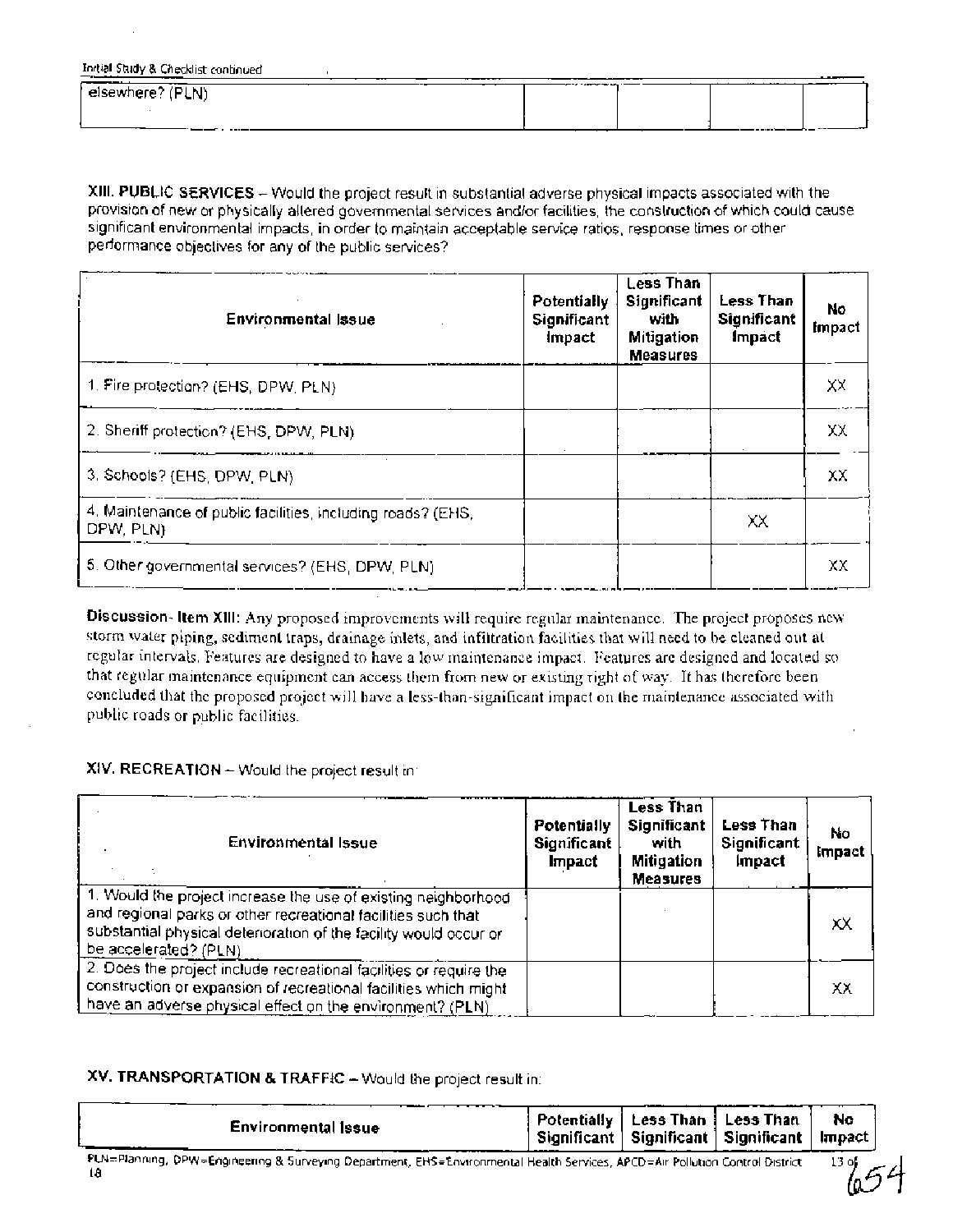| $\mid 3.$ Does the project have environmental effects, which will cause substantial.<br>adverse effects on human beings, either directly or indirectly? | xх |
|---------------------------------------------------------------------------------------------------------------------------------------------------------|----|
|                                                                                                                                                         |    |
|                                                                                                                                                         |    |

#### **F. OTHER RESPONSIBLE AND TRUSTEE AGENCIES** whose approval is required:

| C California Department of Fish and Game                    | Local Agency Formation Commission (LAFCO) |
|-------------------------------------------------------------|-------------------------------------------|
| California Department of Forestry                           | National Marine Fisheries Service         |
| California Department of Health Services                    | ⊠ Tahoe Regional Planning Agency          |
| California Department of Toxic Substances                   | U.S. Army Corp of Engineers               |
| California Department of Transportation                     | U.S. Fish and Wildlife Service            |
| D California Integrated Waste Management Board              | $\boxtimes$ USFS $\cdot$ LTBMU            |
| $\boxtimes$ California Regional Water Quality Control Board | ⊠ California Tahoe Conservancy            |

#### **G. DETERMINATION** -The Environmental Review Committee finds that (choose one):

|        | The proposed project COULD NOT have a significant effect on the environment, and a NEGATIVE<br>DECLARATION will be prepared.                                                                                                                                                                                                                                                                                                                                                                                                                                                                   |
|--------|------------------------------------------------------------------------------------------------------------------------------------------------------------------------------------------------------------------------------------------------------------------------------------------------------------------------------------------------------------------------------------------------------------------------------------------------------------------------------------------------------------------------------------------------------------------------------------------------|
| ⊠      | Although the proposed project COULD have a significant effect on the environment, there WILL NOT be a<br>significant effect in this case because the mitigation measures described herein have been added to the<br>project. A MITIGATED NEGATIVE DECLARATION will be prepared.                                                                                                                                                                                                                                                                                                                |
| U      | The proposed project is within the scope of impacts addressed in a previously-adopted Negative Declaration,<br>and that only minor technical changes and/or additions are necessary to ensure its adequacy for the project<br>An ADDENDUM TO THE PREVIOUSLY-ADOPTED NEGATIVE DECLARATION will be prepared.                                                                                                                                                                                                                                                                                     |
| $\Box$ | The proposed project MAY have a significant effect on the environment, and an ENVIRONMENTAL<br><b>IMPACT REPORT</b> is required (i.e. Project, Program, Subsequent, or Master EIR).                                                                                                                                                                                                                                                                                                                                                                                                            |
|        | The proposed project MAY have a significant effect(s) on the environment, and at least one effect has not<br>been adequately analyzed in an earlier document pursuant to applicable legal standards. Potentially<br>significant impacts and mitigation measures that have been adequately addressed herein or within an earlier<br>document are described on attached sheets (see Section D.f. above) A SUPPLEMENTAL<br>ENVIRONMENTAL IMPACT REPORT will be prepared to address those effect(s) that remain outstanding.                                                                       |
|        | The proposed project is within the scope of impacts addressed in a previously-certified EIR, and that some $\,$<br>changes and/or additions are necessary, but none of the conditions requiring a Subsequent or Supplemental<br>EIR exist. An ADDENDUM TO THE PREVIOUSLY-CERTIFIED EIR will be prepared.                                                                                                                                                                                                                                                                                       |
|        | The proposed project is within the scope of impacts addressed in a previously-certified Program EIR, and<br>that no new effects will occur nor new mitigation measures are required. Potentially significant impacts and<br>mitigation measures that have been adequately examined in an earlier document are described on attached<br>sheets, including applicable mitigation measures that are imposed upon the proposed project (see Section<br>D.f. above). NO FURTHER ENVIRONMENTAL DOCUMENT will be prepared (see CEQA Guidelines,<br>Sections 15168(c)(2), 15180, 15181, 15182, 15183). |
|        | Other                                                                                                                                                                                                                                                                                                                                                                                                                                                                                                                                                                                          |

### **H. ENVIRONMENTAL- REVIEW COMMllTEE** (PersonslDepartments consulted):

Department of Public Works, Tahoe Design Division, Brian Stewart Department of Public Works, Transportation, Rich Moorhead Environmental Health Services, Grant Miller Flood Control Districts, Andrew Darrow

16 c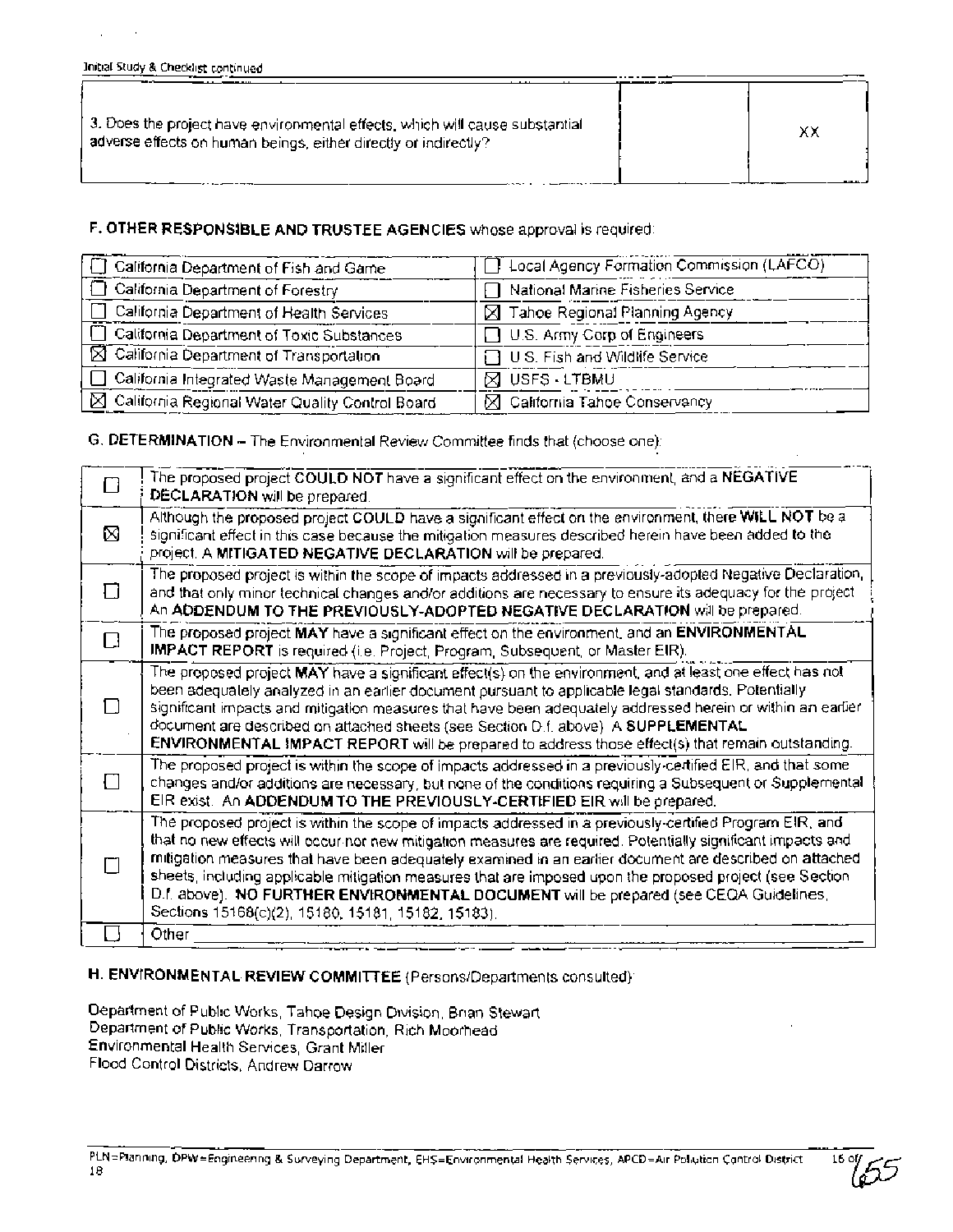# **MITIGATED NEGATIVE DECLARATION**

## **Project: Brockway Erosion Control Project**

# **Lead Agency: Placer County Department of Public Works**

# **PROJECT DESCRIPTION**

This Initial Study and Mitigated Negative Declaration (IS/MND) evaluates the environmental effects of the proposed Brockway Erosion Control Project. The project involves the construction of erosion and sediment control and treatment facilities that will include restoration/rehabilitation of existing drainage channels, installation of rock lined channels, sediment traps, curb and gutter, subsurface infiltration galleries, storm drain inlets and piping, revegetation, and slope stabilization (see Attachment A for example photos of example proposed facilities) The project area covers 47 acres of residential and commercial properties. The project area is located along State Route 28 approximately  $\frac{1}{2}$ mile east of Kings Beach and is bordered by the CaliforniaNevada state line to the east, Pier Avenue to the north, Speedboat Avenue to the west, and Lake Tahoe to the south. Existing drainage infrastructure within the project area is minimal and there are numerous areas of barren eroded soils along road shoulders and embankments throughout the project site as well as several highly eroded and degraded drainage channels. There is also a history of severe flooding within the project area during heavy storm events.

# **PROJECT PURPOSE AND OBJECTIVE**

The main objective of the project is to utilize the preferred design approach as described in California Tahoe Conservancy (CTC) Grant Program Guidelines and to follow the

> Brockway Erosion Control Project MND Placer County Department of Public Works

Page 1 of 9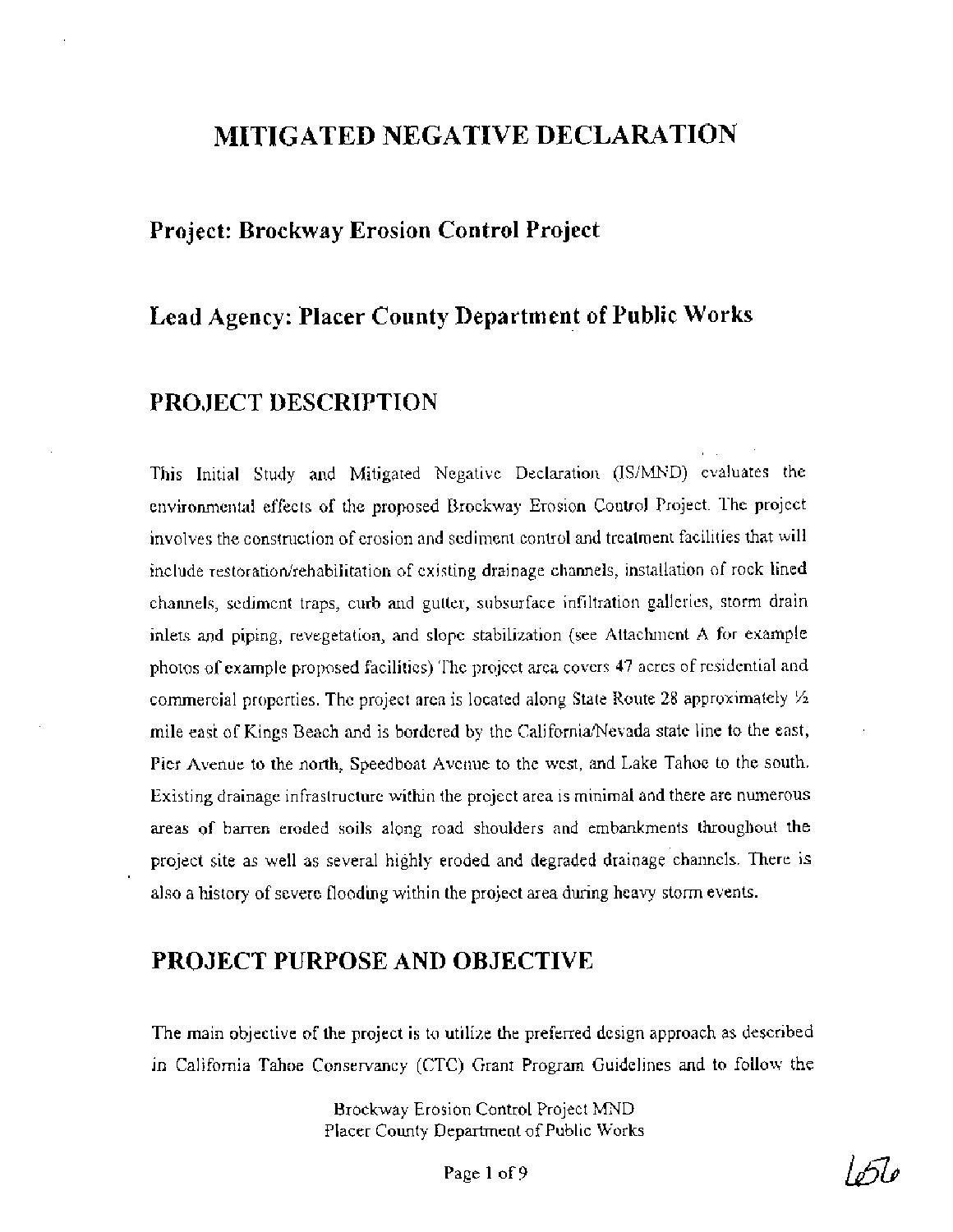procedures developed by the Lake Tahoe Basin Storm Water Quality Improvement Committee (SWQIC) such that source control, hydrologic design, and treatment of stormwater are applied as and where appropriate to effectively improve erosional stability and stormwater quality within the project area. This means stabilizing cut slopes and other barren erodible areas, stabilizing existing roadside and hillside drainages, capturing road sand/cinders, reducing stormwater flow concentrations and volumes if feasible, and treating stormwater before it discharges into Lake Tahoe. More specifically, project objectives will be to maximize, to the extent feasible, water quality benefits through the reduction of nutrient and fine sediment loading in stormwater runoff by maximizing pollutant source control and runoff control followed by effective treatment of stormwater runoff considered necessary after the higher priorities of source and runoff controls are applied. These efforts will occur primarily within the County right-of-way located in the defined project area. Available federal and state lands as well as drainage easements from private properties will be pursued as necessary to fulfill project objectives.

# **FINDINGS**

 $\mathcal{O}(10^{-10})$ 

An IS/MND has been prepared to assess the project's potential effects on the environment and the significance of those effects. Based on the IS/MND, it has been determined that the proposed project would not have any significant effects on the environment after implementation of mitigation measures. Thls conclusion is supported by the following findings:

- 1. The proposed project would have no effect related to agricultural resources, cultural resources, hazards and hazardous materials, land use and planning, mineral resources, and population and housing.
- 2. The proposed project would have a less-than-significant impact on aesthetics, air quality, and transportation/traffic.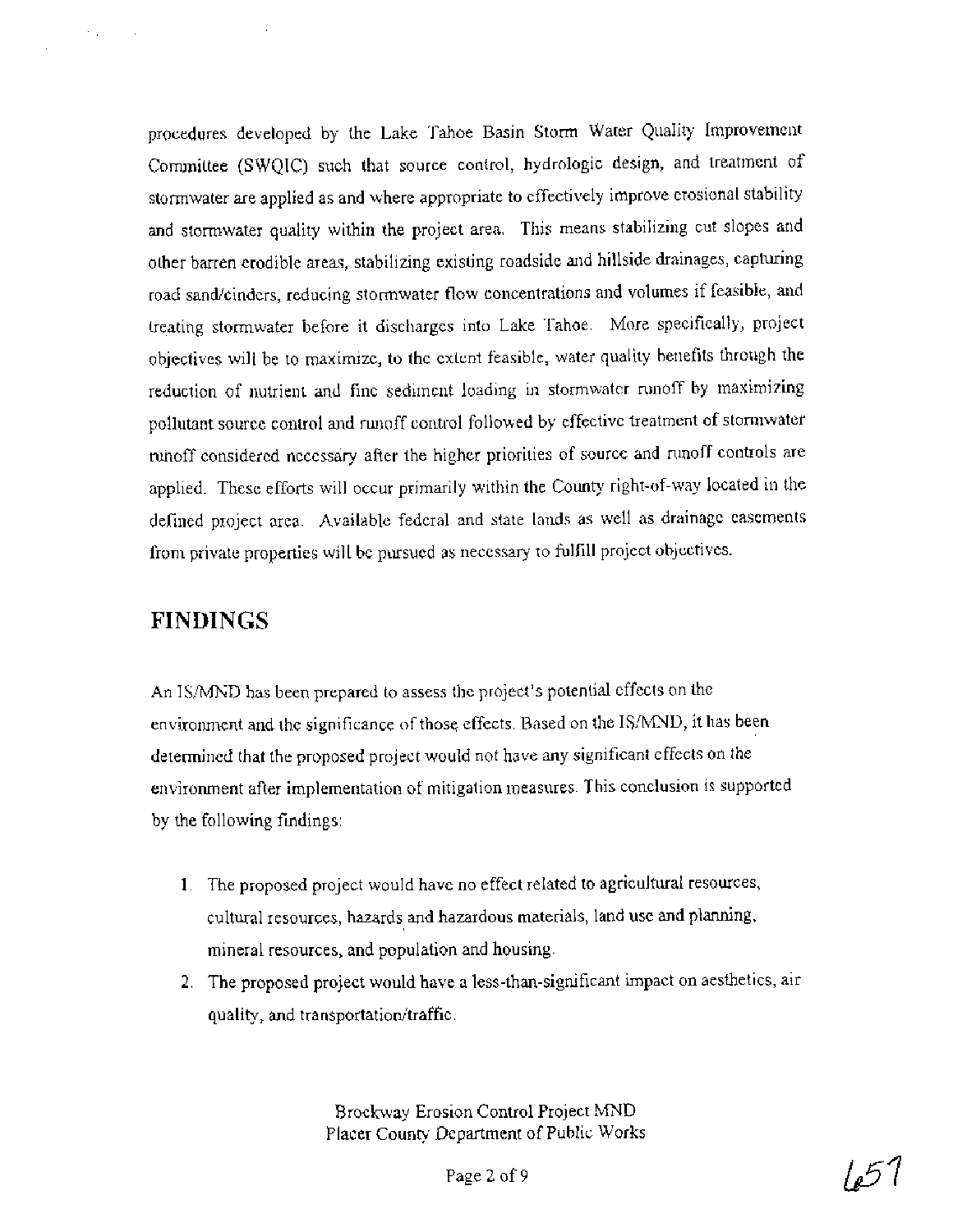3. Mitigation is required to reduce potentially significant impacts related to biological resources, geology and soils, hydrology and water quality, noise, and utilities and service systems.

Following are the mitigation measures that will be implemented by Placer County to avoid or minimize environmental impacts. Implementation of these mitigation measures would reduce the environmental impacts of the proposed project to a less-than-significant level.

# **Mitigation Measure BIO-1: Conduct Pre-Construction Surveys for Nesting Raptars and establish Buffer Areas if Necessary.**

To the maximum extent possible, any trees removed from the site shall be removed during the non-breeding season for raptors (September to February). Prior to removal of trees, all necessary permits will be obtained by Placer County including but not limited to a Tahoe Regional Planning Agency (TRPA) project construction permit. If project activity would commence during the raptor nesting season (February 1 to August 30), preconstruction surveys shall be conducted in areas of suitable nesting habitat within 500 feet of project activity. Surveys shall be conducted within 14 days prior to commencement of project activity. If no active nests are found, no further mitigation shall be required. If active nests are found, impacts shall be avoided by establishment of appropriate buffers. No project activity shall commence within the buffer area until a qualified biologist confirms that the nest is no longer active. Department of Fish and Game (DFG) guidelines recommend implementation of 500-foot buffers, but the size of the buffer may be adjusted if a qualified biologist determines it would adequately protect the nest. Monitoring of the nest by a qualified biologist may be required if the activity has a potential to adversely affect the nest.

# **Mitigation Measure BIO-2: Formally Consult with TRPA and Implement Water Quality Control Measures.**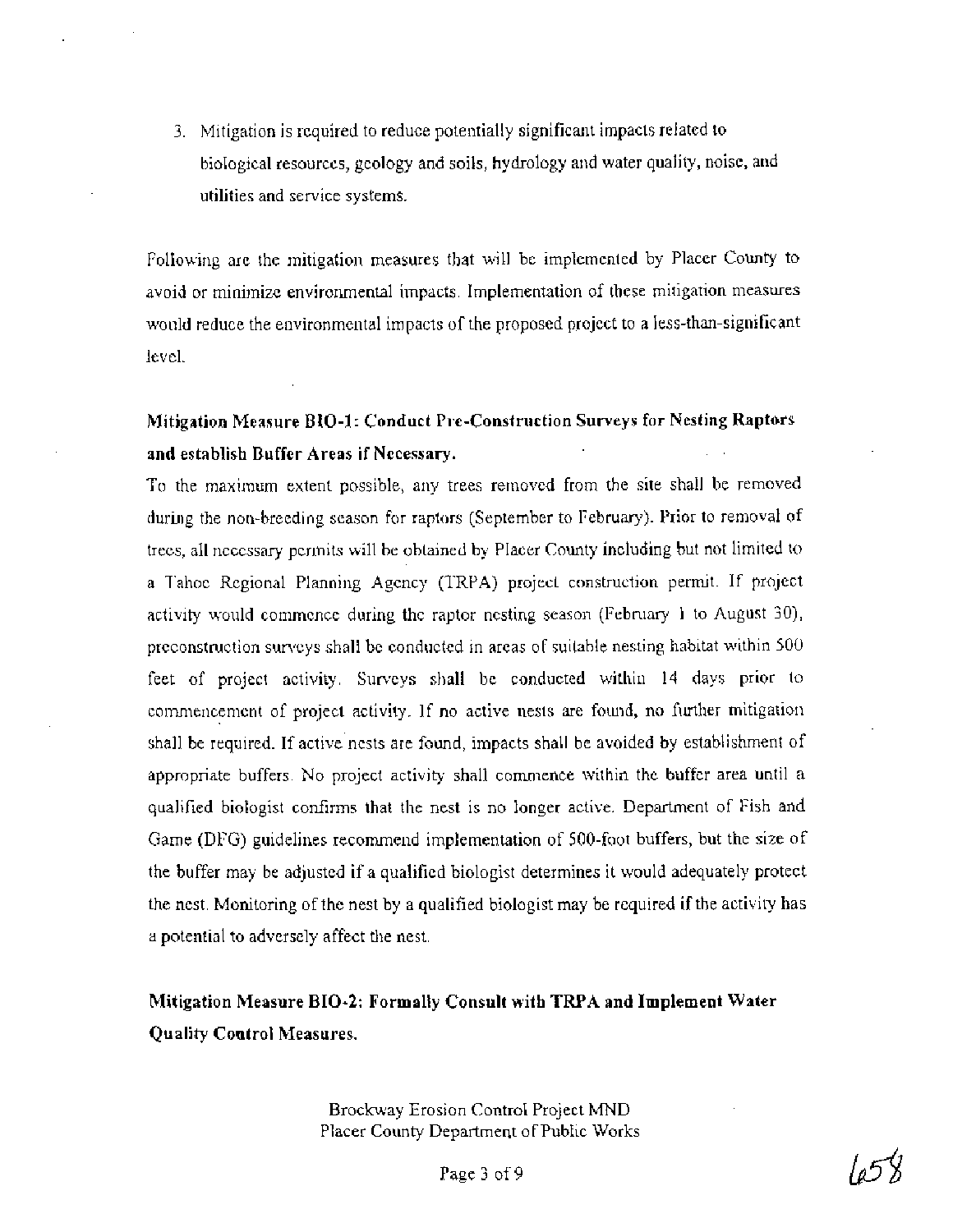Placer County shall implement mitigation measure HYDRO-1 to protect water quality within the TRPA designated Stream Environment Zones (SEZ) during project construction. Placer County shall obtain both TRPA and Lahontan Regional Water Quality Control Board (RWQCB) permits for the project and will formally consult with the TRPA prior to project construction to ensure that implementation of proposed water quality protection measures would adequately minimize potential for adverse effects to the.SEZ areas. More specifically, formal consultation with TRPA is required and will be initiated during the working drawing phase of the project design so that detailed site plans will include TRPA approved site erosion control measures.

 $\frac{1}{2} \left( \frac{1}{2} \right)^{2} \left( \frac{1}{2} \right)^{2} \left( \frac{1}{2} \right)^{2}$ 

# **Mitigation Measure GEO-1: Implement Recommendations of Geotechnical Analysis as Appropriate.**

Based on results and recommendations of the geotechnical investigation performed for the proposed project site, Placer County shall ensure that the recommended geotechnical design and construction recommendations are implemented to reduce the risk of damage from expansive soils or native soils unsuitable for use as fill materials are implemented during design and construction of the proposed project. Additionally, recommendations based on the groundwater investigations performed as part of the geotechnical analysis for the proposed project area will be used to determine appropriate locations for subsurface infiltration facilities to ensure that there will be no significant impact to existing groundwater. These measures shall include requirements for site preparation, appropriate sources and types of fill, compaction, the potential need for soil amendments, and site drainage, including the potential need for construction dewatering.

#### **Mitigation Measure GEO-2: Implement Water Quality Control Measures,.**

Placer County shall implement mitigation measure HYDRO-1 to protect the proposed project site from erosion and sediment transport during construction. As stated in Mitigation Measure BIO-2, formal consultation with TRPA is required and will be initiated during the working drawing phase of the project design so that detailed site plans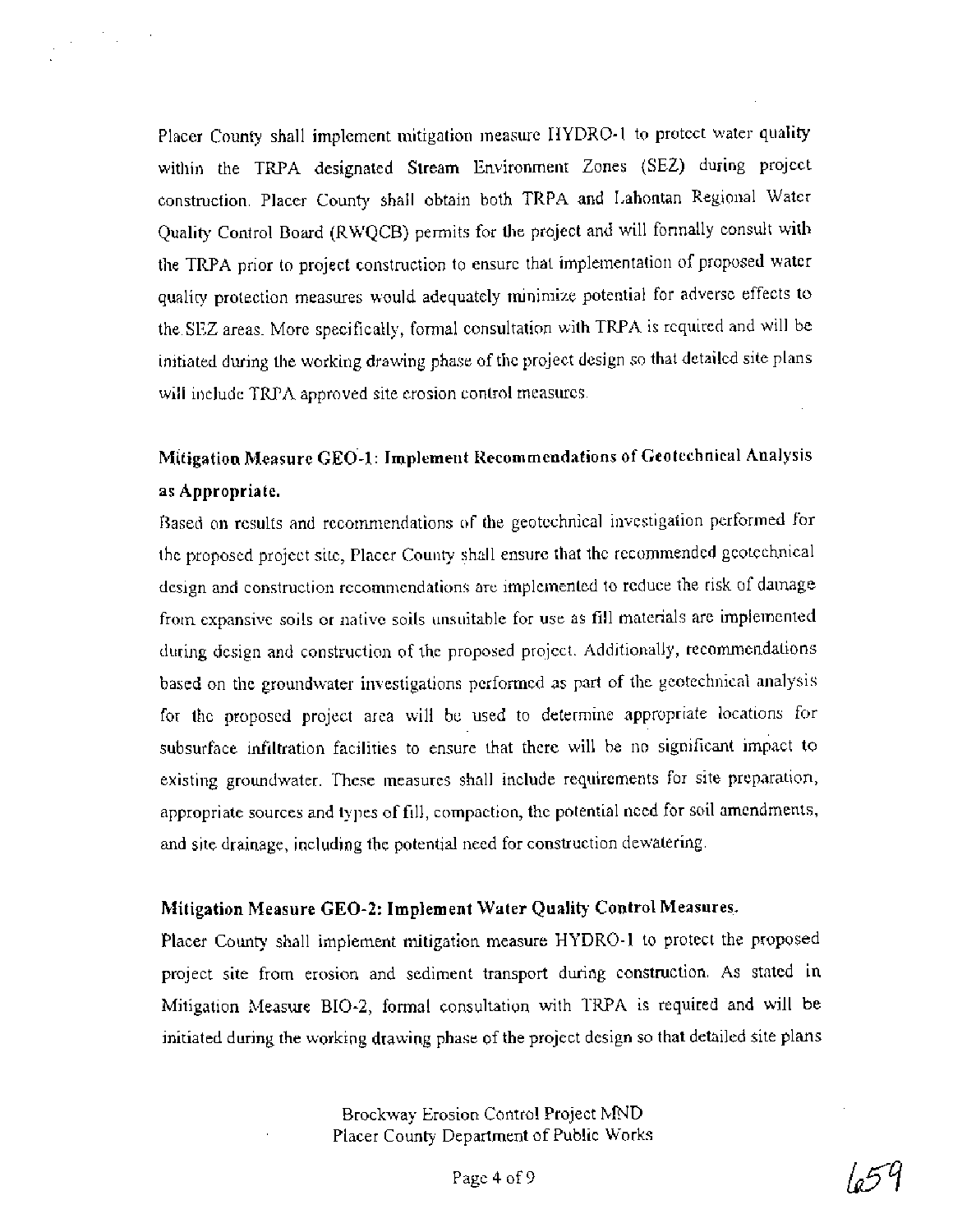will include TRPA approved site erosion control measures. These measures will be a condition of both the TRPA and the Lahontan RWQCB permits for the project.

 $\mathcal{F}(\mathcal{L})$  ,  $\mathcal{F}$ 

# **Mitigation Measure HYDRO-1: Obtain Water Quality Permits and Comply with Permit Requirements.**

This project is subject to construction related storm water permit requirements for the Federal Clean Water Act NPDES program. Any required permits will be obtained through the Lahontan RWQCB. Additionally, Placer County will be required to obtain a TRPA construction permit and will be subject to all storrn water quality requirements of this permit. In compliance with the requirements of the State General Construction Activity Storm Water Permit, as well as the Water Quality Control Plan for the Lahontan Region, Placer County shall prepare a Storm Water Pollution Prevention Plan (SWPPP), which describes the site, erosion and sediment controls during construction, means of waste disposal, jmplementation of approved local plans, control of post construction sediment and erosion control measures and maintenance responsibilities, and non-storm water management controls. The SWPPP shall be submitted to the Lahontan RWQCB for review. Placer County shall require all construction contractors to retain a copy of the approved SWPPP on the construction site. Best Management Practices (BMPs) identified in the SWPPP shall be utilized in all subsequent site development activities. Water quality control shall be consistent with the Placer County grading ordinance(s) and would demonstrate that the water quality controls would ensure compliance with all current requirements of the County and Lahontan RWQCB. Any necessary storm water quality sampling and reporting associated with the SWPPP shall be the responsibility of Placer County.

#### **Mitigation Measure NOISE-1: Reduce Short-Term Construction Noise.**

The following measures shall be implemented to reduce short-term construction noise.

9 Construction equipment shall be properly maintained and equipped with noise control, such as mufflers, in accordance with manufacturers' specifications.

> Brockway Erosion Control Project MND Placer County Department of Public Works

660

Page 5 of 9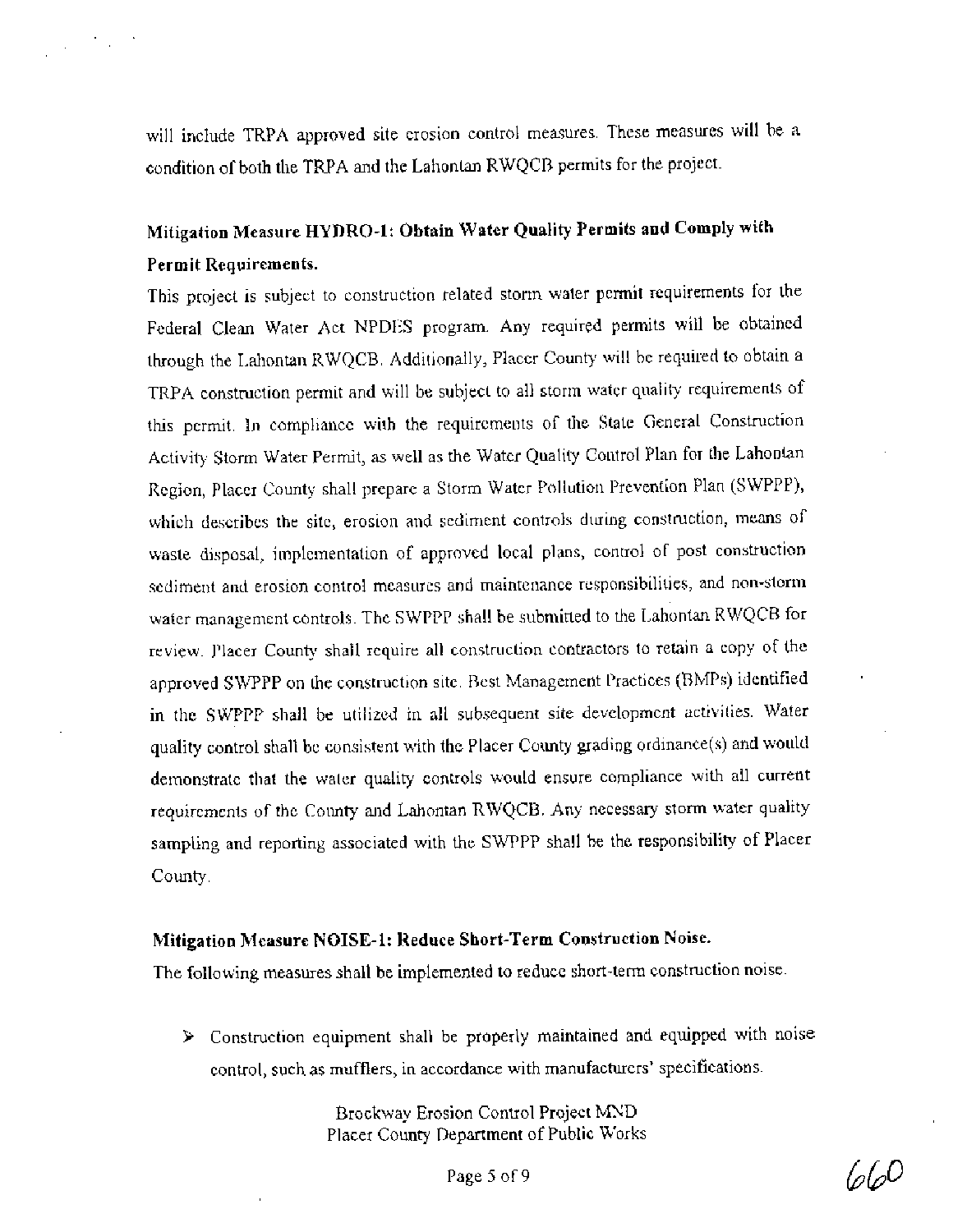- **k** Construction activities shall be limited to the hours of 7 a.m.  $-7$  p.m. Monday through Friday, during which such activities are typically exempt from noise levels identified in applicable standard.
- $\triangleright$  Construction equipment shall be arranged to minimize travel distance adjacent to , occupied residences and turned off during prolonged periods of non-use.
- $\triangleright$  A disturbance coordinator shall be designated and the person's telephone number conspicuously posted around the project sites and supplied to nearby residences. The disturbance coordinator shall receive all public complaints and be responsible for determining the cause of the complaint and implementing any feasible measures to alleviate the problem.

### **Mitigation Measure UTL-1: Implement Water Quality Control Measures.**

Placer County shall implement mitigation measure HYDRO-1 to protect the proposed project site during the construction of new storm water drainage facilities. As previously stated, these mitigation measures shall be a requirement of the environmental permitting agencies as well as the construction contract documents. These facilities in and of themselves will ultimately mitigate existing'storm water quality problems throughout the project area.

It is determined that with the incorporation of the mitigation measures described above, potentially significant impacts to biological resources, geology and soils, hydrology and water quality, noise, and utilities and service systems would be reduced to less-thansignificant levels.

Questions or comments regarding this Mitigated Negative Declaration and Initial Study may be addressed to:

اركاه)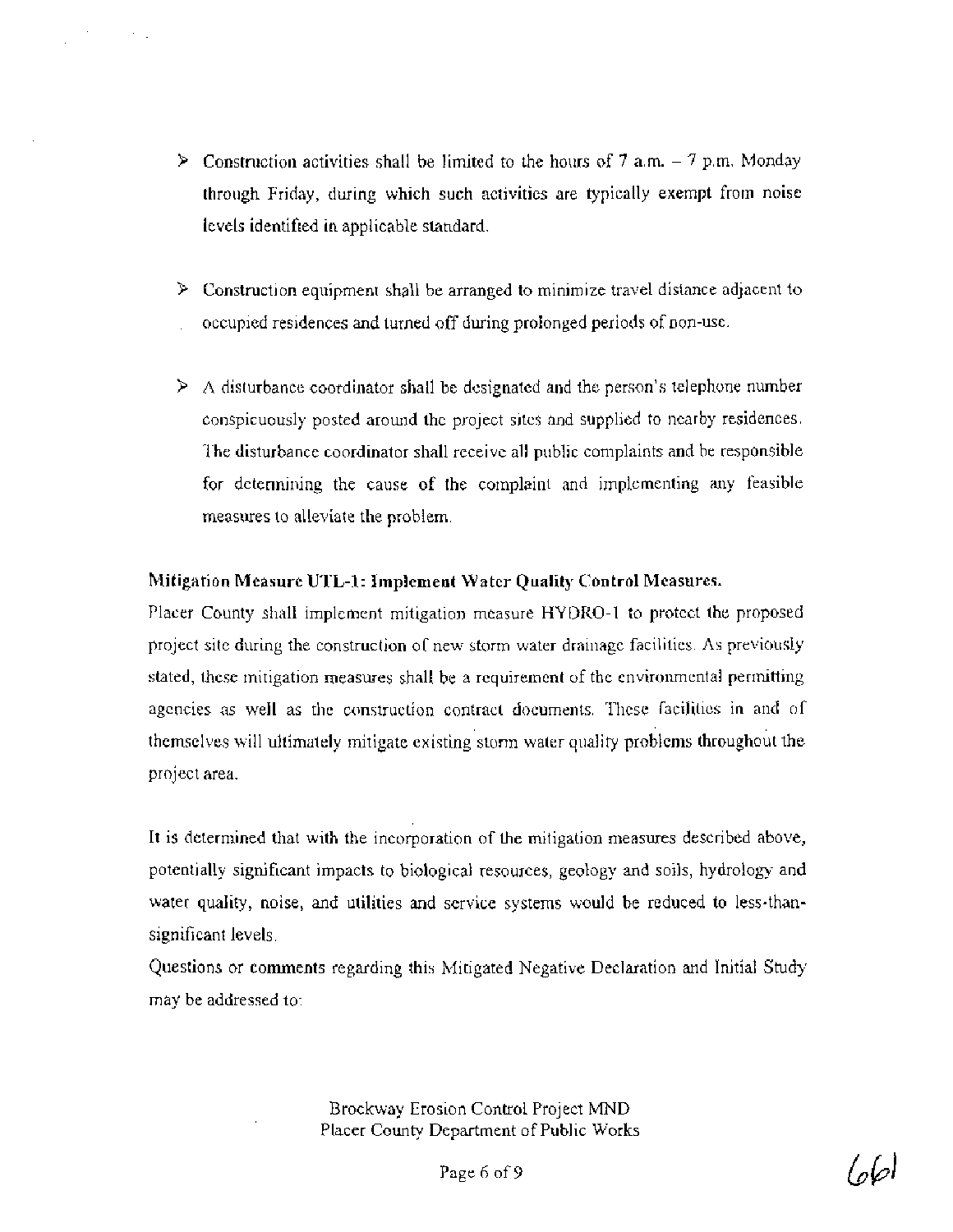David Vaccarello, P.E. Placer County Department of Public Works Tahoe Design Division 10825 Pioneer Trail, Suite 105 Truckee, CA 96161 (530) 58 1-6233

90101<br>  $\overline{\mathcal{L}}$ <br>  $\overline{\mathcal{L}}$ <br>  $\overline{\mathcal{L}}$ <br>  $\overline{\mathcal{L}}$ <br>  $\overline{\mathcal{L}}$ <br>  $\overline{\mathcal{L}}$ <br>  $\overline{\mathcal{L}}$ <br>  $\overline{\mathcal{L}}$ <br>  $\overline{\mathcal{L}}$  $\mathcal{A}$ 

David J. Vaccarello, P.E. Associate Engineer

 $\frac{8}{6}$ Date

Pursuant to Section 21082.1 of the California Environmental Quality Act, Placer County has independently reviewed and analyzed the lnitial Study and Mitigated Negative Declaration for the proposed project and finds that the Initial Study and Mitigated Negative Declaration reflect the independent judgment of Placer County. The lead agency further finds that the project mitigation measures will be implemented as stated in the Mitigated Negative Declaration.

I hereby approve this project:

Peter R. Kraatz, Deputy Director Placer County Department of Public Works

**T/Z 2~7** 

Date

662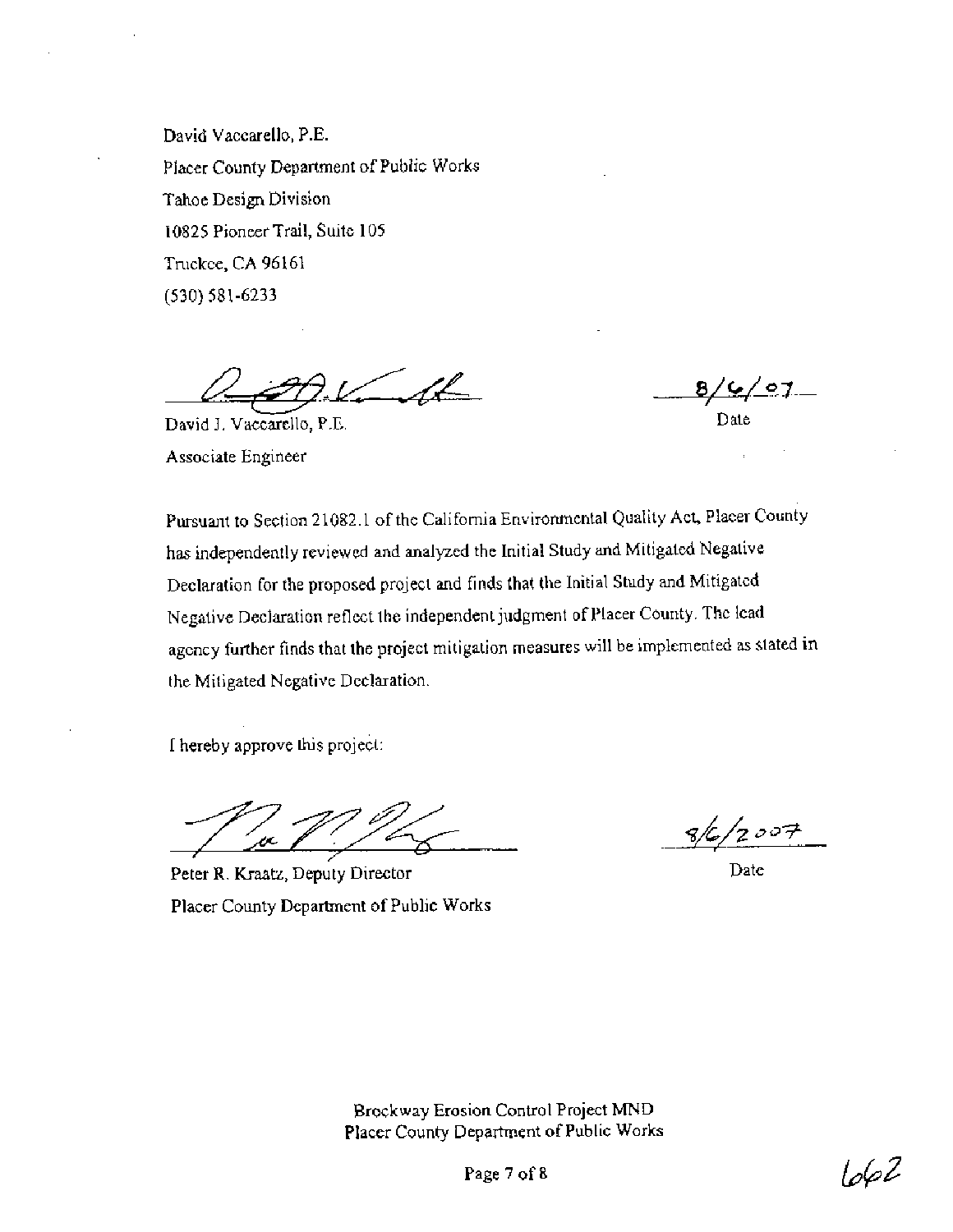# ATTACHMENT A - EXAMPLE EROSION CONTROL FACILITIES













 $63$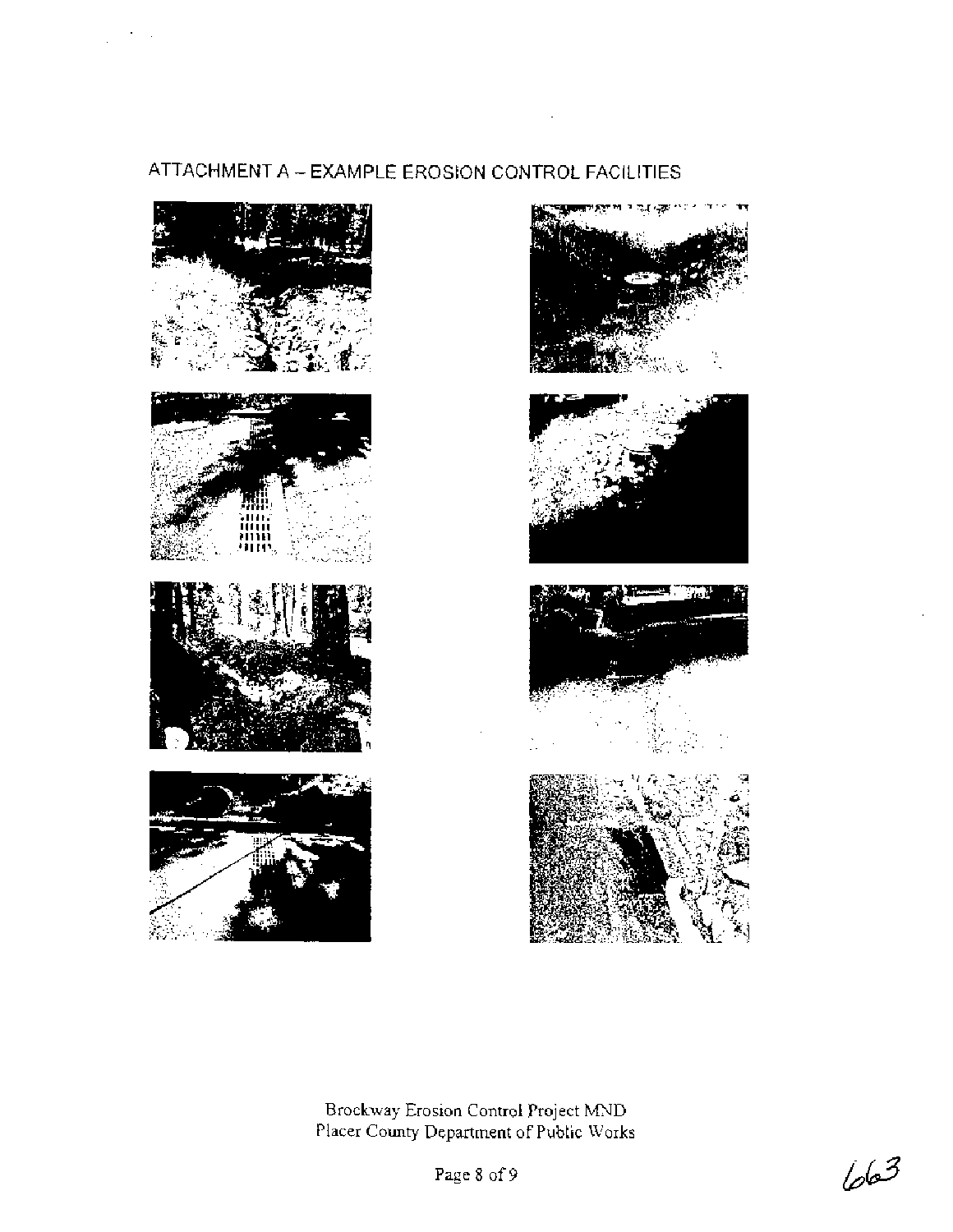$\bar{z}$ 



 $\bar{z}$ 

 $\mathcal{A}$ 

 $\mathbb{R}^2$ 



 $\ddot{\phantom{a}}$ 

 $\hat{\mathcal{L}}$ 

 $\overline{\phantom{a}}$  $\mathcal{L}$ 

Brockway Erosion Control Project MND Placer County Department of Public Works

 $664$ 

 $\ddot{\phantom{a}}$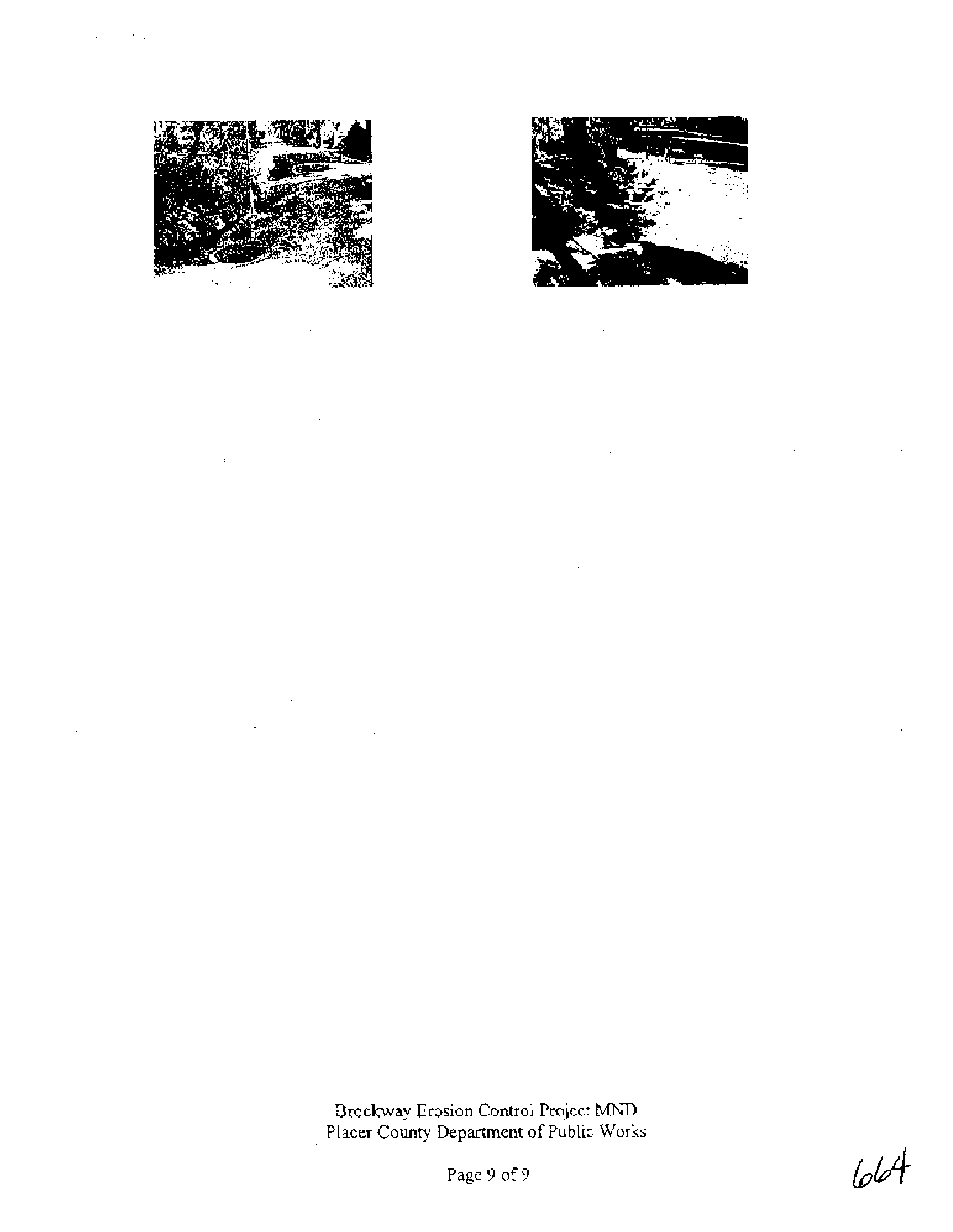# Brockway Erosion Control Project (BECP) Project Description

#### Background

The k128 acre Brockway area of North Lake Tahoe, California abuts the California/Nevada Stateline and is a mostly residential neighborhood linked together by a network of narrow county-owned roads (see attached Vicinity and Location Map). The area was developed in the early 1900s. Commercial properties used for various motel/hotel lodging and other non-industrial uses exist along the Highway 28 corridor. The Brockway Erosion Control Project (BECP) is part of Placer County's (County) response to the Tahoe Regional Planning Agency's (TRPA) ordinance that all stormwater must be treated before discharge to receiving waters (Lake Tahoe) and that all soil must be stabilized. The overall goal is to reduce pollutant loading to Lake Tahoe through sediment source control, improving hydrologic function and treatment.

Placer County has identified the Brockway area as a distinct watershed area containing seven sub-basins, or smaller drainage areas (see figure 1). Figure 1 also identifies approximately 42 Problem Areas (PA) whch are the specific sites of either a sediment source control (erosion) problem or other related stormwater quality concern (e.g, unpaved public parking) requiring a remedy. The strategies and techniques used to improve stormwater quality and reduce pollutant loading are referred to as Best Management Practices (BMP). For the purpose of this document, BMTs are stormwater and erosion related "best management practices" intended

 $\omega$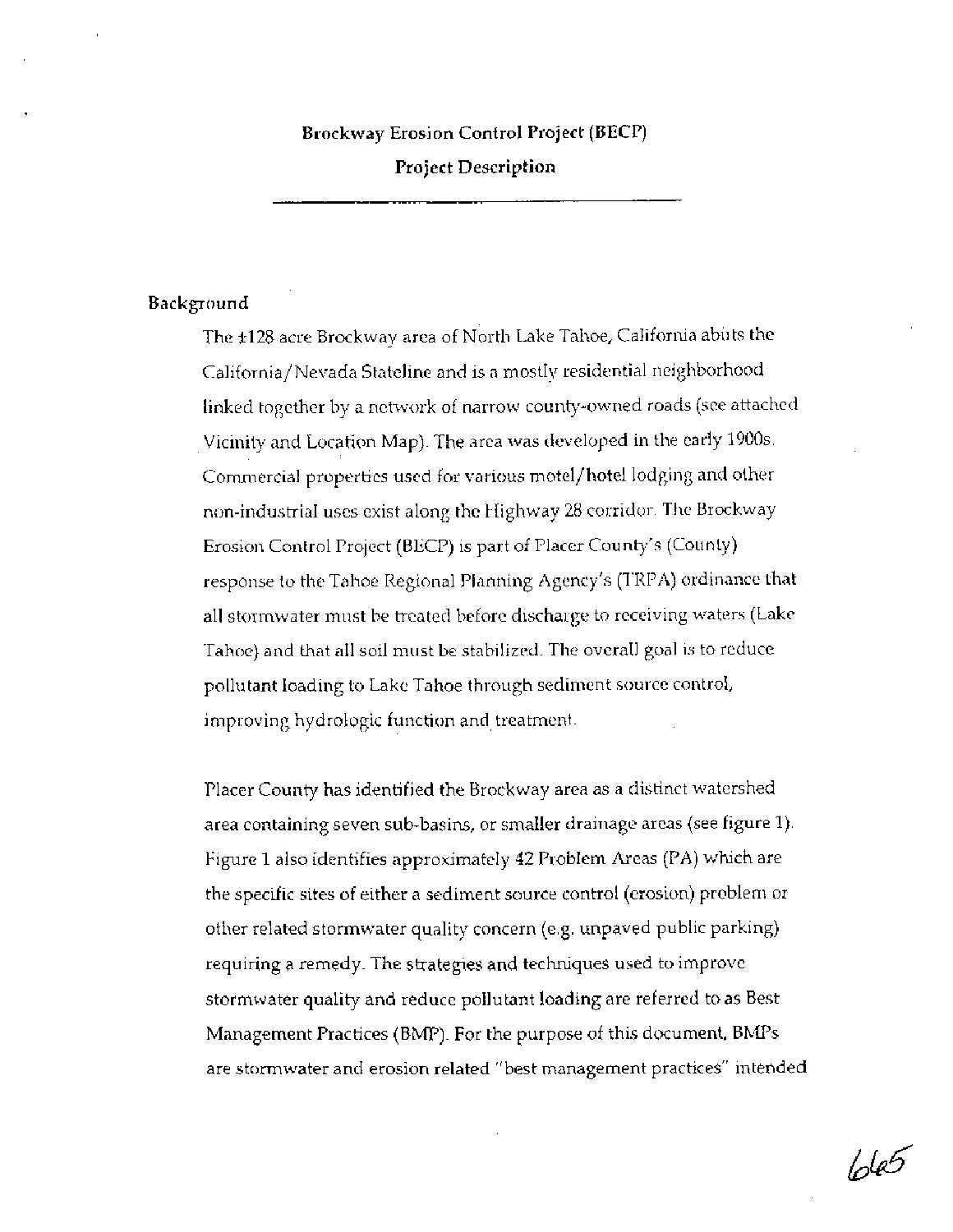to stabilize soils, improve stormwater quality and reduce pollutant loading to receiving waters to the maximum extent practicable.

#### Project Intent

The project intends to reduce pollutant loading to the main receiving water of Lake Tahoe. Two main strategies are employed via the preferred 25% design: infiltration (hydrologic control) and source control. As mentioned above, infiltration of stormwater flows is the preferred treatment method and is the design emphasis of ths project. Infiltration both traps and treats pollutants in the soil matrix and reduces flows that would otherwise contribute to erosion and/or conveyance of pollutants. Project area hydrologic function is improved through allowing storrnwater and snow melt to infiltrate into the ground.

#### Project Implementation

The project is the installation of a variety of BMP tools and strategies to achieve the goal of reduced pollutant loading to Lake Tahoe. The BMPs to be installed include: I) Stabilizing soils and slopes through the use of hydroseeding, geotextile fabrics, wattles, grading, rock rip-rap, revegetation, etc.; 2) Infiltration of stormwater by capture, conveyance, and infiltration systems using: swales, infiltration galleries, retention/detention basins, bio-swales, infiltration channels, drop inlets, storm drain pipe, etc. Each of these BMP tools is part of a larger system that is identified on Figures 1 and 2 attached.

Temporary construction BMPs to protect water quality will be included as part of the final design and to secure permitting from the Lahontan Regional Water Quality Board.

66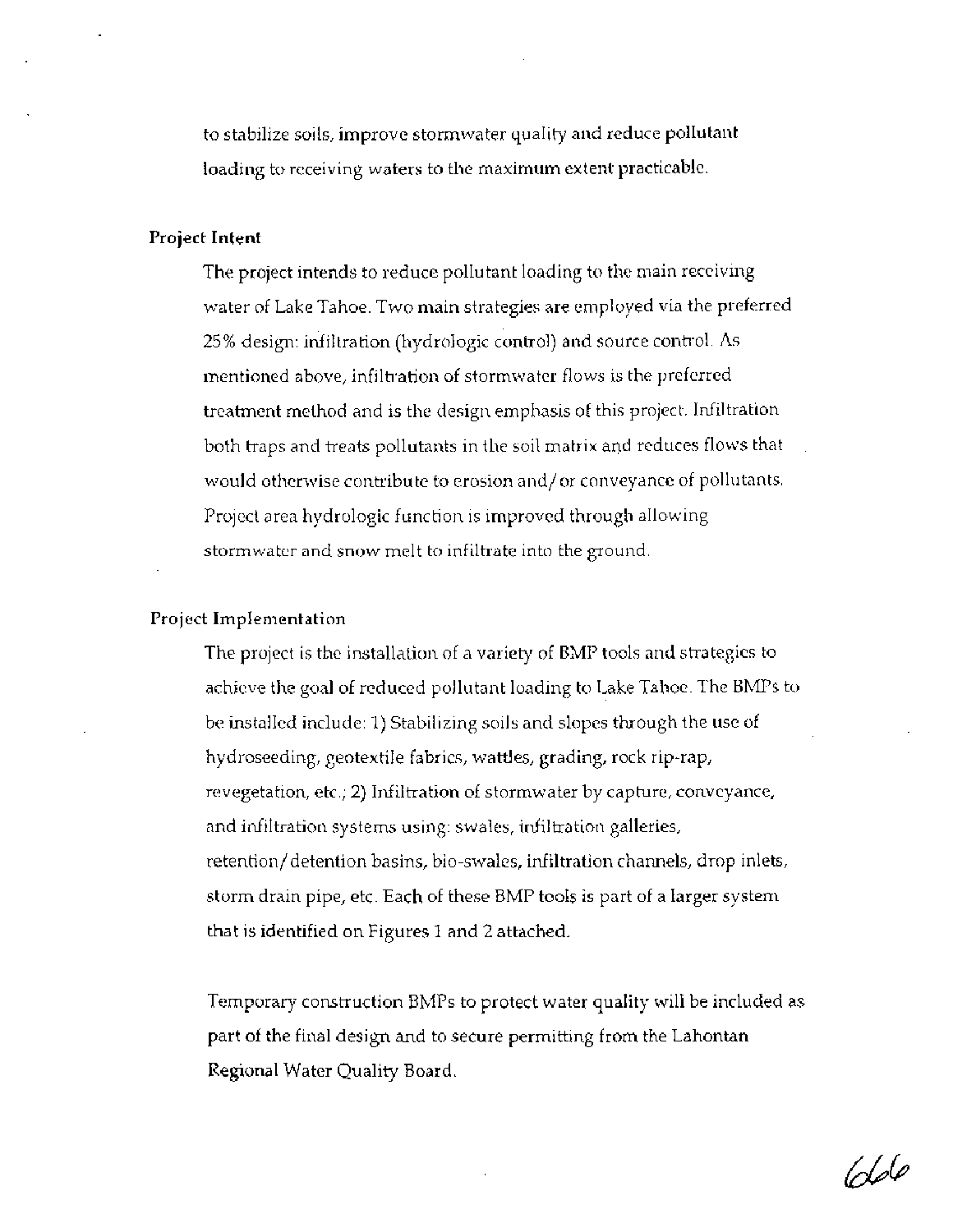### **1.0 Sub-Basin B-1 Narrative**

Sub-Basin B-1 contains Problem Areas (PA) 5,6, 7, and 11. PA Descriptions are in italic (See Figure 1).

*PA* 5 *Exposed dirt embankment with sparse vegetation. Potential for continued erosion*  and sediment transport. This area shall be treated with native hydroseed revegetation. The steep and currently stable slope lend toward a low impact type of treatment. Hydroseeding puts little stress on the slope and is the least disturbing method to revegetate the steep slope. The work can be performed from the adjacent roadway. Due to the steep and low organic matter soils, hydroseeding may have limited effectiveness in terms of establishing a plant based stabilization of the slope. The slope is currently relatively stable and minimally eroding. The hydroseed application will help to protect the soil surface from further erosion. There is both a mechanical (soil cover) component and a bio-mechanical (plants and roots) component to this BMP tool. BMP Tools from BECP AFM: -Compost/woodchip incorporation -Revegetation

PA 6 *Exposed dirt embankment/cut slope. CTC parcel encroachment. Potential for continued erosion and sediment transport.* The site is currently disturbed and relatively stable. Propose is placement of a sub-surface Rainstore-type infiltration gallery to infiltrate stormwater from the uphll portion of Pier Avenue. Postinstallation, all disturbed areas shall recieve a hydroseed revegetation treatment (see PA 5) to further protect and stabilize soils. Because the work of excavation and installation of the rainstore units will be performed from the roadway, disturbance will be minimized. Parking barriers will be installed to restrict future access.

BMP Tools from BECP AFM: -Slope revegetation

-Mulch

-Parking Barriers

Addition Information needed: Geotechrucal information, Detailed survey.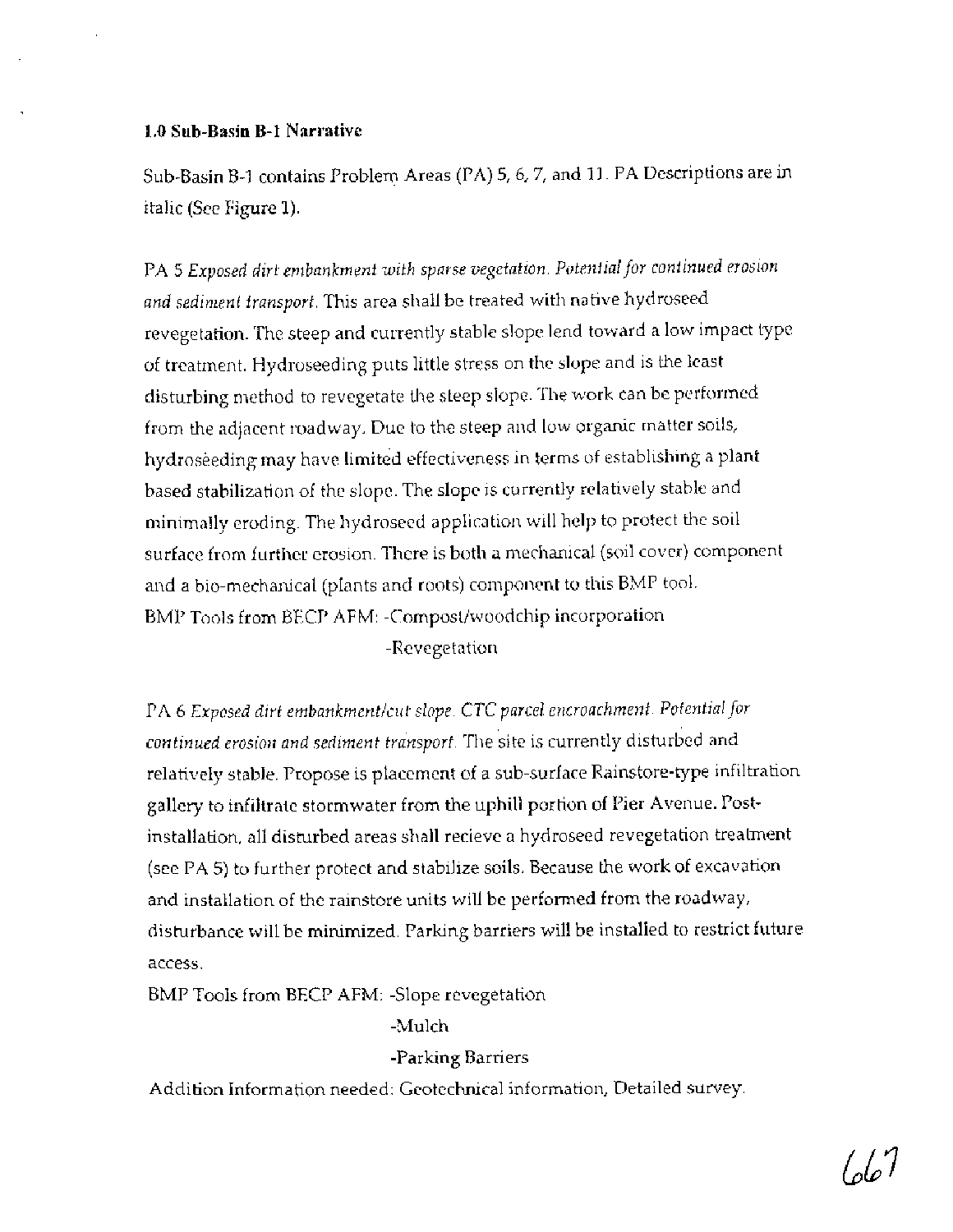PA 7, *Exposed dirt shoulder with sparse vegetation. Appears to be a parking area for adjacent residence. Potential for continued erosion, sediment transport and tracking.* An unpaved roadway shoulder on Pier Avenue shall be paved to accommodate current and historical use as residential parking. Paving will improve sediment source control and facilitate the capture and conveyance of stormwater to nearby facilities/BMPs.

BMP Tools from BECP AFM: -Paving Addition Information needed: Detailed survey.

PA 11 *Exposed dirt access area with existing rilling and erosion taking place. This is a County ROW that accesses several residences. Fairly large (4000 sJ) area. Potentialfor continued erosion and sediment transport.* A driveway access shall be paved to accommodate current and historical use as a residential parking access. The new pavement shall be graded to cross slope into a shallow rock-annored apron for infiltration. Parking barriers (boulders) shall be placed along the pavement to prohibit off-pavement parking. All bare soil areas shall be mulched and seeded. BMP Tools from BECP AFM: -Paving

-Compost incorporation

-Mulch

-Parking barriers

Addition Information needed: Geotechnical information.

### **2.0 Sub-Basin 6-2 Narrative**

Sub-Basin B-2 contains Problem Areas  $(PA)$  1, 2, 3, 8, 9, 10, and 60. PA descriptions are in italic (see Figure 1)

PA 1 *Unpaved County Rd.* shall be treated by incorporating organic matter into the existing compacted roadway soils and hydroseeded with native seed mix. Because the Lake Vista road is less than 5% slope, the proposed treatment will be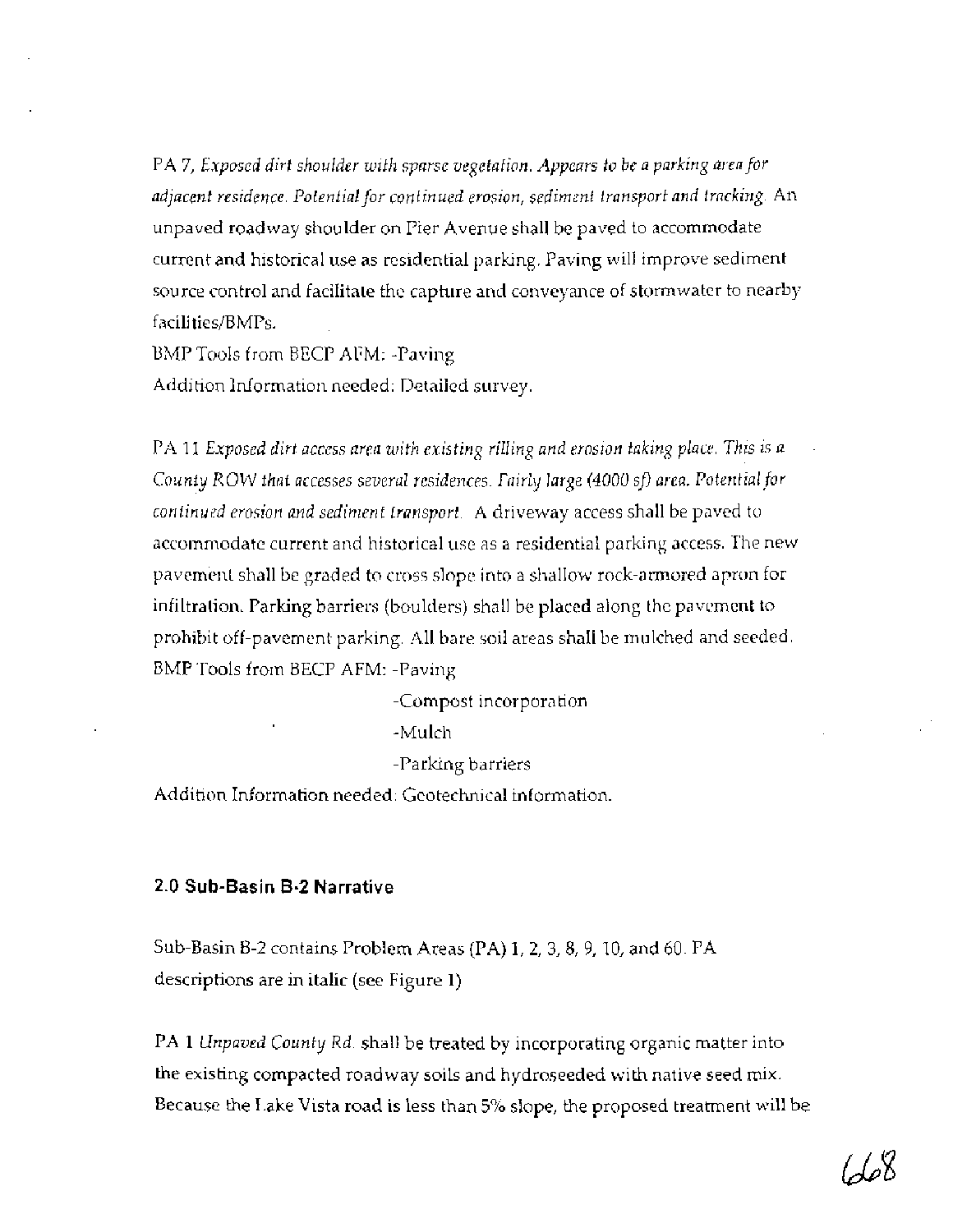adequate and easy to accomplish. Additionally, the gated road sees little use by utilityJmaintenance vehicles. Therefore, paving would be excessive. BMP Tools from BECP AFM: -Access restriction

-Compost/woodchip incorporation

#### -Revege tation

Addition Information needed: Geoteclmical information, Detailed survey.

PA 2 *Exposed dirt embankments (2 areas) below old NTPUD reservoir. NTPUD property. Potential for continued erosion and sediment transport/runoff to Lake Vista Dr.* This slope was disturbed and has steep sections that warrant additional stabilization by use of either log or willow wattles or some similar on-contour staked-in-place simple structure. It is suggested to place this structure in the autumn and use regionally specific willow *(Salix scouleriana)* for stalung with the anticipation that some of the willow will become established. The wattle will function mechanically whether or not willow stakes take root. A hydroseed mix shall be used on all bare soils.

BMP Tools from BECP AFM: -Slope contouring -Revegetation

PA 3 *Exposed dirt shoulder with sparse vegetation. Potential for continued erosion and sediment transport.* Because this edge of pavement (Stateline Rd.) is essentially the CaliforniaJNevada state line, nearly all of the flows come from Nevada (Biltrnore Parking area). A rolled curb and gutter shall be placed to protect residential property and soils from further erosion from the above described flows. The curb shall be continuous and shall convey flows to SR 28. Ths allows current use of access to residential parking.

BMP Tools from BECP AFM: -Curb and Gutter

PA8, 9, 10 *Exposed dirt shoulder with sparse vegetation. Potential for continued erosion and sediment transport.* These streets (Gull and Islet) will have installed transverse drains (slotted channel drains) that will connect bottomless drop inlets and infiltration galleries. A rolled curb will be continuous on each side of each street.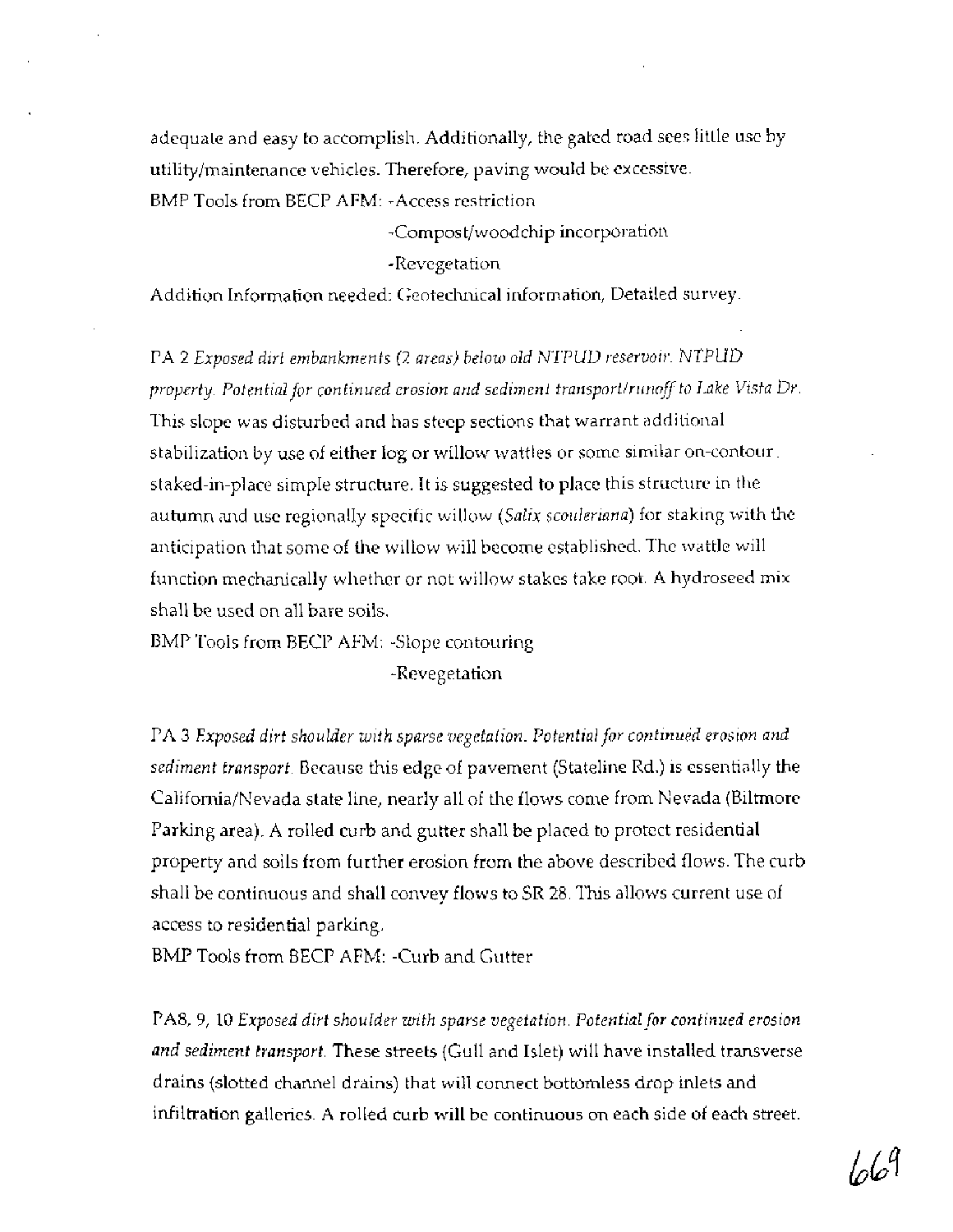The system is designed and sized to capture and infiltrate the 20 yr. one hour design storm. The connected infiltration galleries will be designed to overflow into one another to balance capacity.

BMP Tools from BECP AFM: -Curb and Gutter

Addition Information needed: Geotechnical information, Detailed survey.

PA 60 *Bare dirt and gravel parking area.* This area shall be mulched and seeded. Parking barriers to be installed to restrict future access. BMP Tools from BECP AFM: -Parking Barriers

-Compost/woodchip incorporation

-Revegetation

# **3.0 Sub-Basin 8-3 Narrative**

Sub-Basin B-3 contains Problem Areas (PA) 12,13,20,21,22,23,24,33,36,37, 46 and one additional problem area (APA - located at the bottom of Sub-Basin 3 at the outfall to Lake Tahoe). PA descriptions are in italic (see Figure 1)

PA 12, 36, 37 *Exposed dirt shoulder with sparse vegetation. Potential for continued erosion and sediment transport.* shall be treated by incorporating organic matter into the existing compacted soils and hydroseeded with native seed mix. Speedboat Ave. will have transverse drains (slotted channel drains) installed that will connect bottomless drop inlets (see PA 8,9,10) and infiltration galleries. Parking barriers will be installed on the East side of the road to restrict future parking.

BMP Tools from BECP AFM: -Parking barriers

-Compost/woodchp incorporation

-Revegetation

Addition Information needed: Geotechnical information.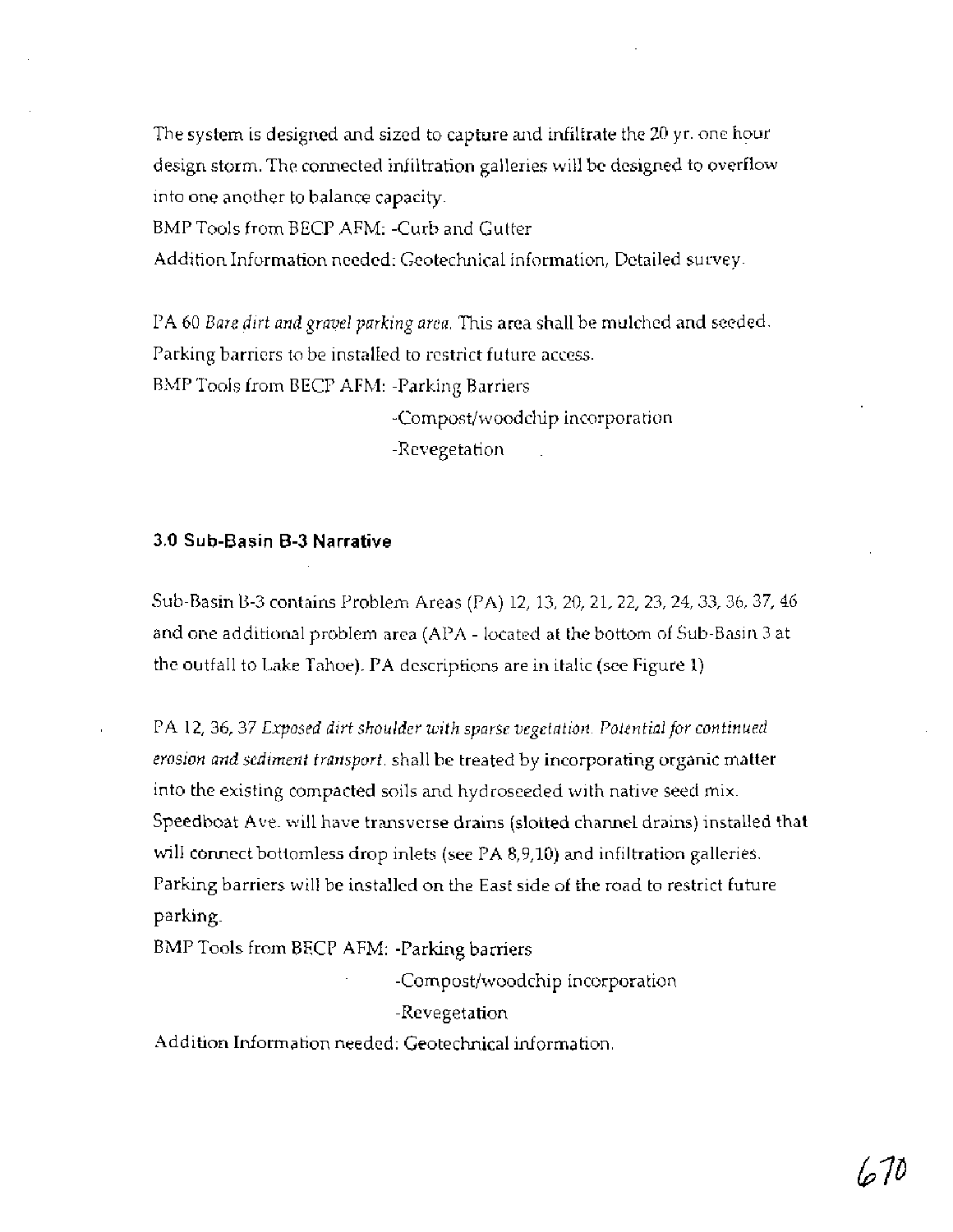*PA 13 Head cut at outfall of Caltrans culvert on S. side of SR 28. Potential for continued erosion and sediment transport.* Caltrans has plans proposing a bioswale area at the outfall of the culvert. Bioswale overflow will be conveyed through storm drain pipe and sediment traps to the well-developed rock lined channel above Dip Street.

Addition Information needed: Easement required, Geotechnical information, Survey Detail.

PA 20 *Exposed dirt shoulder with sparse vegetation. Potential for continued erosion and sediment transport.* shall be treated by incorporating organic matter into the existing compacted soils and hydroseeded with native seed mix. A rolled curb will be continuous on both sides of Dip Street.

BMP Tools from BECP AFM: -Curb and Gutter

-Compost/woodchip incorporation -Revegetation

*PA 21 Exposed dirt and gravel parking area. Partially on private property. Potential for continued erosion and sediment transport.* shall be treated by incorporating organic matter into the existing compacted soils and hydroseeded with native seed mix. A rolled curb will be continuous on both sides of Dip Street. BMP Tools from BECP AFM: -Curb and Gutter

> -Compost/woodchip incorporation -Revegetation

PA 22 *Highly eroded earthen channel with extensive head cutting. Convergence point for flowsfronz* SR *28. Area lies within an SEZ. Area is partially on County ROW majority on private property. Potential for continued erosion and sediment transport.* The channel will be improved and rock lined to reduce erosion. Step pools will also be installed to slow water flow and increase infiltration. The surrounding bare soil areas will be revegetated.

BMP Tools from BECP AFM: -Rock-Lined Step Pools and Channels -Compost/woodchip incorporation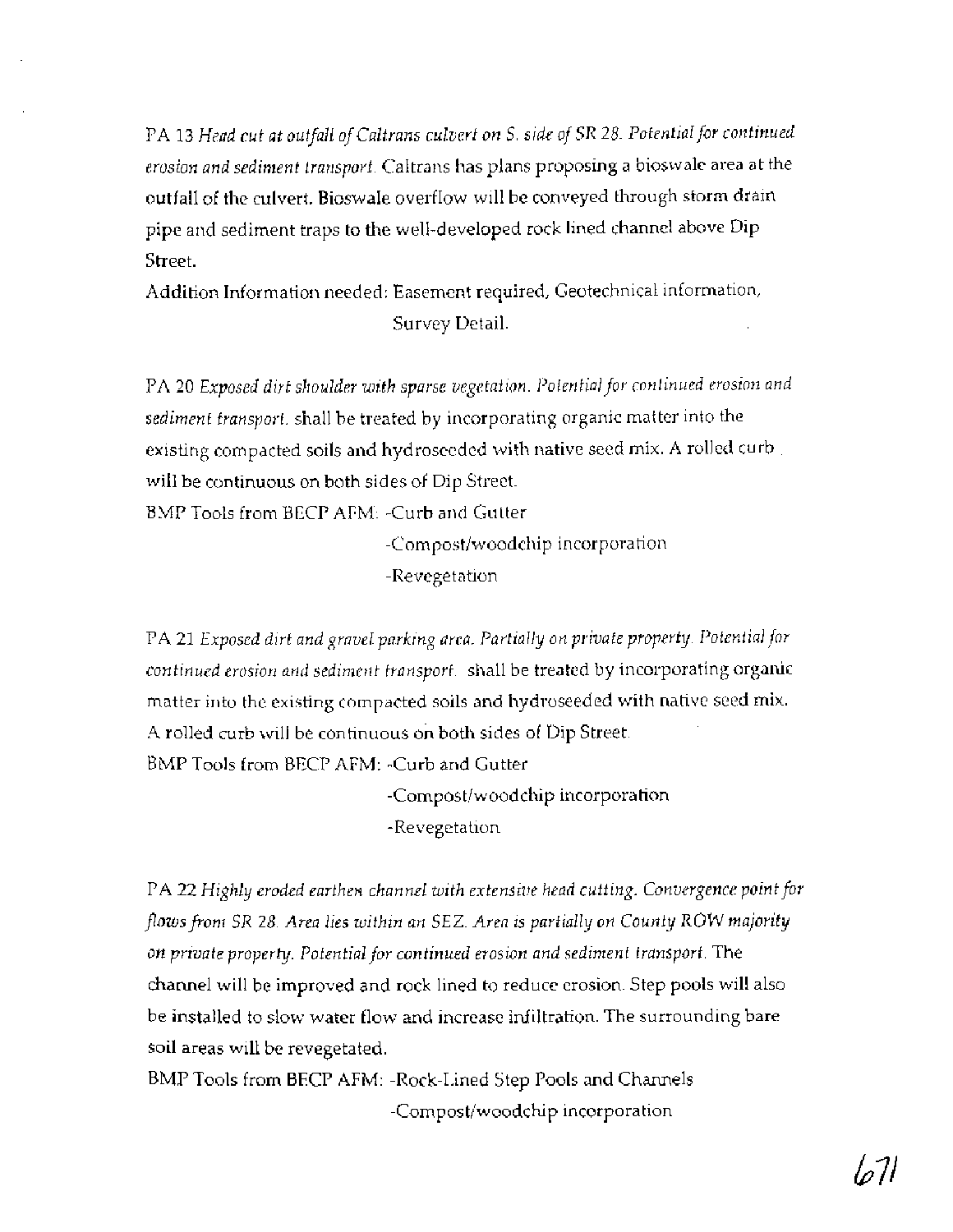#### -Revegetation

Addition Information needed: Survey detail.

PA 23 *Exposed dirt shoulder with sparse vegetation. Potential for continued erosion and sediment transport,* shall be treated by incorporating organic matter into the existing compacted soils and hydroseeded with native seed mix. BMP Tools from BECP AFM: -Compost/woodchip incorporation -Revegetation

Addition Information needed: Survey detail.

PA 24 *Exposed dirt shoulder and parking area with sparse vegetation. Potential for continued erosion, sediment transport, and tracking,* shall be treated by incorporating organic matter into the existing compacted soils and hydroseeded with native seed mix. Proposed for Lake Street is a storm drain/drop inlet/sediment can system. The system will remove water from the low spots in the road and convey the water from the PA 22 channel to the bioswale area directly above the lake outfall.

BMP Tools from BECP AFM: -Compost/woodchip incorporation -Revegetation -

Addition Information needed: Survey detail.

PA *33 Exposed dirt and gravel parking area Partially on private property. Potential for continued erosion and sediment transport.* shall be treated by incorporating organic matter into the existing compacted soils and hydroseeded with native seed mix. Proposed for Speedboat Ave. are transverse drains (slotted channel drains) that will connect bottomless drop inlets and infiltration galleries. Parking barriers will be installed to restrict future access.

BMP Tools from BECP AFM: -Parking Barriers

-Compost/woodchip incorporation

-Revegetation

Addition Information needed: Geotechnical information.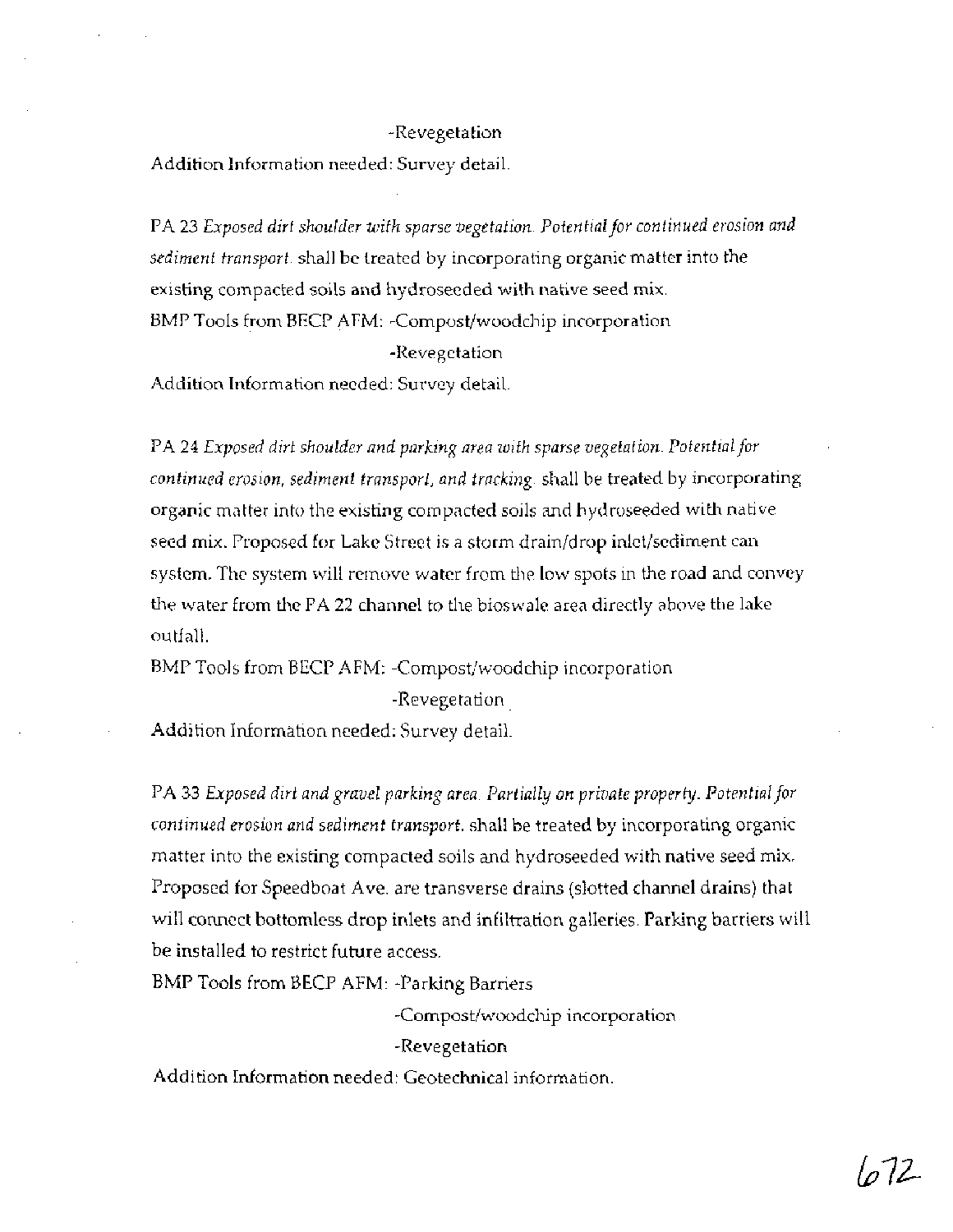PA 46 *Eroded and degraded rock-lined/vegetated swale at Caltrans SR 28 outfall.* The pipe outfall will be rock armored to de-energize flows. The exisiting channel shall be widened and improved with rock armor and revegetation. BMP Tools from BECP AFM: -Channel Restoration and Enlargement

> -Rock-lined Channel -Vegetated Swale

-Bioswale

ADDITOINAL PROBLEM AREA (APA) *Eroded and degraded earthen channel directly above lake out;fall.* An energy dissipater will be installed at the outfall of the proposed storm drain system. The existing bioswale area will be improved by increasing the channel width to increase capacity and stabilize it's banks. The channel shall be rock armored, revegetated and step pools installed to reduce stream power and improve infiltration.

BMP Tools from BECP AFM: -Revegetation

-Energy Dissipater -Rock-Lined Channel -Bioswale -Treatment Vault

Addition Information needed: Easement required, Survey Detail. '

## **4.0 Sub-Basin B-4 Narrative**

Sub-Basin 8-4 contains Problem Areas (PA) 15,16,17,18,19,25,26,27,28,29,30, 31,32,34,35 and 38. PA descriptions are in italic (see Figure 1)

*PA 15 Deteriorated rock-lined swale along N. shoulder. Filled with silt in many areas.*  Potential for overflow from reduced capacity and continued sediment transport. Channel will be cleaned and improved to increase capacity and rock lined with step pools to encourage infiltration. The surrounding areas and the channel will be revegetated.

BMP Tools from BECP AFM: -Regrade channel to restore capacity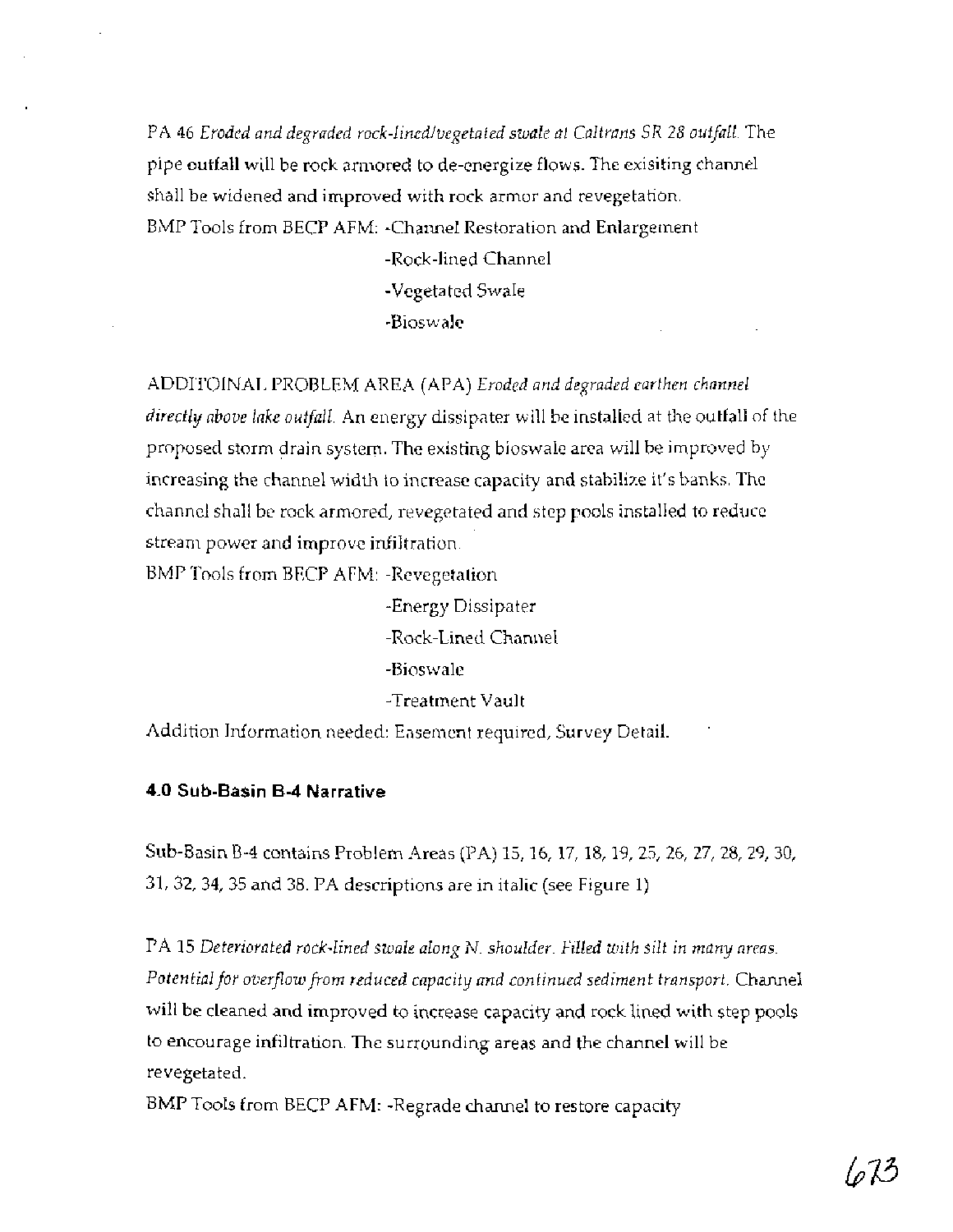#### -Revegetation

PA 16 *Unpaved section of County ROW. Fairly large area of exposed bare soil. Potential for continued erosion, sediment transport; and tracking. Exposed dirt driveway portion lies mostly within private property. Area is directly adjacent to a SEZ.* Private property, Placer County not responsible for BMPs. TRPA and/or Conservation Districts to be notified.

PA 17 *Exposed dirt embankment with existing rilling and erosion taking place. Receives*  runoff from Cal Neva parking lot. Potential for continued erosion and sediment *transport.* Cal Neva proposed landscape plan will integrate with Placer County : plan bioswale area. This area will include the Pelican Ave. ROW and a portion of Cal Neva property.

BMP Tools from BECP AFM: -Compost/woodchip incorporation

-Revegetation

Addition Information needed: Geotechnical information, Survey Detail.

PA 18 *Exposed dirt shoulder area with sparse vegetation directly adjacent to a SEZ. Potential for continued erosion and sediment transport. Lies partially within private property.* Restore channel and revegetate surrounding area. Channel to function as a bioswale area. Barricade area to restrict parking and access. BMP Tools from BECP AFM: -Parking/Access Barriers

-SEZ Restoration (bioswale)

PA 19 *Vegetafed swale that has been silted in. Lies within SEZ. Potential for overflow from reduced capacity and continued sediment transport* Restore channel and revegetate area to create bioswale area. Improve channel to reduce flow velocity and increase mfiltration.

BMP Tools from BECP AFM: -Regrade channel to restore capacity

-Revegeta tion

-SEZ Restoration (bioswale)

Addition Information needed: Survey Detail.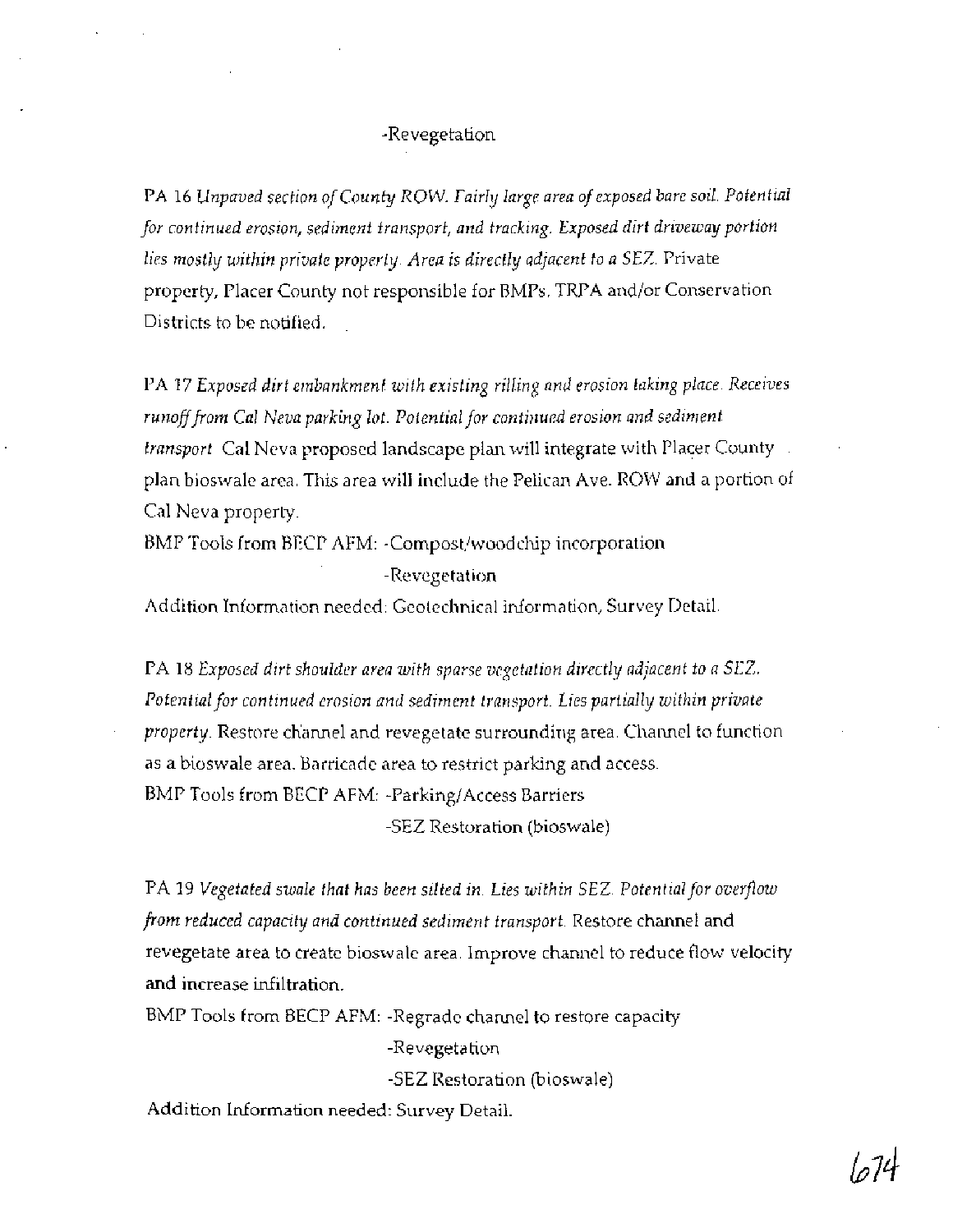PA 25, 35, 38 *Exposed dirt shoulder with sparse vegetation. Potential for continued erosion and sediment transport.* Incorporate organic matter into the existing compacted soils and hydroseeded with native seed mix. BMP Tools from BECP AFM: -Compost/woodchip incorporation -Revegetation

×.

*PA 26, 27 Exposed dirt and gravel trail with sparse vegetation Deteriorated rock lined channel with areas of siltation. Area lies with in a SEZ. Potential for continued erosion and sediment transport.* Restore and widen existing channel with vegetated rock armor and step pools. Revegetate surrounding bare areas and stabilize existing pathway.

BMP Tools from BECP AFM: -Soil Scarification

ğ.

-Compost/woodchip incorporation -Revegetation -Rock-Lined Channel -Step Pools -Vegetated Swale

PA 28, 29, 30, 31 *Exposed dirt embankment with sparse vegetation. Potential for continued erosion and sediment transport.* Stabilize area with geotextile fabric, pine needle mulch and hydroseed.

BMP Tools from BECP AFM: -Geotextile/matting

-Revegetation

PA **32** *Exposed dirt shoulder with sparse vegetation. Potentialfor continued erosion and sediment transport.* Restore channel and revegetate area to create bioswale area. BMP Tools from BECP AFM: -Compost/woodchip incorporation -Revegetation

*PA 34 Exposed dirt shoulder with sparse vegetation. Potentialfor continued erosion and sediment transport.* shall be treated by incorporating organic matter into the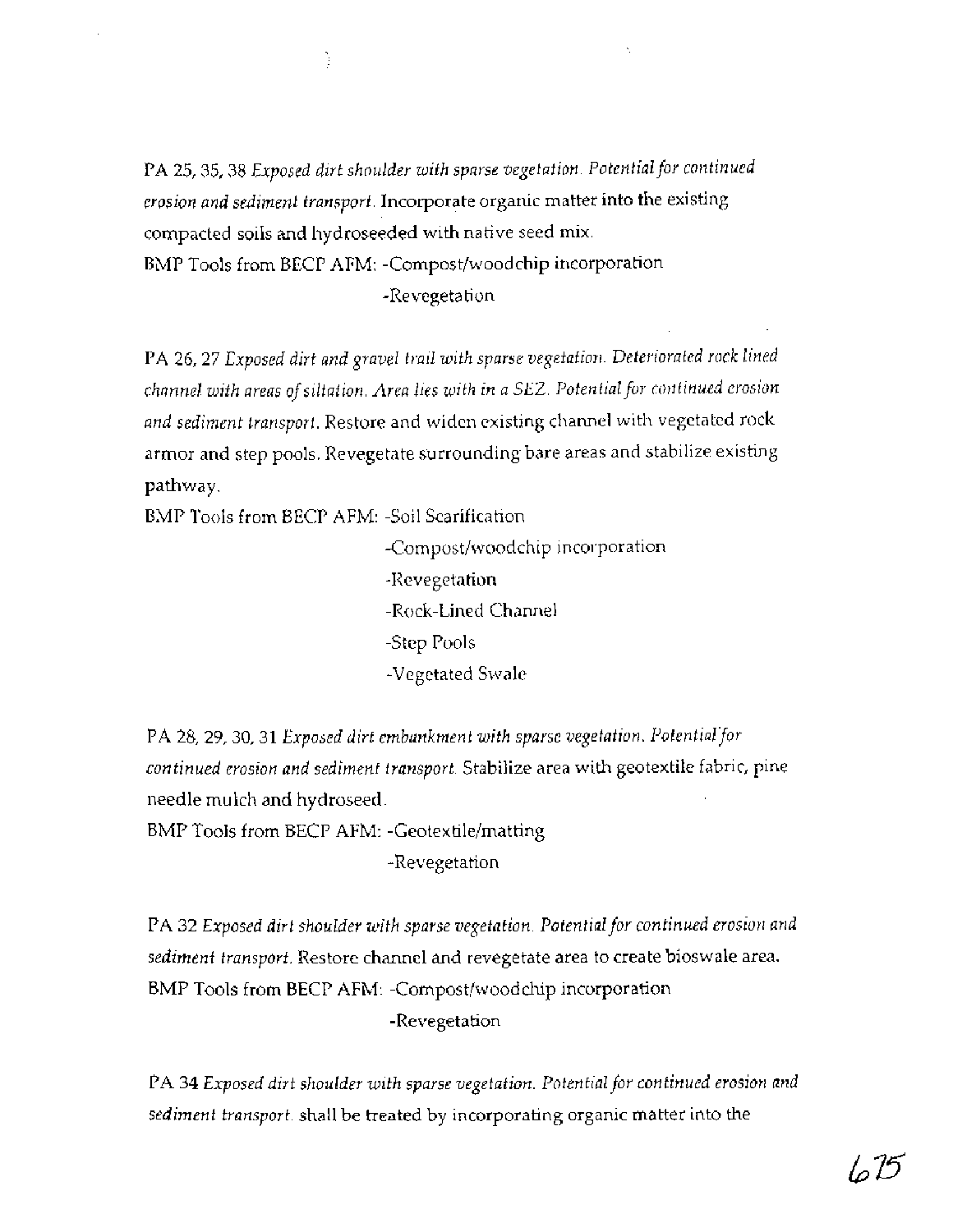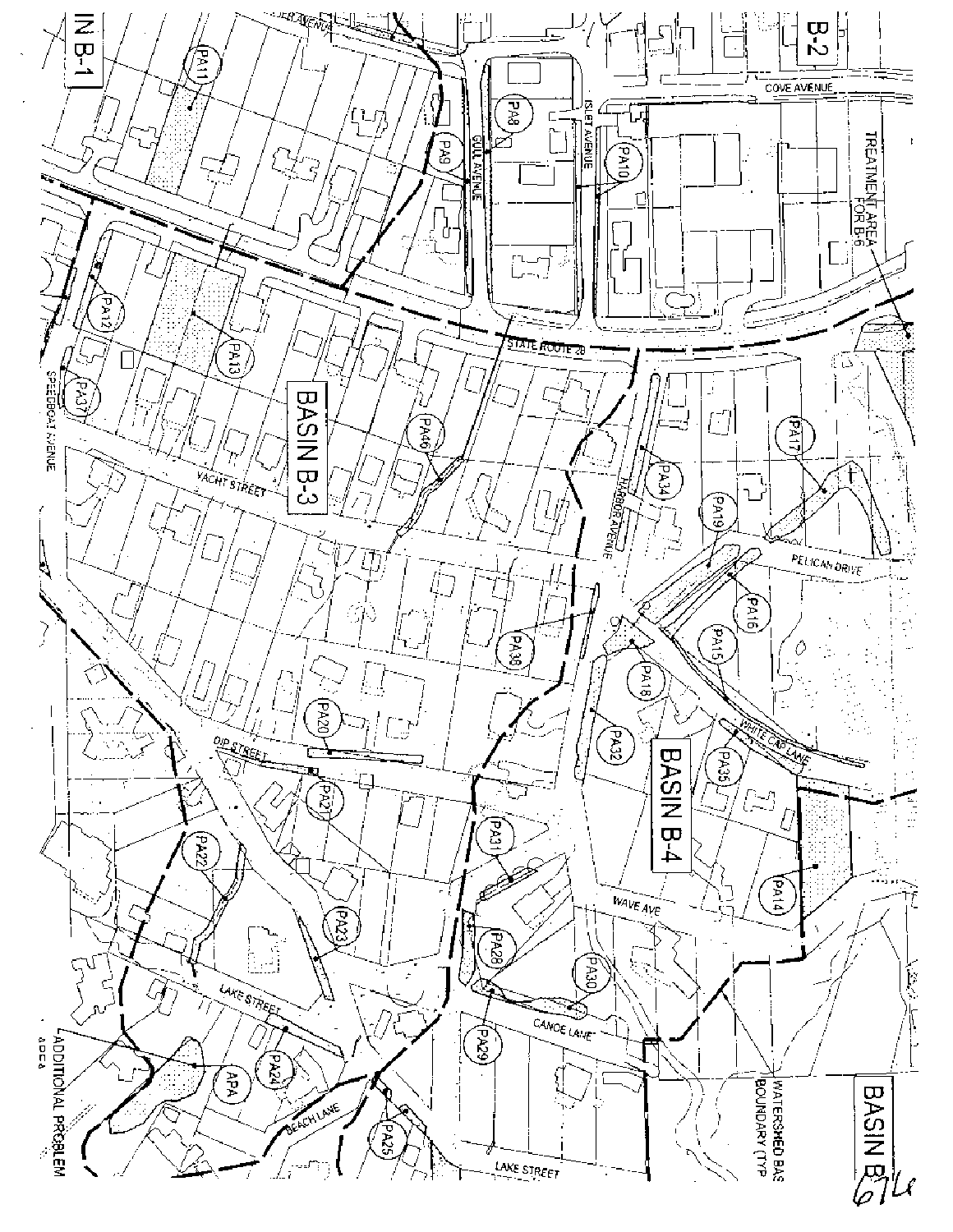